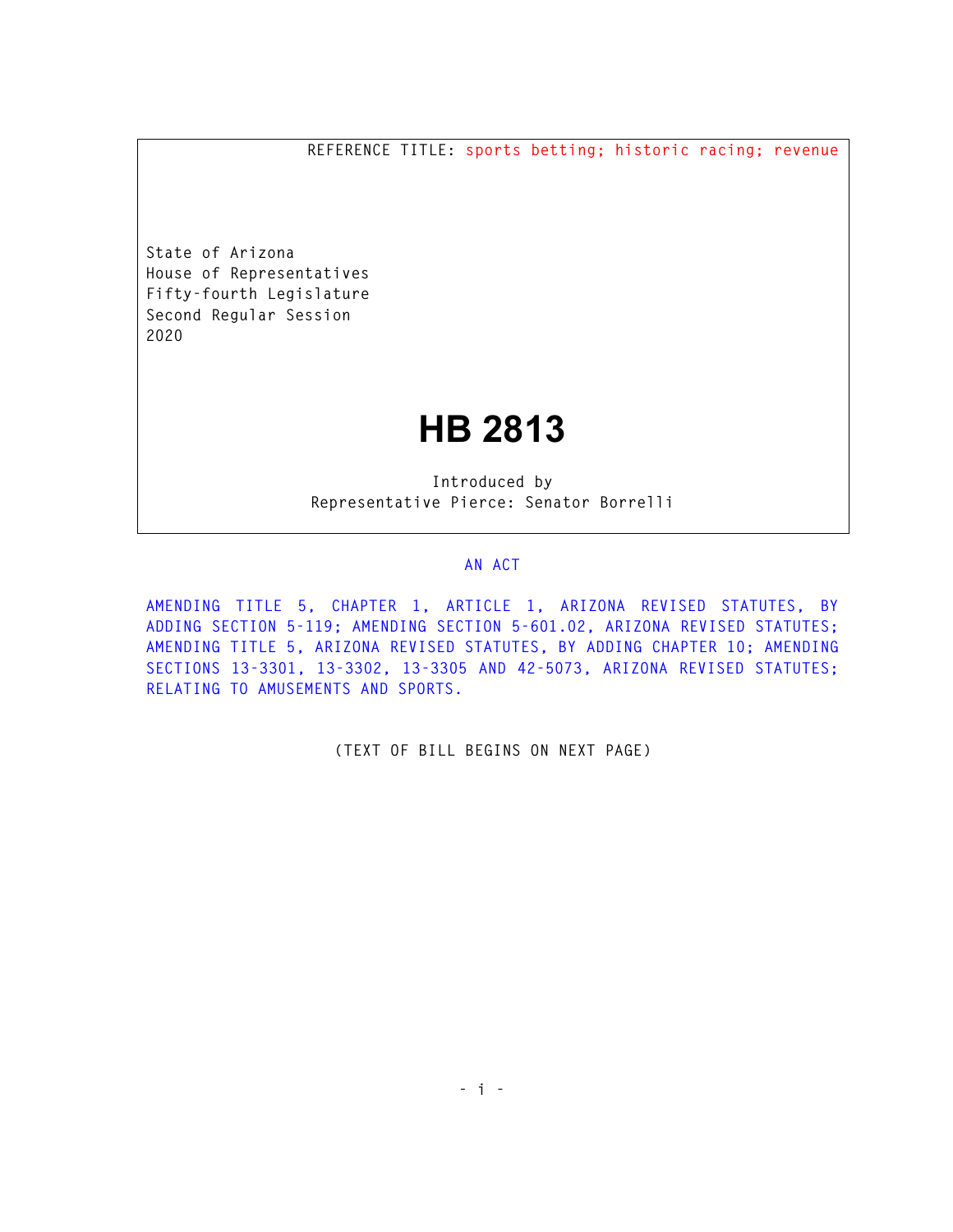**1 Be it enacted by the Legislature of the State of Arizona: 2 Section 1. Title 5, chapter 1, article 1, Arizona Revised Statutes, 3 is amended by adding section 5-119, to read: 4 5-119. Historic racing; licensing; rules; definition 5 A. THE DEPARTMENT SHALL ADOPT RULES TO ALLOW HISTORIC RACING TO BE 6 CONDUCTED AS REGULATED GAMBLING AT RACETRACK ENCLOSURES AND ADDITIONAL 7 WAGERING FACILITIES. 8 B. THE SYSTEMS FOR WAGERING MAY BE BOTH MANUAL AND ELECTRONIC FORMS 9 OF WAGERING. BOTH MANUAL AND ELECTRONIC FORMS OF WAGERING MUST BE ON A 10 CLOSED-LOOP SYSTEM LOCATED WITHIN A RACETRACK ENCLOSURE OR ADDITIONAL 11 WAGERING FACILITY. 12 C. THE RULES ADOPTED PURSUANT TO THIS SECTION SHALL INCLUDE LICENSE 13 APPLICATION PROCEDURES AND LICENSE APPROVAL, ISSUANCE, RENEWAL AND 14 REVOCATION CRITERIA. THE DIRECTOR SHALL ESTABLISH FEES FOR THE 15 APPLICATION, ISSUANCE AND RENEWAL OF HISTORIC RACING LICENSES. 16 D. "HISTORIC RACING" MEANS A FORM OF RACING THAT ESTABLISHES 17 PARI-MUTUEL POOLS FROM WAGERS PLACED ON PREVIOUSLY CONDUCTED RACES AND 18 THAT IS CONDUCTED BY A COMMERCIAL LIVE-RACING PERMITTEE OR ADDITIONAL 19 WAGERING FACILITY. 20 Sec. 2. Subject to the requirements of article IV, part 1, section 21 1, Constitution of Arizona, section 5-601.02, Arizona Revised Statutes, is 22 amended to read: 23 5-601.02. New standard form of tribal-state gaming compact; 24 effects 25 A. Notwithstanding any other law, within 30 days after receipt of a 26 timely written request by the governing body of an Indian tribe, the 27 state, through the governor, shall enter into the new standard form of 28 tribal-state gaming compact with the requesting Indian tribe by executing 29 the new compact and forwarding it to the United States department of the 30 interior for any required approval. 31 B. The state, through the governor, may only enter into a new 32 compact with an Indian tribe with a pre-existing compact if the Indian 33 tribe requests a new compact pursuant to subsection A during the first 30 34 days after the effective date of this section. The state, through the 35 governor, shall serve a timely notice of nonrenewal of a pre-existing 36 compact on any Indian tribe that does not request a new compact during the 37 first 30 days after the effective date of this section. Any Indian tribe 38 without a pre-existing compact on the effective date of this section may 39 request a new compact at any time. 40 C. Notwithstanding any other law, an Indian tribe may conduct the 41 following forms of gambling as regulated gambling, as defined in section 42 13-3301, if the gambling is conducted in accordance with the terms of a 43 tribal-state gaming compact: gaming devices, keno, offtrack pari-mutuel 44 wagering, pari-mutuel wagering on horse racing, pari-mutuel wagering on 45 dog racing, blackjack, poker (including jackpot poker), and lottery.**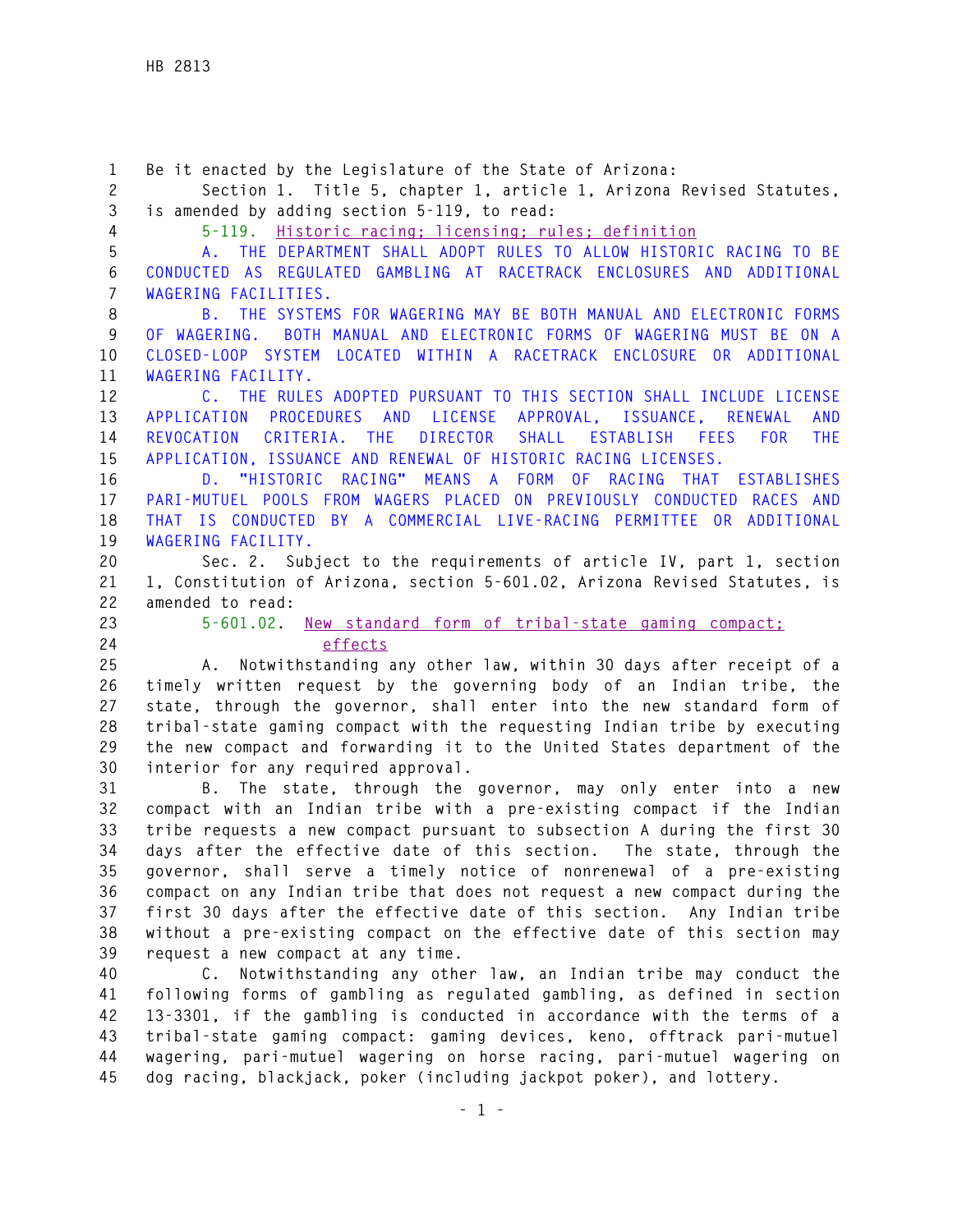**1 D. The department of gaming shall administer and carry out its 2 responsibilities under the procedures for the transfer and pooling of 3 unused gaming device allocations described in section 3(d) of the new 4 compact.** 

**5 E. The state, through the governor, is authorized to negotiate and 6 enter into amendments to new compacts that are consistent with this 7 chapter and with the policies of the Indian gaming regulatory act.** 

**8 F. At the request of any Indian tribe for which paragraph 6 of 9 subsection I does not specify a possible additional devices allocation, 10 the state, through the governor, shall negotiate with the Indian tribe for 11 a possible additional devices allocation. This allocation shall not be 12 less than the smallest or greater than the largest possible additional 13 devices allocation provided to an Indian tribe with an equal number of 14 devices in the current device allocation column set forth in the new 15 compact. At the option of the Indian tribe, the possible additional 16 devices allocation shall be included in either the Indian tribe's new 17 compact or an amendment to such new compact.** 

**18 G. The authority and obligations of the state, through the 19 governor, to negotiate additional compact terms pursuant to subsections E 20 and F are independent of and separate from the obligations of the state 21 pursuant to subsection A, and shall not constitute grounds for any delay 22 by the state in carrying out its obligations to execute and forward new 23 compacts to the United States department of the interior as required in 24 subsection A.** 

**25 H. The Arizona benefits fund is established consisting of monies 26 paid to the state by Indian tribes pursuant to section 12(c) of new 27 compacts and interest earned on those monies. An Indian tribe with a new 28 compact satisfies the requirements of subsection F of section 5-601. 29 Tribal contributions paid to the state pursuant to a new compact shall be 30 deposited in the Arizona benefits fund, not the permanent tribal-state 31 compact fund pursuant to subsection G of section 5-601.** 

**32 1. The department of gaming shall administer the Arizona benefits 33 fund. The department of gaming shall make an annual report to the 34 governor, the president of the senate, the speaker of the house of 35 representatives and each Indian tribe with a new compact within 90 days 36 after the end of the state's fiscal year. This report shall be separate 37 from any other report of the department of gaming. The report shall 38 include a statement of aggregate gross gaming revenue for all Indian 39 tribes, aggregate revenues deposited in the Arizona benefits fund, 40 including interest thereon, expenditures made from the Arizona benefits 41 fund, and aggregate amounts contributed by all Indian tribes to cities, 42 towns and counties pursuant to paragraph 4 of this subsection. The 43 department of gaming shall provide a copy of this report to the secretary 44 of state and the director of the Arizona state library, archives and 45 public records.**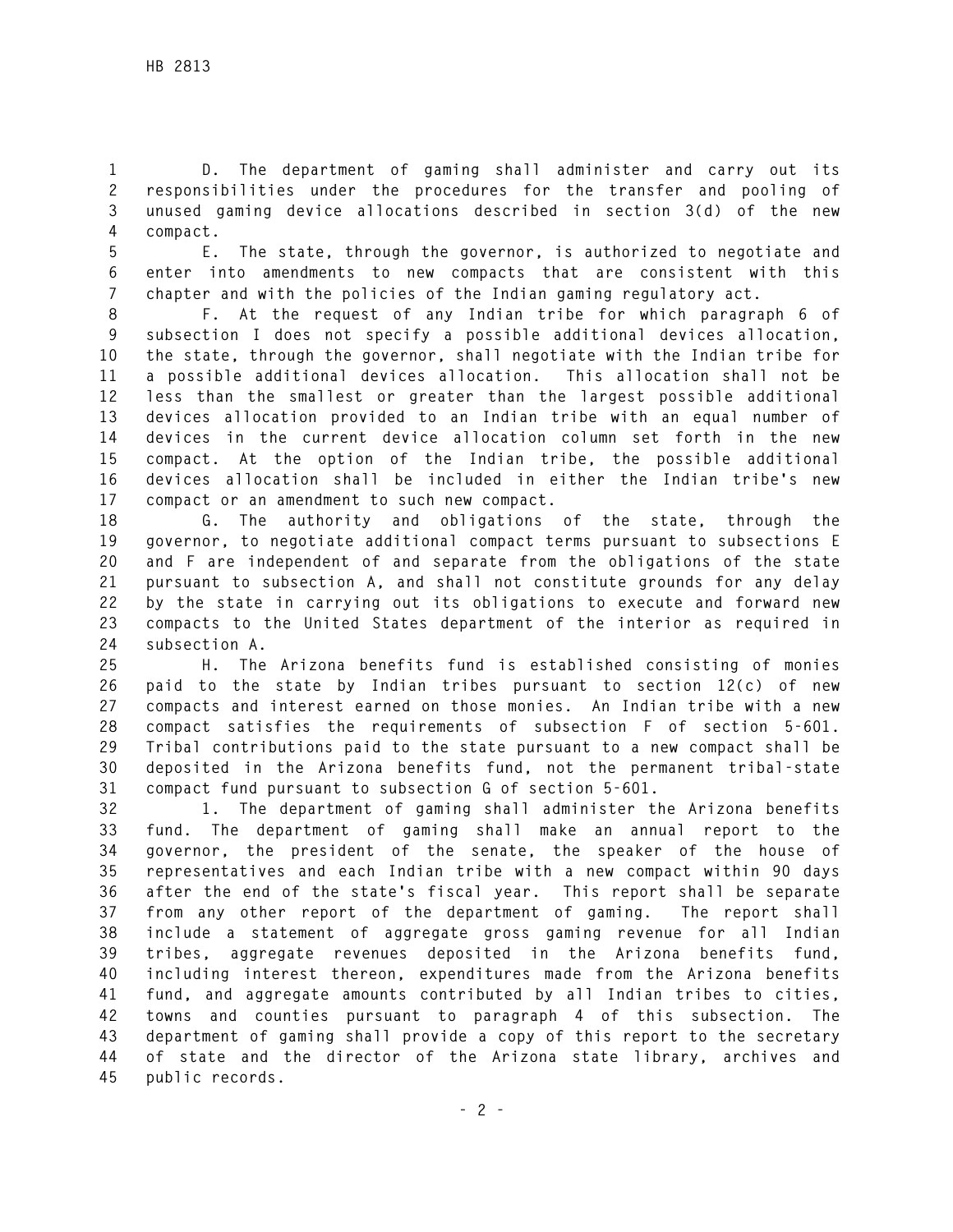**1 2. Except for monies expended by the department of gaming as 2 provided in subdivision (a) of paragraph 3 of this subsection, which shall 3 be subject to appropriation, the Arizona benefits fund is not subject to 4 appropriation, and expenditures from the fund are not subject to outside 5 approval notwithstanding any statutory provision to the contrary. Monies 6 paid to the state by Indian tribes pursuant to a new compact shall be 7 deposited directly with the Arizona benefits fund. On notice from the 8 department of gaming, the state treasurer shall invest and divest monies 9 in the Arizona benefits fund as provided by section 35-313, and monies 10 earned from investment shall be credited to the fund. Monies in the 11 Arizona benefits fund shall be expended only as provided in paragraph 3 of 12 this subsection, and shall not revert to any other fund, including the 13 state general fund. Monies in the Arizona benefits fund are exempt from 14 the provisions of section 35-190 relating to the lapsing of 15 appropriations.** 

**16 3. Monies in the Arizona benefits fund, including all investment 17 earnings, shall be allocated as follows:** 

**18 (a)(i) Eight million dollars or nine percent, whichever is greater, 19 shall be used for reimbursement of administrative and regulatory expenses, 20 including expenses for development of and access to any online electronic 21 game management systems and for law enforcement activities incurred by the 22 department of gaming pursuant to this chapter. Any monies that are 23 allocated pursuant to this subsection 3(a) that are not appropriated to 24 the department of gaming shall be deposited in the instructional 25 improvement fund established by section 15-979.** 

**26 (ii) Two percent shall be used by the department of gaming to fund 27 state and local programs for the prevention and treatment of, and 28 education concerning, problem gambling.** 

**29 (b) Of the monies in the Arizona benefits fund that are not 30 allocated pursuant to subdivision (a):** 

**31 (i) Fifty-six percent shall be deposited in the instructional 32 improvement fund established by section 15-979 for use by school districts 33 for classroom size reduction, teacher salary increases, dropout prevention 34 programs, and instructional improvement programs.** 

**35 (ii) Twenty-eight percent shall be deposited in the trauma and 36 emergency services fund established by section 36-2903.07.** 

**37 (iii) Eight percent shall be deposited in the Arizona wildlife 38 conservation fund established by section 17-299.** 

**39 (iv) Eight percent shall be deposited in the tourism fund account 40 established by paragraph 4 of subsection A of section 41-2306 for 41 statewide tourism promotion.** 

**42 4. In addition to monies contributed to the Arizona benefits fund, 43 twelve percent of tribal contributions pursuant to new compacts shall be 44 contributed by Indian tribes to cities, towns and counties as defined in 45 title 11, Arizona Revised Statutes, for government services that benefit**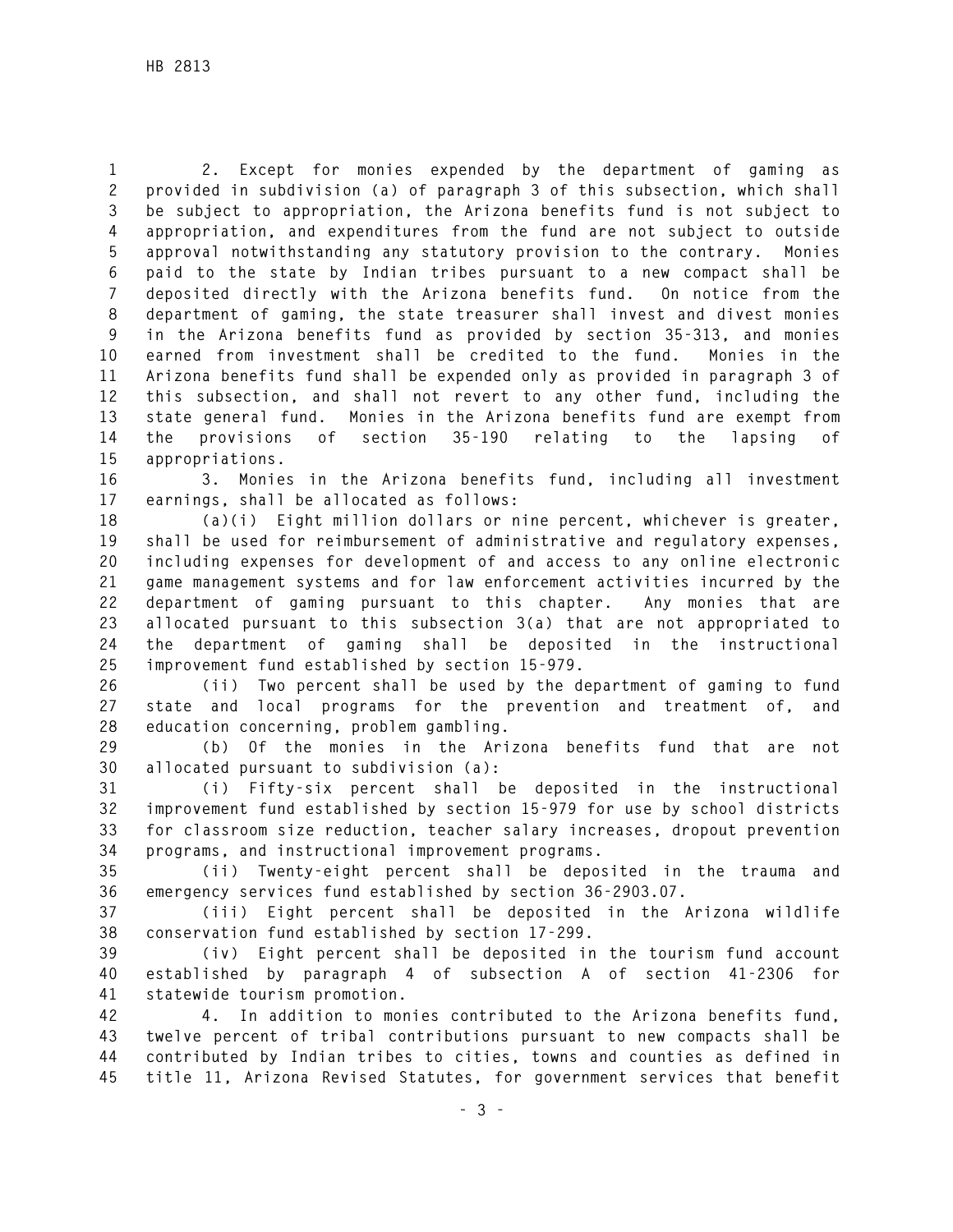**1 the general public, including public safety, mitigation of impacts of 2 gaming, and promotion of commerce and economic development.** 

**3 (a) An Indian tribe may distribute such funds directly to cities, 4 towns and counties for these purposes. The amount of monies so 5 distributed by each Indian tribe shall be reported to the department of 6 gaming in the quarterly report required by the new compact.** 

**7 (b) Any monies comprising the twelve percent not so distributed by 8 an Indian tribe shall be deposited in the Arizona commerce authority local 9 communities fund established by section 41-1505.12 for grants to cities, 10 towns and counties.** 

**11 5. The deposit of monies required by subdivision (b) of paragraph 3 12 of this subsection shall be made on a quarterly basis, or more frequently 13 if practicable.** 

**14 I. For the purposes of this section:** 

**15 1. "Gaming devices" means gaming devices as defined in subdivision 16 (b)(i) of paragraph 6 of this subsection.** 

**17 2. "Indian gaming regulatory act" means the Indian gaming 18 regulatory act of 1988 (P.L. 100-497; 102 Stat. 2467; 25 United States 19 Code sections 2701 through 2721 and 18 United States Code sections 1166 20 through 1168).** 

**21 3. "Indian lands" means lands as defined in 25 United States Code 22 section 2703(4)(a) and (b), subject to the provisions of 25 United States 23 Code section 2719.** 

**24 4. "Indian tribe" means:** 

**25 (a) The Cocopah Indian tribe.** 

**26 (b) The Fort Mojave Indian tribe.** 

- **27 (c) The Quechan tribe.**
- **28 (d) The Tonto Apache tribe.**
- **29 (e) The Yavapai-Apache nation.**
- **30 (f) The Yavapai-Prescott Indian tribe.**
- **31 (g) The Colorado River Indian tribes.**
- **32 (h) The San Carlos Apache tribe.**
- **33 (i) The White Mountain Apache tribe.**
- **34 (j) The Ak-Chin Indian community.**
- **35 (k) The Fort Mcdowell Yavapai nation.**
- **36 (l) The Salt River Pima-Maricopa Indian community.**
- **37 (m) The Gila River Indian community.**
- **38 (n) The Pascua Yaqui tribe.**
- **39 (o) The Tohono O'odham nation.**
- **40 (p) The Havasupai tribe.**
- **41 (q) The Hualapai tribe.**
- **42 (r) The Kaibab-Paiute tribe.**
- **43 (s) The Hopi tribe.**
- **44 (t) The Navajo nation.**
- **45 (u) The San Juan Southern Paiute tribe.**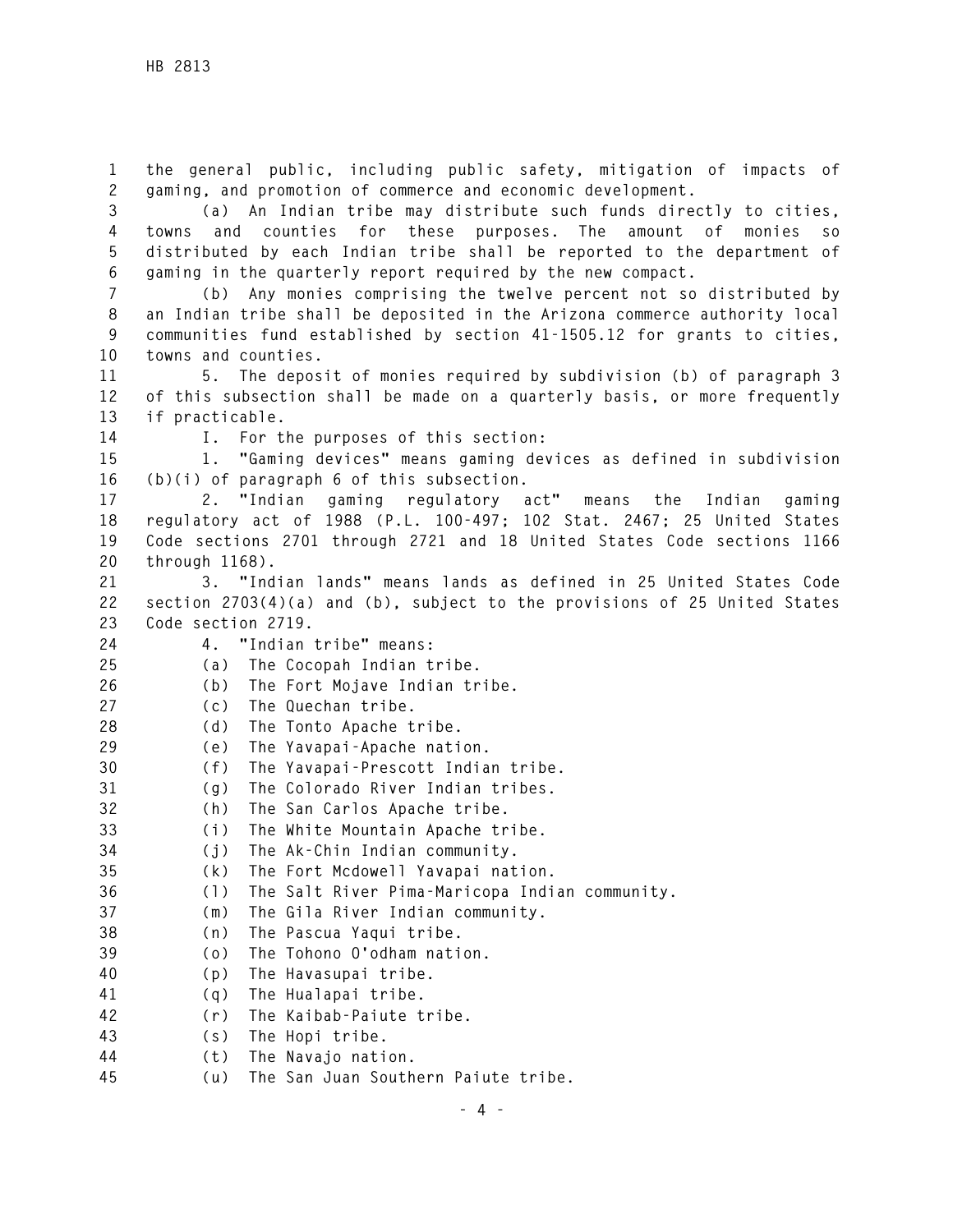**1 (v) Any Indian tribe, as defined in 25 United States Code section 2 2703(5), with Indian lands in this state.** 

**3 5. "Pre-existing compact" means an Indian tribe's tribal-state 4 gaming compact and amendments thereto as approved by the United States 5 department of the interior, and all appendices thereto, as of the 6 effective date of this section.** 

**7 6. "New standard form of tribal-state gaming compact" or "new 8 compact" means:** 

**9 (a) For an Indian tribe without a pre-existing compact, a 10 tribal-state gaming compact that contains the provisions of the most 11 recent tribal-state gaming compact entered into by the state and an Indian 12 tribe and approved by the United States secretary of the interior, and its 13 appendices, prior to the effective date of this section, modified to 14 include the provisions described in subdivision (b)(i) through (xi) of 15 this paragraph.** 

**16 (b) For an Indian tribe with a pre-existing compact, a tribal-state 17 gaming compact that contains the provisions of the Indian tribe's 18 pre-existing compact, modified as follows, with any cross references in a 19 pre-existing compact to be conformed accordingly:** 

**20 (i) The following definition shall replace the corresponding 21 definition in section 2 of the pre-existing compact:** 

**22 ""Gaming device" means a mechanical device, an electro-mechanical 23 device or a device controlled by an electronic microprocessor or another 24 manner, whether that device constitutes class II gaming or class III 25 gaming, that allows a player or players to play games of chance, whether 26 or not the outcome also is affected in some part by skill, and whether the 27 device accepts coins, tokens, bills, coupons, ticket vouchers, pull tabs, 28 smart cards, electronic in-house accounting system credits or other 29 similar forms of consideration and, through the application of chance, 30 allows a player to become entitled to a prize, which may be collected 31 through the dispensing of coins, tokens, bills, coupons, ticket vouchers, 32 smart cards, electronic in-house accounting system credits or other 33 similar forms of value. Gaming device does not include any of the 34 following:** 

**35 (1) Those technological aids for bingo games that function only as 36 electronic substitutes for bingo cards.** 

**37 (2) Devices that issue and validate paper lottery products and that 38 are directly operated only by Arizona state lottery licensed retailers and 39 their employees.** 

**40 (3) Devices that are operated directly by a lottery player and that 41 dispense paper lottery tickets, if the devices do not identify winning or 42 losing lottery tickets, display lottery winnings or disburse lottery 43 winnings.**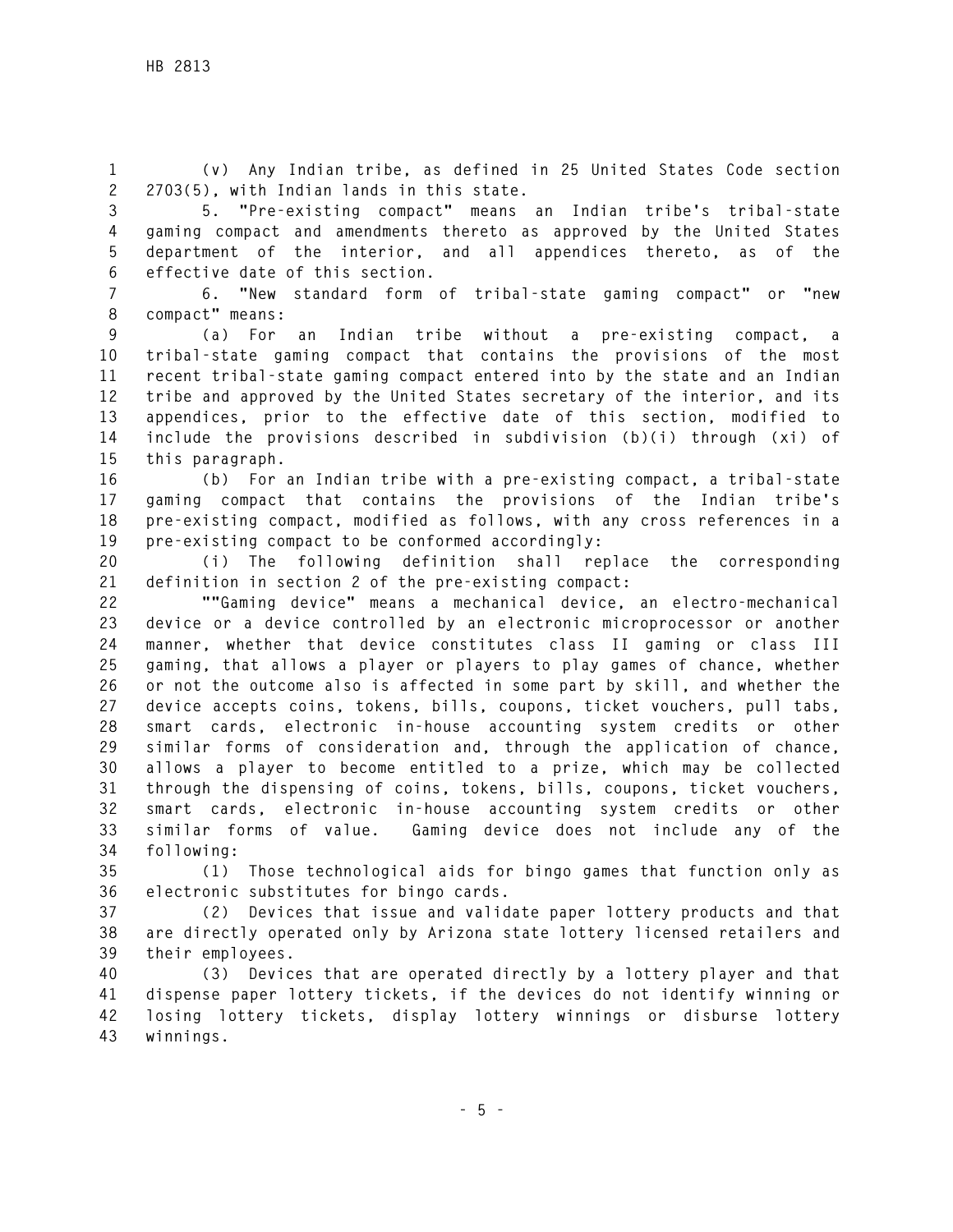**1 (4) Devices that are operated directly by a lottery player and that 2 validate paper lottery tickets for a game that does not have a 3 predetermined number of winning tickets, if:** 

**4 (a) The devices do not allow interactive gaming;** 

**5 (b) The devices do not allow a lottery player to play the lottery 6 for immediate payment or reward;** 

**7 (c) The devices do not disburse lottery winnings; and** 

**8 (d) The devices are not video lottery terminals. 9 (5) Player activated lottery terminals."** 

**10 (ii) The following definitions shall be added to section 2 of the 11 pre-existing compact:** 

**12 "(mm) "Additional gaming devices" means the number of additional 13 gaming devices allocated to the tribe in column (2) of the tribe's row in 14 the table.** 

**15 (nn) "Card game table" means a single table at which the tribe 16 conducts the card game of poker or blackjack.** 

**17 (oo) "Class II gaming device" means a gaming device which, if 18 operated on Indian lands by an Indian tribe, would be class II gaming.** 

**19 (pp) "Class III gaming device" means a gaming device which, if 20 operated on Indian lands by an Indian tribe, would be class III gaming.** 

**21 (qq) "Class III net win" means gross gaming revenue, which is the 22 difference between gaming wins and losses, before deducting costs and 23 expenses.** 

**24 (rr) "CPI adjustment rate" shall mean the quotient obtained as 25 follows: the CPI index for the sixtieth (60th) calendar month of the 26 applicable five-year period for which the wager limitations are being 27 adjusted shall be divided by the CPI index for the calendar month in which 28 the effective date occurs. The CPI index for the numerator and the 29 denominator shall have the same base year. If the CPI index is no longer 30 published, or if the format of the CPI index has changed so that this 31 calculation is no longer possible, then another substantially comparable 32 index shall be substituted in the formula by agreement of the tribe and 33 the state so that the economic effect of this calculation is preserved. 34 If the parties cannot agree on the substitute index, the substitute index 35 shall be determined by arbitration in accordance with section 15.** 

**36 (ss) "CPI index" means the "United States city average (all urban 37 consumers) - all items (1982-1984 = 100)" index of the consumer price 38 index published by the bureau of labor statistics, United States 39 department of labor.** 

**40 (tt) "CPR" means the CPR institute for dispute resolution.** 

**41 (uu) "Current gaming device allocation" means the number of class 42 III gaming devices allocated to the tribe in column (1) of the tribe's row 43 in the table as adjusted under section 3(c)(4).** 

**44 (vv) "Effective date" means the day this compact goes into effect 45 after all of the following events have occurred:**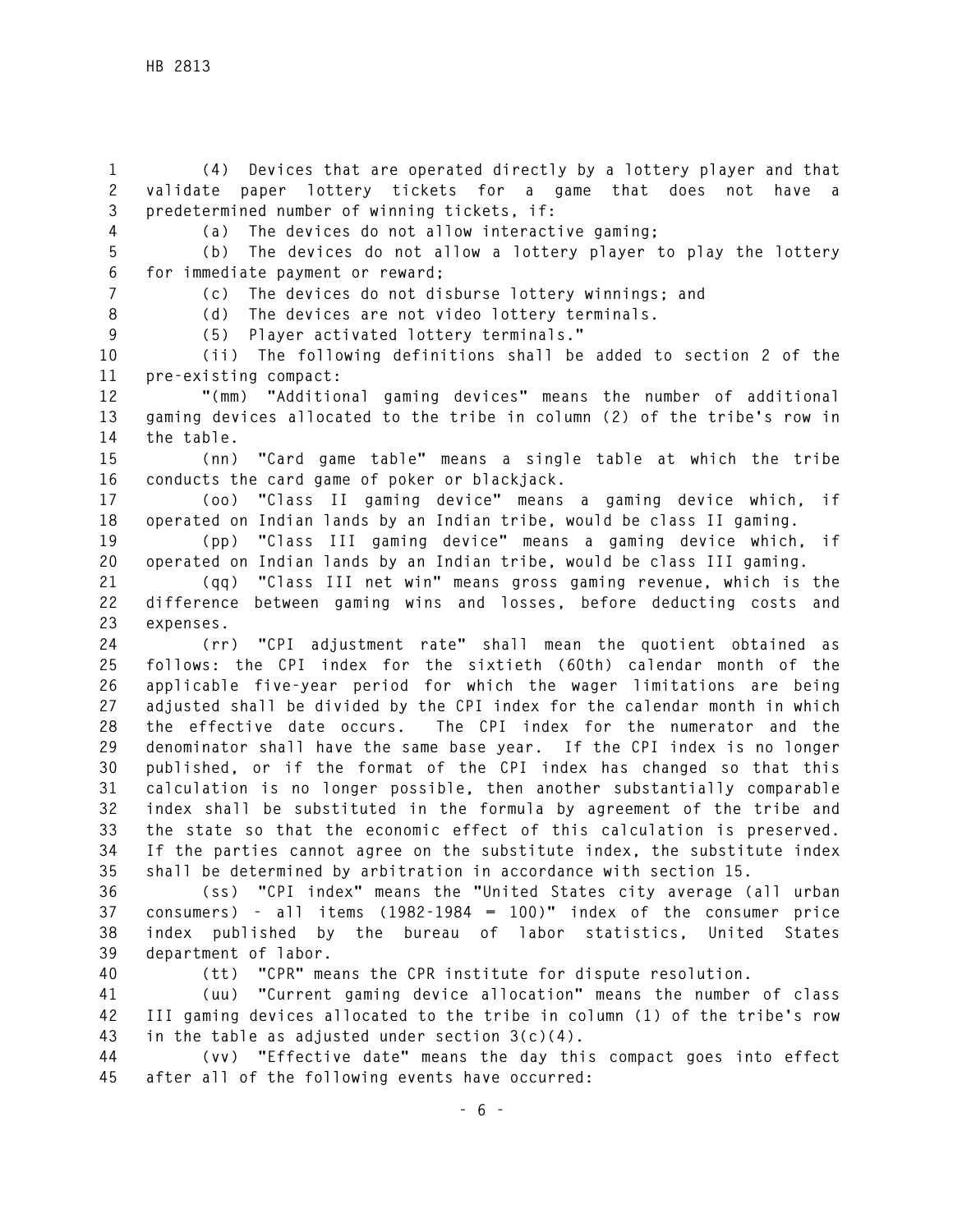**1 (1) It is executed on behalf of the state and the tribe;** 

**2 (2) It is approved by the secretary of the interior;** 

**3 (3) Notice of the secretary of the interior's approval is published 4 in the federal register pursuant to the act; and** 

**5 (4) Each Indian tribe with a gaming facility in Maricopa, Pima or 6 Pinal counties has entered into a new compact as defined in A.R.S. section 7 5-601.02(I)(6), each of which has been approved by the secretary of the 8 interior, and notice of the secretary of the interior's approval has been 9 published in the federal register pursuant to the act, unless the governor 10 of the state waives the requirements of this section 2(vv)(4).** 

**11 (ww) "Forbearance agreement" means an agreement between the state 12 and an Indian tribe in which the Indian tribe that is transferring some or 13 all of its gaming device operating rights waives its rights to put such 14 gaming device operating rights into play during the term of a transfer 15 agreement.** 

**16 (xx) "Gaming device operating right" means the authorization of an 17 Indian tribe to operate class III gaming devices pursuant to the terms of 18 a new compact as defined in A.R.S. section 5-601.02(I)(6).** 

**19 (yy) "Maximum devices per gaming facility" means the total number 20 of class III gaming devices that the tribe may operate within a single 21 gaming facility.** 

**22 (zz) "Multi-station device" means an electronic class III gaming 23 device that incorporates more than one player station and contains one 24 central processing unit which operates the game software, including a 25 single random number generator that determines the outcome of all games at 26 all player stations for that class III gaming device.** 

**27 (aaa) "Player activated lottery terminal" means an on-line computer 28 system that is player activated, but that does not provide the player with 29 interactive gaming, and that uses the terminal for dispensing purposes 30 only, in which:** 

**31 (1) The terminal algorithm is used for the random generation of 32 numbers;** 

**33 (2) The tickets dispensed by the terminal do not allow the player 34 the means to play directly against the terminal;** 

**35 (3) The player uses the dispensed ticket to participate in an 36 off-site random drawing; and** 

**37 (4) The player's ability to play against the terminal for immediate 38 payment or reward is eliminated.** 

**39 (bbb) "Player station" means a terminal of a multi-station device 40 through which the player plays an electronic game of chance simultaneously 41 with other players at other player stations of that multi-station device, 42 and which:** 

**43 (1) Has no means to individually determine game outcome;**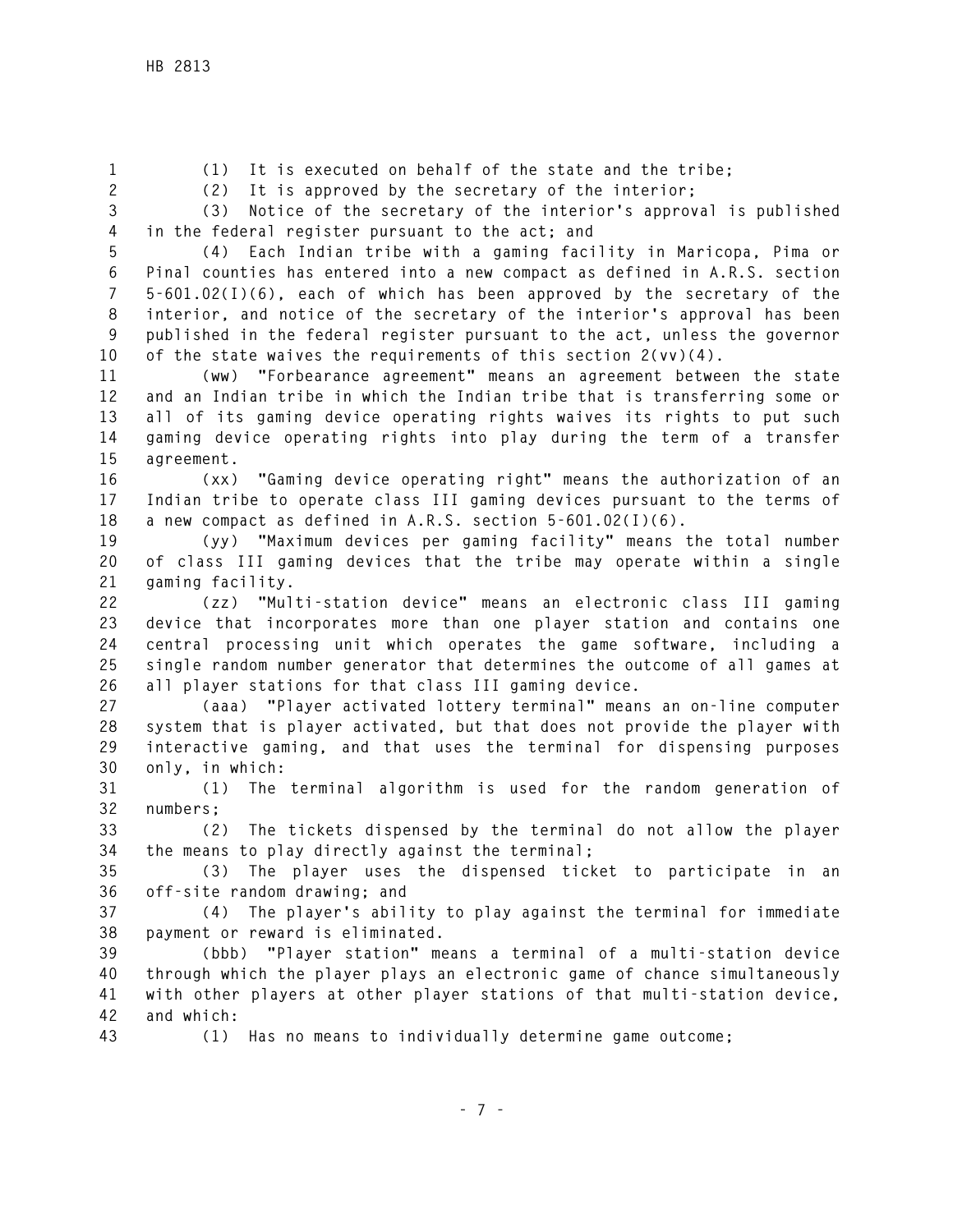**1 (2) Cannot be disconnected from the gaming device central 2 processing unit that determines the game outcomes for all player stations 3 without rendering that terminal inoperable; and** 

**4 (3) Does not separately contain a random number generator or other 5 means to individually determine the game outcome.** 

**6 (ccc) "Population adjustment rate" means the quotient obtained as 7 follows: the state population for the calendar year immediately preceding 8 the calendar year in which the sixtieth (60th) calendar month of the 9 applicable five-year period for which the applicable figure or amount is 10 being adjusted occurs divided by the state population for the calendar 11 year immediately preceding the calendar year in which the effective date 12 occurs. If the state population is no longer published or calculated by 13 the Arizona department of economic security, then another substantially 14 comparable agency of the state shall be substituted by agreement of the 15 tribe and the state so that the effect of this calculation is preserved. 16 If the parties cannot agree on the substitute agency of the state to 17 provide the state population, the substitute agency or person shall be 18 determined by arbitration in accordance with section 15.** 

**19 (ddd) "Previous gaming facility allocation" means the number of 20 facilities allocated to the tribe in column (3) of the tribe's row in the 21 table.** 

**22 (eee) "Revised gaming facility allocation" means the number of 23 facilities allocated to the tribe in column (4) of the tribe's row in the 24 table or by section 3(c)(6).** 

**25 (fff) "Rules" means the CPR rules for non-administered arbitration 26 (2000 rev.).** 

**27 (ggg) "State population" means the population of the state as 28 determined using the most recent estimates published by the Arizona 29 department of economic security.** 

**30 (hhh) "Table" means the gaming device allocation table set out at 31 section 3(c)(5).** 

**32 (iii) "Transfer agreement" means a written agreement authorizing 33 the transfer of gaming device operating rights between the tribe and 34 another Indian tribe.** 

**35 (jjj) "Transfer notice" means a written notice that the tribe must 36 provide to the state gaming agency of its intent to acquire or transfer 37 gaming device operating rights pursuant to a transfer agreement.** 

**38 (kkk) "Wager" means:** 

**39 (1) In the case of a gaming device, the sum of money placed into 40 the gaming device in cash, or cash equivalent, by the player which will 41 allow activation of the next random play of the gaming device.** 

**42 (2) In the case of poker, the sum of money placed into the pot and 43 onto the card game table by the player in cash, or cash equivalent, which 44 entitles the player to an initial deal of cards, a subsequent deal of a 45 card or cards, or which is required to be placed into the pot and onto the**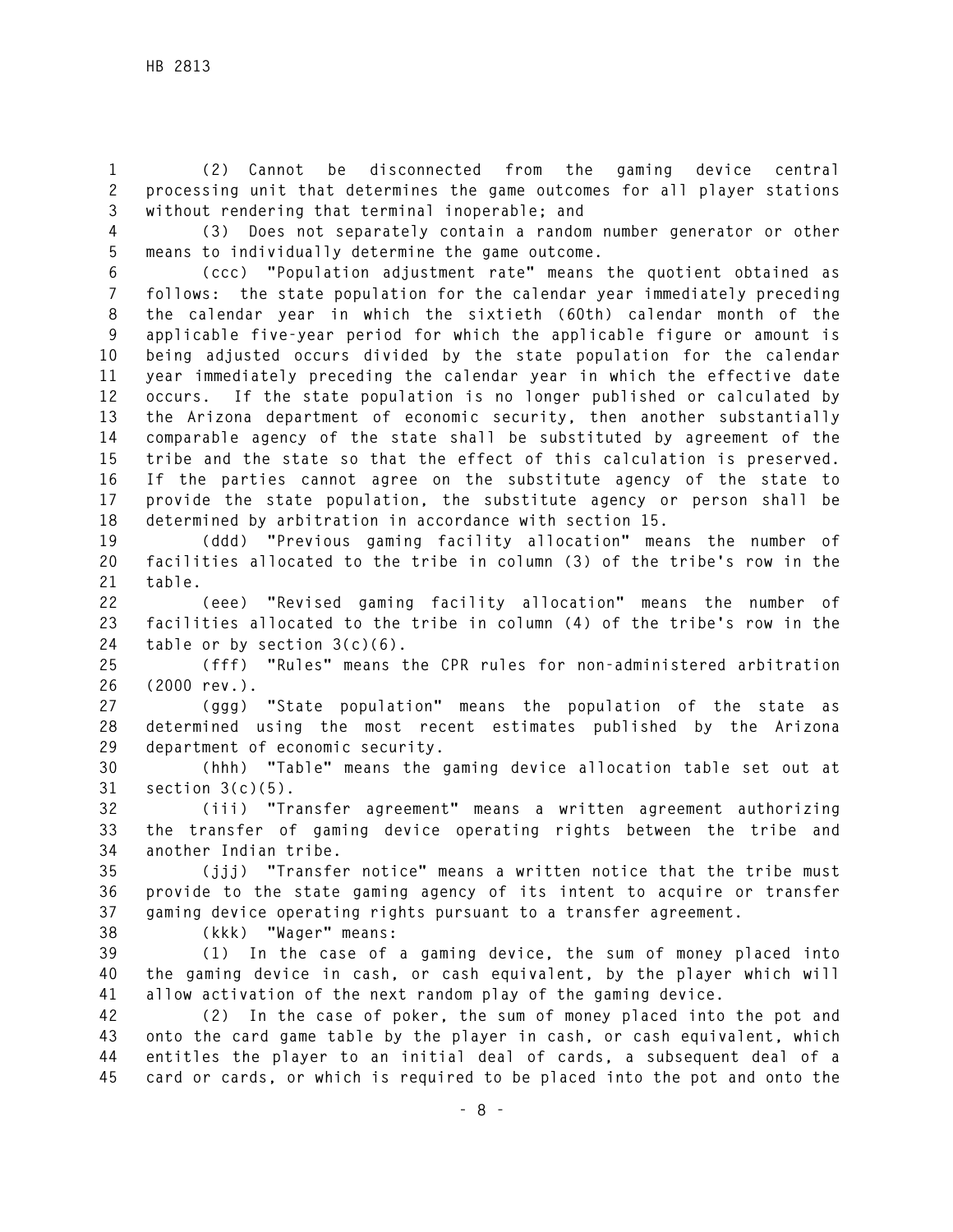**1 card game table by the player entitling the player to continue in the 2 game.** 

**3 (3) In the case of blackjack, the sum of money in cash, or cash 4 equivalent, placed onto the card game table by the player entitling the 5 player to an initial deal of cards and to all subsequent cards requested 6 by the player."** 

**7 (iii) Section 3 of the pre-existing compact shall be replaced with 8 the following:** 

**9 "Section 3. Nature, size, and conduct of class III gaming.** 

**10 (a) Authorized class III gaming activities. Subject to the terms 11 and conditions of this compact, the tribe is authorized to operate the 12 following gaming activities: (1) class III gaming devices, (2) blackjack, 13 (3) jackpot poker, (4) keno, (5) lottery, (6) off-track pari-mutuel 14 wagering, (7) pari-mutuel wagering on horse racing, and (8) pari-mutuel 15 wagering on dog racing.** 

**16 (b) Appendices governing gaming.** 

**17 (1) Technical standards for gaming devices. The tribe may only 18 operate class III gaming devices, including multi-station devices, which 19 comply with the technical standards set forth in appendix A to this 20 compact. The tribal gaming office shall require each licensed and 21 certified manufacturer and distributor to verify under oath, on forms 22 provided by the tribal gaming office, that the class III gaming devices 23 manufactured or distributed by them for use or play at the gaming 24 facilities meet the requirements of this section 3(b)(1) and appendix A. 25 The tribal gaming office and the state gaming agency by mutual agreement 26 may require the testing of any class III gaming device to ensure 27 compliance with the requirements of this section 3(b)(1) and appendix A. 28 Any such testing shall be at the expense of the licensed manufacturer or 29 distributor.** 

**30 (2) Operational standards for blackjack and jackpot poker. The 31 tribe shall conduct blackjack and jackpot poker in accordance with an 32 appendix, which shall consist of the minimum internal control standards of 33 the commission as set forth in 25 C.F.R. part 542 as published in 64 Fed. 34 Reg. 590 (Jan. 5, 1999) as may be amended from time to time, without 35 regard to the commission's authority to promulgate the standards, until an 36 appendix setting forth the operational standards, specifications, 37 regulations and any limitations governing such gaming activities is agreed 38 to by the tribe and the state.** 

**39 (3) Additional appendices.** 

**40 (a) Except as provided in sections 3(b)(1) and (2), the tribe may 41 not conduct any gaming activities authorized in this compact without a 42 mutually agreed-upon appendix setting forth the operational standards, 43 specifications, regulations and any limitations governing such gaming 44 activities. For purposes of this subsection, promotional activity 45 conducted as a lottery is a gaming activity for which an appendix shall be**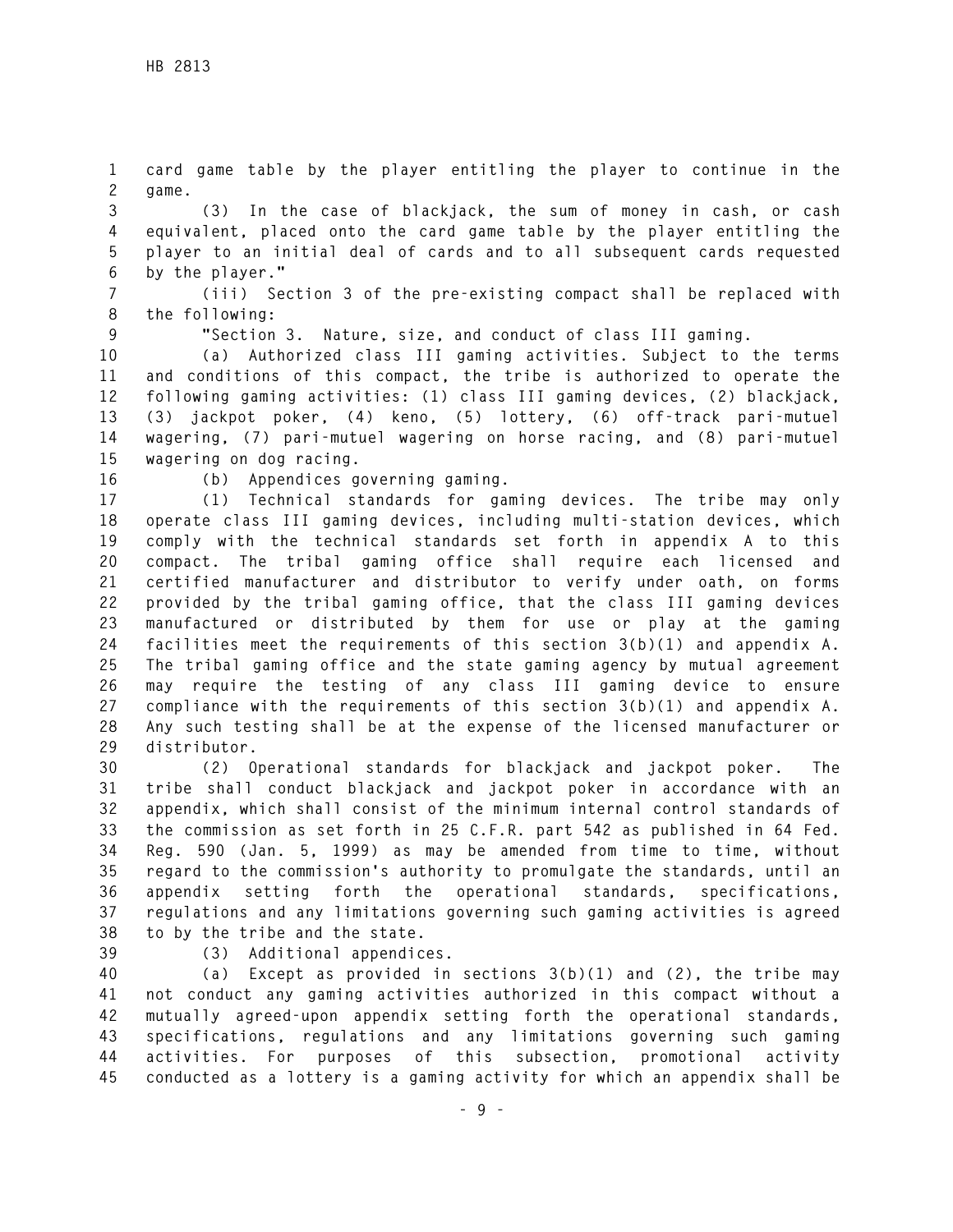**1 required. Any disputes regarding the contents of such appendices shall be 2 resolved in the manner set forth in section 15.** 

**3 (b) The gaming facility operator shall conduct its gaming 4 activities under an internal control system that implements the minimum 5 internal control standards of the commission as set forth in 25 C.F.R. 6 part 542 as published in 64 Fed. Reg. 590 (Jan. 5, 1999) as may be amended 7 from time to time, without regard to the commission's authority to 8 promulgate the standards.** 

**9 (c) The tribal gaming office and the state gaming agency may agree 10 to amend appendices to this compact in order to continue efficient 11 regulation and address future circumstances. A change in an appendix or 12 the addition of a new appendix shall not be considered an amendment to 13 this compact.** 

**14 (4) Security and surveillance requirements. The tribe shall comply 15 with the security and surveillance requirements set forth in appendix C to 16 this compact.** 

**17 (a) If the gaming facility operator operates the surveillance 18 system, the manager of the surveillance department may report to 19 management of the gaming facility operator regarding administrative and 20 daily matters, but must report to a person or persons independent of the 21 management of the gaming facility operator (e.g., the gaming facility 22 operator's management board or a committee thereof, the tribe's council or 23 a committee thereof, or the tribe's chairperson, president, or governor) 24 regarding matters of policy, purpose, responsibility, authority, and 25 integrity of casino management.** 

**26 (b) If the tribal gaming office operates the surveillance system, 27 the manager of its surveillance department must report directly to the 28 executive director of the tribal gaming office.** 

**29 (5) Online electronic game management system. Each gaming facility 30 must have an online electronic game management system that meets the 31 requirements of appendix A.** 

**32 (a) If the tribe is Ak-Chin Indian community, Ft. McDowell Yavapai 33 nation, Gila River Indian community, Pascua Yaqui tribe, Salt River 34 Pima-Maricopa Indian community, or Tohono O'odham nation, then the gaming 35 facility operator shall provide the state gaming agency with real time 36 read-only electronic access to the online electronic game management 37 system for each gaming facility of the tribe that is located within forty 38 (40) miles of a municipality with a population of more than four hundred 39 thousand (400,000), to provide the state gaming agency a more effective 40 and efficient means of regulating gaming devices and tracking revenues.** 

**41 1. The state gaming agency's real time read-only electronic access 42 shall be limited to the following data maintained by the online electronic 43 game management system, provided that the data is available in real-time 44 and providing real-time access does not result in the loss of accumulation 45 of data elements: coin in; coin out; drop (bills and coins); individual**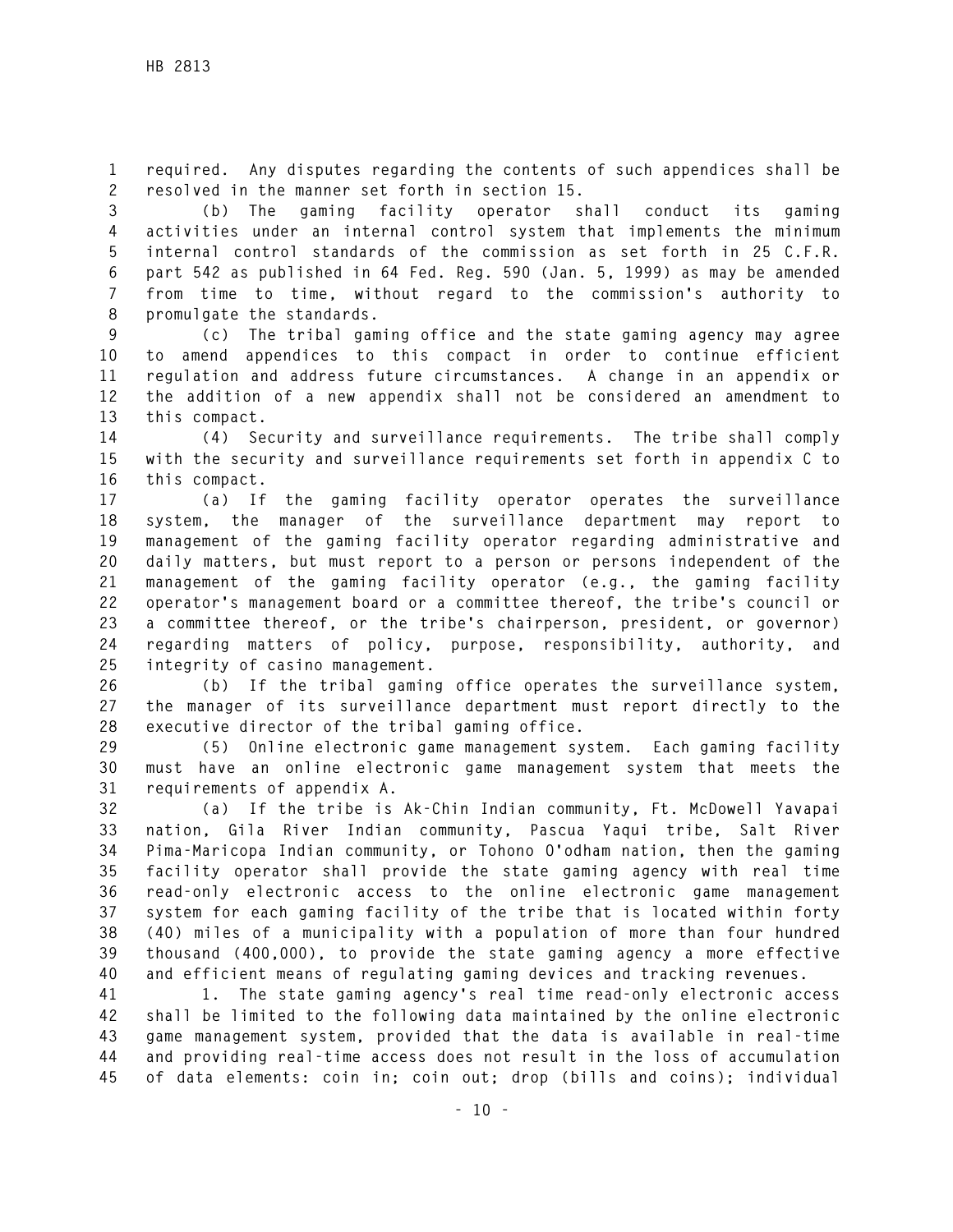**1 bills denomination; vouchers; theoretical hold; variances; jackpots; 2 machine fills; ticket in; ticket out; slot door opening; drop door 3 opening; cash box opening; ticket in opening; ticket out opening; and 4 no-communication. If providing this data in real-time would result in the 5 loss of accumulation of data elements, the gaming facility operator must 6 provide the state gaming agency with access to the data via end-of-day 7 reports containing the required data.** 

**8 2. The state gaming agency shall phase in the system to provide it 9 with real time read-only access to the online electronic game management 10 system over a three year period. The state gaming agency shall pay the 11 cost of:** 

**12 A. Constructing and maintaining a dedicated telecommunications 13 connection between the gaming facility operator's server room and the 14 state gaming agency's offices;** 

**15 B. Obtaining, installing, and maintaining any hardware or software 16 necessary to interface between the gaming facility operator's online 17 electronic game management system and the dedicated telecommunications 18 connection; and** 

**19 C. Obtaining, installing, and maintaining any hardware or software 20 required in the state gaming agency's offices.** 

**21 3. The state gaming agency's dedicated telecommunications 22 connection from its offices to each gaming facility must meet accepted 23 industry standards for security sufficient to minimize the possibility of 24 any third-party intercepting any data transmitted from the gaming facility 25 operator's online electronic game management system over the connection. 26 The state gaming agency's system security policy must meet accepted 27 industry standards to assure that data received from the gaming facility 28 operator's online electronic game management system will not be accessible 29 to unauthorized persons or entities.** 

**30 (b) The state gaming agency (and its officers, employees, and 31 agents) are prohibited from:** 

**32 1. Using any information obtained from the gaming facility 33 operator's online electronic game management system for any purpose other 34 than to carry out its duties under this compact; and** 

**35 2. Disclosing any information obtained from the gaming facility 36 operator's online electronic game management system to any person outside 37 the state gaming agency, except as provided in section 7(b) and section 38 12(c).** 

**39 (c) Number of gaming device operating rights and number of gaming 40 facilities.** 

**41 (1) Number of gaming devices. The tribe's gaming device operating 42 rights are equal to the sum of its current gaming device allocation, plus 43 any rights to operate additional gaming devices acquired by the tribe in 44 accordance with and subject to the provisions of section 3(d). The tribe**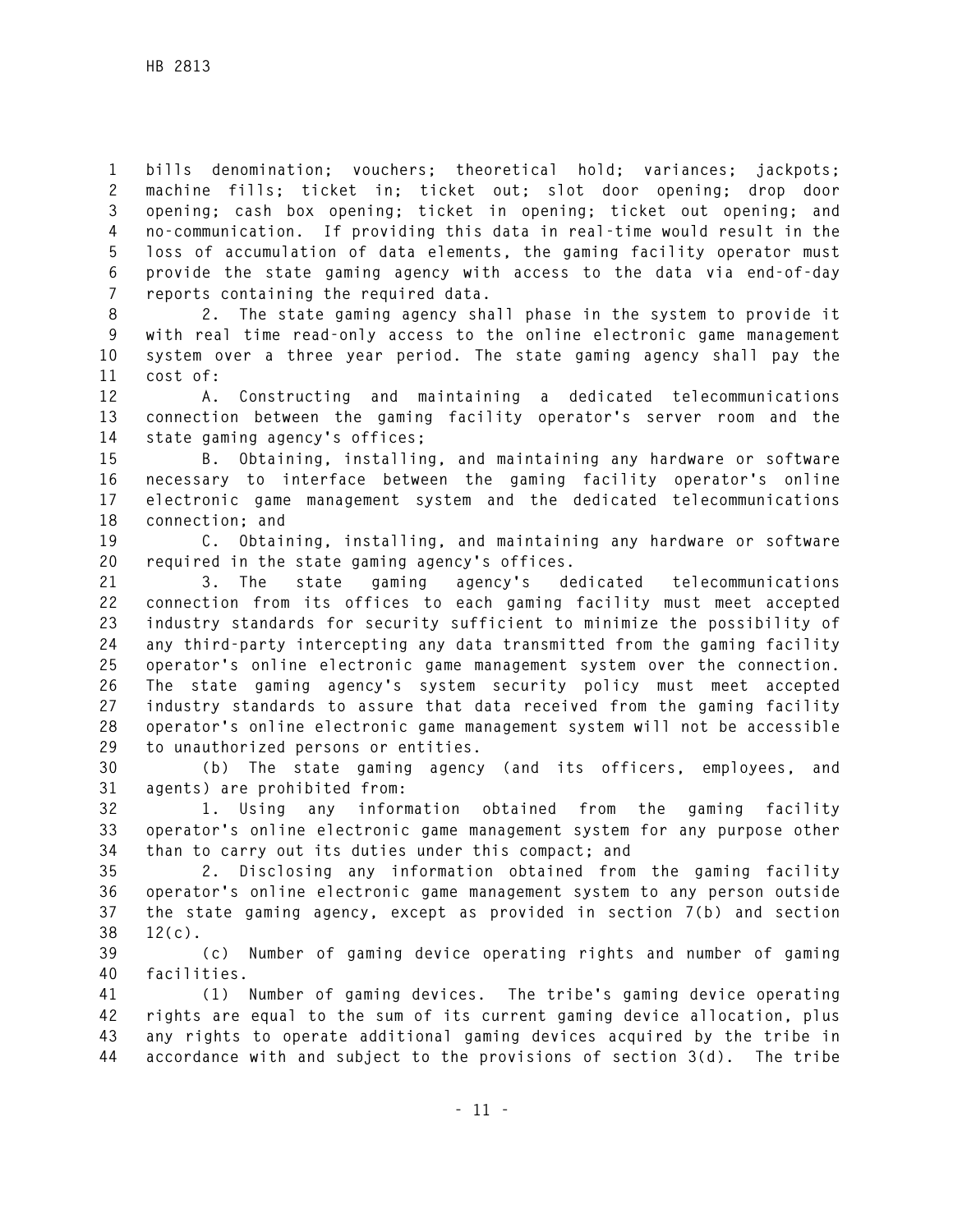**1 may operate one class III gaming device for each of the tribe's gaming 2 device operating rights.** 

**3 (2) Class II gaming devices. The tribe may operate up to forty 4 (40) class II gaming devices in a gaming facility without acquiring gaming 5 device operating rights under section 3(d), but such class II gaming 6 devices shall be counted against the tribe's number of additional gaming 7 devices. Each class II gaming device in excess of forty (40) that the 8 tribe operates within its Indian lands shall be counted against the 9 tribe's current gaming device allocation.** 

**10 (3) Number of gaming facilities and maximum devices per gaming 11 facility. The tribe may operate gaming devices in the number of gaming 12 facilities in column (3) or (4) of the tribe's row in the table, whichever 13 is lower, but shall not operate more than its maximum devices per gaming 14 facility in any one gaming facility. The maximum devices per gaming 15 facility for the tribe is the sum of the tribe's current gaming device 16 allocation (including automatic periodic increases under section 3(c)(4)), 17 plus the tribe's additional gaming devices, except if the tribe is Salt 18 River Pima-Maricopa Indian community, Gila River Indian community, Pascua 19 Yaqui tribe, Tohono O'odham nation, or Navajo nation, then the maximum 20 devices per gaming facility is the same number as the maximum devices per 21 gaming facility for Ak-Chin Indian community and Ft. McDowell Yavapai 22 nation. If the tribe is the Tohono O'odham nation, and if the tribe 23 operates four (4) gaming facilities, then at least one of the four (4) 24 gaming facilities shall:** 

**25 (i) Be at least fifty (50) miles from the existing gaming 26 facilities of the tribe in the Tucson metropolitan area as of the 27 effective date;** 

**28 (ii) Have no more than six hundred forty-five (645) gaming devices; 29 and** 

**30 (iii) Have no more than seventy-five (75) card game tables.** 

**31 (4) Periodic increase. During the term of this compact, the 32 tribe's current gaming device allocation shall be automatically increased 33 (but not decreased), without the need to amend this compact on each 34 five-year anniversary of the effective date, to the number equal to the 35 current gaming device allocation specified in the table multiplied by the 36 population adjustment rate (with any fractions rounded up to the next 37 whole number).** 

**38 (5) Gaming device allocation table.** 

**39 Gaming device allocation table** 

| 40 |              | (1)        | (2)        | (3)        | (4)      |
|----|--------------|------------|------------|------------|----------|
| 41 |              | Current    | Additional | Previous   | Revised  |
| 42 | Listed tribe | gaming     | qaminq     | qaminq     | gaming   |
| 43 |              | device     | devices    | facility   | facility |
| 44 |              | allocation |            | allocation |          |
| 45 |              | allocation |            |            |          |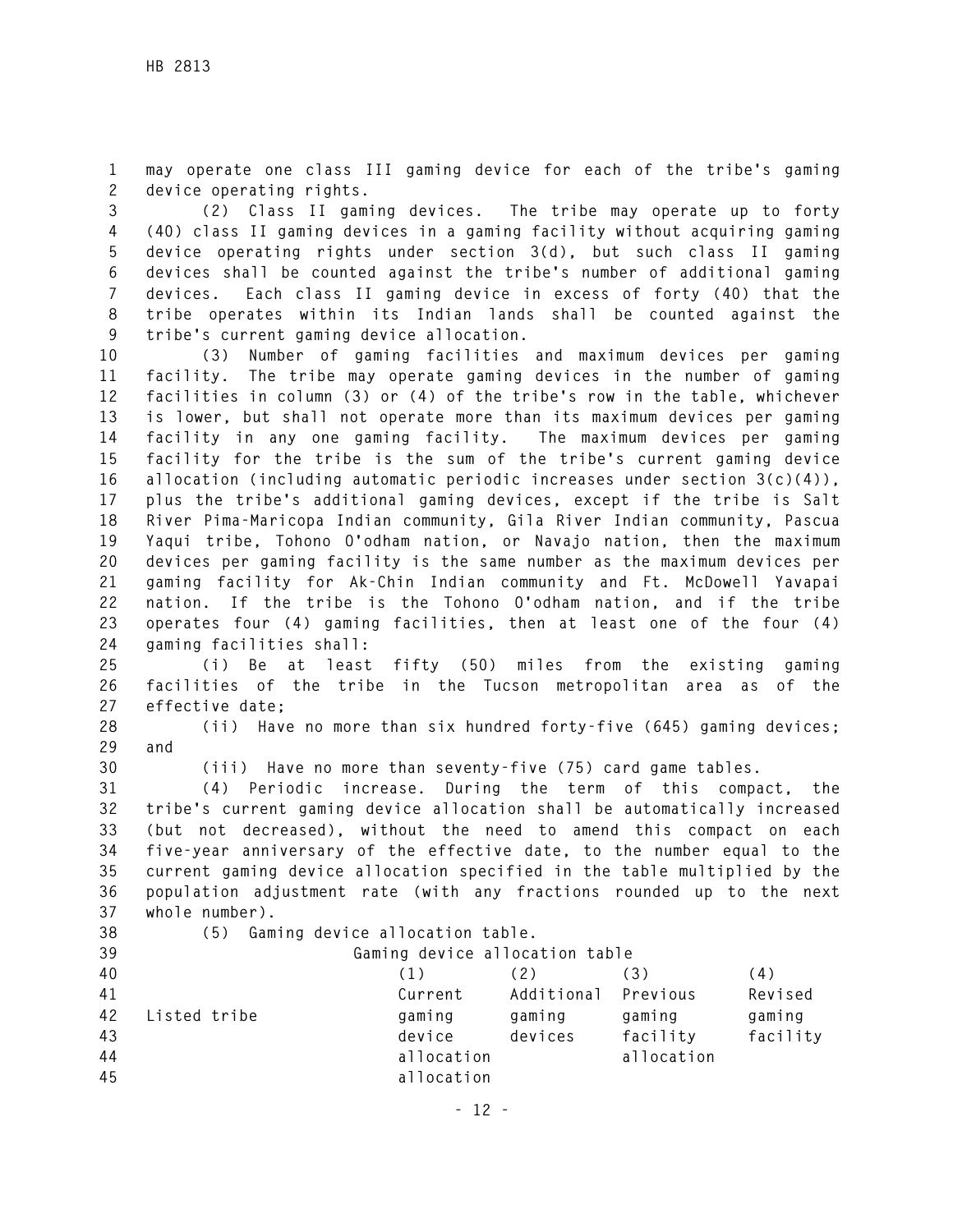| 1              | The Cocopah Indian tribe     | 475    | 170  | $\overline{c}$ | $\mathbf{2}$   |
|----------------|------------------------------|--------|------|----------------|----------------|
| $\overline{c}$ | Fort Mojave Indian tribe     | 475    | 370  | $\mathbf{2}$   | $\mathbf{2}$   |
| 3              | Quechan tribe                | 475    | 370  | $\overline{c}$ | $\overline{c}$ |
| 4              | Tonto Apache tribe           | 475    | 170  | $\mathbf{2}$   | $\mathbf{1}$   |
| 5              | Yavapai-Apache nation        | 475    | 370  | $\overline{c}$ | $\mathbf{1}$   |
| 6              | Yavapai-Prescott tribe       | 475    | 370  | $\overline{c}$ | $\overline{c}$ |
| $\overline{7}$ | Colorado River Indian tribes | 475    | 370  | $\mathbf{2}$   | $\mathbf{2}$   |
| 8              | San Carlos Apache tribe      | 900    | 230  | 3              | $\overline{c}$ |
| 9              | White Mountain Apache tribe  | 900    | 40   | 3              | $\overline{c}$ |
| 10             | Ak-Chin Indian community     | 475    | 523  | $\mathbf{2}$   | $\mathbf{1}$   |
| 11             | Ft. McDowell Yavapai nation  | 475    | 523  | $\overline{c}$ | $\mathbf{1}$   |
| 12             | Salt River Pima-Maricopa     |        |      |                |                |
| 13             | Indian community             | 700    | 830  | 3              | $\mathbf{2}$   |
| 14             | Gila River Indian community  | 1400   | 1020 | 4              | 3              |
| 15             | Pascua Yaqui tribe           | 900    | 670  | 3              | $\mathbf{2}$   |
| 16             | Tohono O'odham nation        | 1400   | 1020 | 4              | 4              |
| 17             | Subtotal                     | 10,475 |      | 38             | 29             |
| 18             | Non-gaming tribes            |        |      |                |                |
| 19             | (as of 5/1/02)               |        |      |                |                |
| 20             | Havasupai tribe              | 475    |      | $\mathbf{2}$   |                |
| 21             | Hualapai tribe               | 475    |      | $\overline{c}$ |                |
| 22             | Kaibab-Paiute tribe          | 475    |      | $\overline{c}$ |                |
| 23             | Hopi tribe                   | 900    |      | 3              |                |
| 24             | Navajo nation                | 2400   |      | 4              |                |
| 25             | San Juan Southern Paiute     |        |      |                |                |
| 26             | Tribe                        | 475    |      | $\mathbf{2}$   |                |
| 27             | Subtotal                     | 5,200  |      | 15             |                |
| 28             | State total                  | 15,675 |      | 53             |                |

**29 (6) If the tribe is not listed on the table, the tribe's current 30 device allocation shall be four hundred seventy-five (475) gaming devices 31 and the tribe's revised gaming facility allocation shall be two (2) gaming 32 facilities.** 

**33 (7) Multi-station devices. No more than two and one-half percent 34 (2.5%) of the gaming devices in a gaming facility (rounded off to the 35 nearest whole number) may be multi-station devices.** 

**36 (d) Transfer of gaming device operating rights.** 

**37 (1) Transfer requirements. During the term of this compact, the 38 tribe may enter into a transfer agreement with one or more Indian tribes 39 to acquire gaming device operating rights up to the tribe's number of 40 additional gaming devices or to transfer some or all the tribe's gaming 41 device operating rights up to the tribe's current gaming device 42 allocation, except that if the tribe is Navajo nation, then the tribe may 43 transfer only up to 1400 gaming devices of its current gaming device 44 allocation. The tribe's acquisition or transfer of gaming device 45 operating rights is subject to the following conditions:**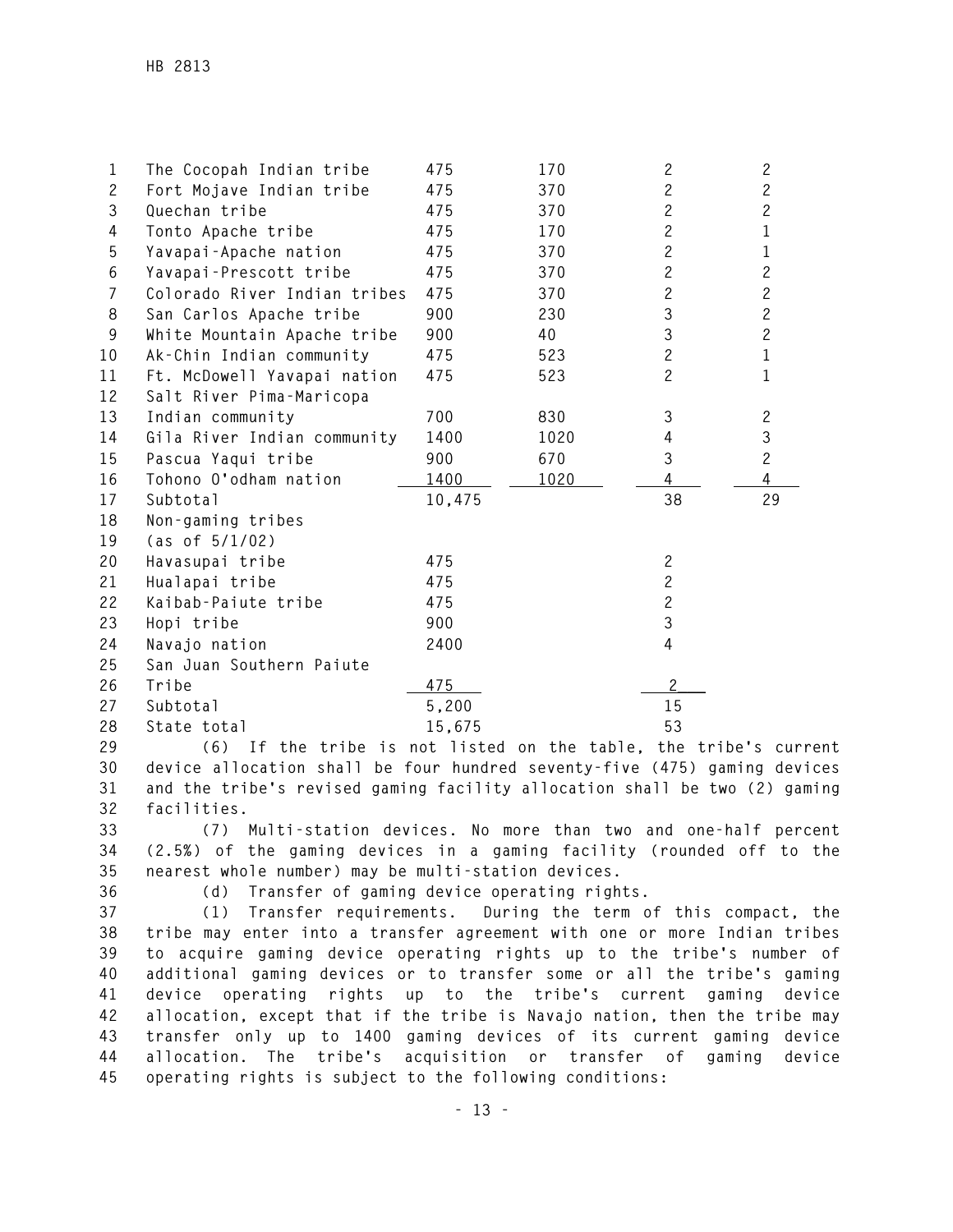**1 (a) Gaming compact. Each Indian tribe that is a party to a 2 transfer agreement must have a valid and effective new compact as defined 3 in A.R.S. section 5-601.02(I)(6) that contains a provision substantially 4 similar to this section 3(d) permitting transfers of the Indian tribe's 5 gaming device operating rights.** 

**6 (b) Forbearance agreement. If the tribe enters into a transfer 7 agreement to transfer some or all of its gaming device operating rights 8 the tribe shall also execute a forbearance agreement with the state. The 9 forbearance agreement shall include:** 

**10 1. A waiver of all rights of the tribe to put into play or operate 11 the number of gaming device operating rights transferred during the term 12 of the transfer agreement;** 

**13 2. An agreement by the tribe to reduce its gaming facility 14 allocation during the term of the transfer agreement as follows:** 

| 15       | Number of transferred                                                    | Reductions in gaming |
|----------|--------------------------------------------------------------------------|----------------------|
| 16       | gaming device operating                                                  | facility allocation  |
| 17       | rights                                                                   |                      |
| 18       | $1 - 475$                                                                |                      |
| 19       | 476 - 1020                                                               |                      |
| 20       | $1021 - 1400$                                                            |                      |
| $\sim$ 1 | 738 - T.C. Abdella A. J. Leongon, andreas and anno 748 a C. Abdella Aghl |                      |

**21 (i) If the tribe's number under column (4) of the table is lower 22 than the tribe's number under column (3), then the tribe shall be credited 23 for the reduction, if the tribe enters into a transfer agreement.** 

**24 (ii) The numbers in the column under number of transferred gaming 25 device operating rights shall be increased on each five-year anniversary 26 of the effective date by multiplying each such number, other than one (1), 27 by the population adjustment rate.** 

**28 (iii) Reductions in the gaming facility allocation will be based on 29 the cumulative total number of gaming device operating rights transferred 30 by the tribe under all transfer agreements that are in effect.** 

**31 (iv) If the tribe is the Navajo nation, then the tribe's gaming 32 facility allocation shall be two (2), even if the tribe transfers up to 33 1400 gaming device operating rights.** 

**34 (c) Gaming facility not required. The tribe may transfer unused 35 gaming device operating rights whether or not it has a gaming facility 36 allocation.** 

**37 (d) Current operation. The tribe must operate gaming devices at 38 least equal to its current gaming device allocation before, or 39 simultaneously with, the tribe acquiring the right to operate additional 40 gaming devices by a transfer agreement. The tribe is not required to 41 utilize any gaming device operating rights it acquires, or to utilize them 42 prior to acquiring additional gaming device operating rights.** 

**43 (e) Transfer of acquired gaming device operating rights prohibited. 44 The tribe shall not at any time simultaneously acquire gaming device**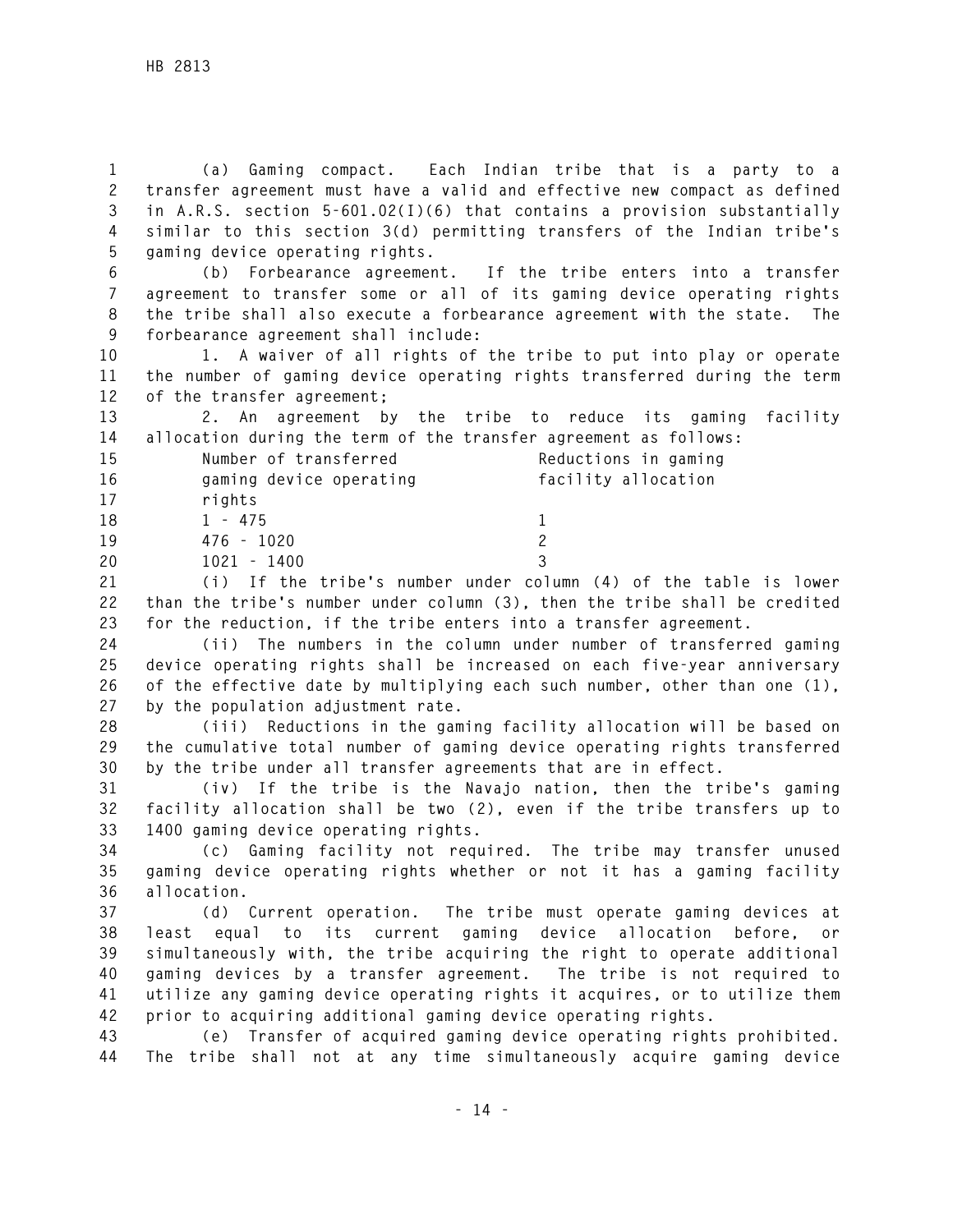**1 operating rights and transfer gaming device operating rights pursuant to 2 transfer agreements.** 

**3 (2) Transfer agreements. Transfers of gaming device operating 4 rights may be made pursuant to a transfer agreement between two Indian 5 tribes. A transfer agreement must include the following provisions:** 

**6 (a) Number. The number of gaming device operating rights 7 transferred and acquired.** 

**8 (b) Term. The duration of the transfer agreement.** 

**9 (c) Consideration. The consideration to be paid by the Indian 10 tribe acquiring the gaming device operating rights to the Indian tribe 11 transferring the gaming device operating rights and the method of payment.** 

**12 (d) Dispute resolution. The dispute resolution and enforcement 13 procedures, including a provision for the state to receive notice of any 14 such proceeding.** 

**15 (e) Notice. A procedure to provide quarterly notice to the state 16 gaming agency of payments made and received, and to provide timely notice 17 of disputes, revocation, amendment, and termination.** 

**18 (3) Transfer notice. At least thirty (30) days prior to the 19 execution of a transfer agreement, the tribe must send to the state gaming 20 agency a transfer notice of its intent to acquire or transfer gaming 21 device operating rights. The transfer notice shall include a copy of the 22 proposed transfer agreement, the proposed forbearance agreement and a copy 23 of the tribal resolution authorizing the acquisition or transfer.** 

**24 (4) State gaming agency denial of transfer. The state gaming agency 25 may deny a transfer as set forth in a transfer notice only if:** 

**26 (i) The proposed transfer violates the conditions set forth in 27 section 3(d)(1), or** 

**28 (ii) The proposed transfer agreement does not contain the minimum 29 requirements listed in section 3(d)(2). The state gaming agency's denial 30 of a proposed transfer must be in writing, must include the specific 31 reason(s) for the denial (including copies of all documentation relied 32 upon by the state gaming agency to the extent allowed by state law), and 33 must be received by the tribe within thirty (30) days of the state gaming 34 agency's receipt of the transfer notice. If the tribe disputes the state 35 gaming agency's denial of a proposed transfer, the tribe shall have the 36 right to have such dispute resolved pursuant to section 15.** 

**37 (5) Effective date of transfer. If the tribe does not receive a 38 notice of denial of the transfer from the state gaming agency within the 39 time period specified above, the proposed transfer agreement shall become 40 effective on the later of the thirty-first (31st) day following the state 41 gaming agency's receipt of the transfer notice or the date set forth in 42 the transfer agreement.** 

**43 (6) Use of brokers. The tribe shall not contract with any person 44 to act as a broker in connection with a transfer agreement. No person 45 shall be paid a percentage fee or a commission as a result of a transfer**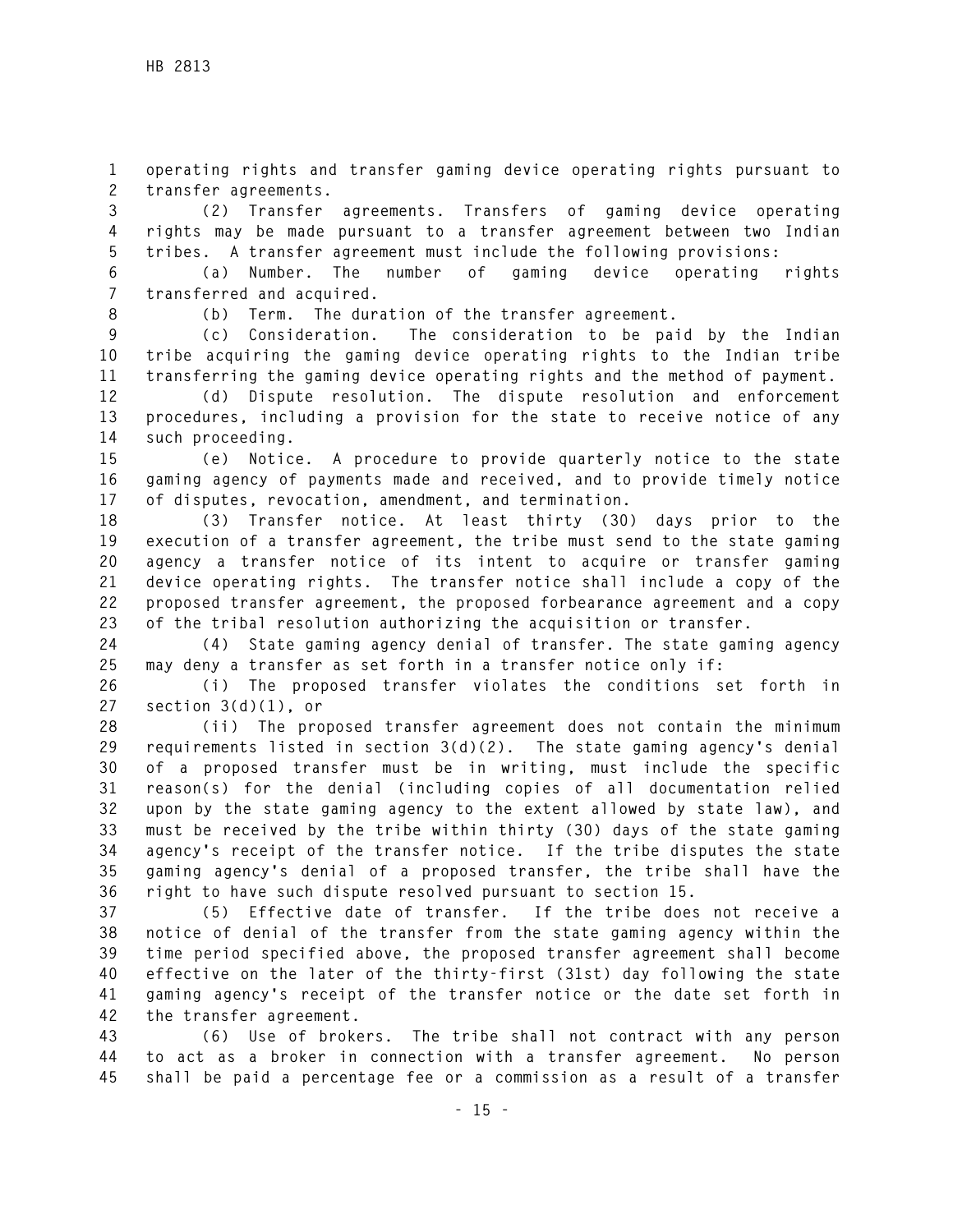**1 agreement, nor shall any person receive a share of any financial interest 2 in the transfer agreement or the proceeds generated by the transfer 3 agreement. Any person acting as a broker in connection with a transfer 4 agreement is providing gaming services.** 

**5 (7) Revenue from transfer agreements. The tribe agrees that:** 

**6 (i) All proceeds received by the tribe as a transferor under a 7 transfer agreement are net revenues from tribal gaming as defined by the 8 act and that such proceeds shall be used for the purposes permitted under 9 the act; and** 

**10 (ii) The tribe shall include the proceeds in an annual audit and 11 shall make available to the state that portion of the audit addressing 12 proceeds from transfer agreements.** 

**13 (8) Agreed upon procedures report. The tribe agrees to provide to 14 the state gaming agency, either separately or with the other party to the 15 transfer agreement, an agreed upon procedures report from an independent 16 certified public accountant. The procedures to be examined and reported 17 upon are whether payments made under the transfer agreement were made in 18 the proper amount, made at the proper time, and deposited in an account of 19 the Indian tribe transferring gaming device operating rights.** 

**20 (9) State payment. Proceeds received by the tribe as a transferor 21 under a transfer agreement from the transfer of gaming device operating 22 rights are not subject to any payment to the state under this compact or 23 otherwise.** 

**24 (10) Compact enforcement; effect on transfer agreements. If the 25 tribe acquires gaming device operating rights under a transfer agreement, 26 no dispute between the state and the other party to the transfer agreement 27 shall affect the tribe's rights under the transfer agreement or the 28 tribe's obligations to make the payments required under the transfer 29 agreement. If the tribe transfers gaming device operating rights under a 30 transfer agreement, no dispute between the state and the other party to 31 the transfer agreement shall affect the tribe's rights under the transfer 32 agreement or the obligations of the other party to the transfer agreement 33 to make the payments required under the transfer agreement. These 34 provisions shall not apply to a dispute among the state and both parties 35 to a transfer agreement regarding the validity of a transfer agreement or 36 to a dispute between the parties to a transfer agreement regarding a 37 breach of the transfer agreement.** 

**38 (11) Access to records regarding transfer agreement. The state 39 gaming agency shall have access to all records of the tribe directly 40 relating to transfer agreements and forbearance agreements under section 41 7(b).** 

**42 (12) Transfer and acquisition of pooled gaming devices.** 

**43 (a) The tribe is authorized to join with other Indian tribes to 44 periodically establish a pool to collect gaming device operating rights 45 from Indian tribes that desire to transfer gaming device operating rights**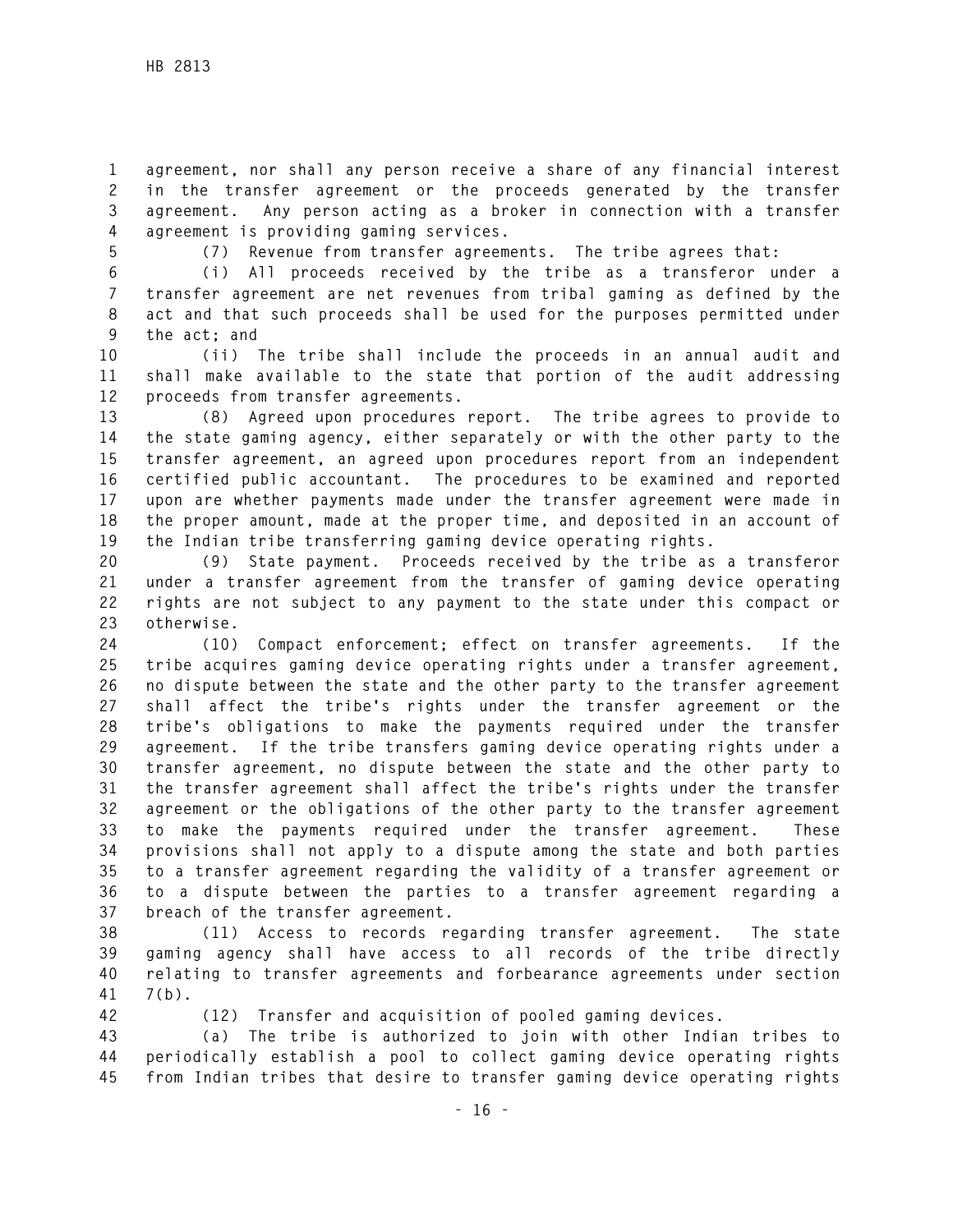**1 and transfer them to Indian tribes that desire to acquire gaming device 2 operating rights. If the tribe is operating all of its current gaming 3 device allocation and, after making reasonable efforts to do so, the tribe 4 is not able to acquire additional gaming devices pursuant to an agreement 5 described in section 3(d)(2), the tribe may acquire additional gaming 6 devices up to the number specified in the table for the tribe from a 7 transfer pool under procedures agreed to by Indian tribes participating in 8 the transfer pool and the state.** 

**9 (b) The tribe and the state are authorized to establish a pooling 10 mechanism, under procedures agreed to by the tribe and the state, by which 11 the rights to operate gaming devices that are not in operation may be 12 acquired by an Indian tribe through an agreement with the state. If the 13 tribe is operating all of its current gaming device allocation and, after 14 making reasonable efforts to do so, the tribe is not able to acquire 15 additional gaming devices pursuant to an agreement described in section 16 3(d)(2) or from any transfer pool established pursuant to section 17 3(d)(12)(a) within 90 days after the opening of a transfer pool 18 established pursuant to section 3(d)(12)(a), the tribe may acquire 19 additional gaming devices from the state up to the number specified in the 20 table for the tribe at a price that is at least one hundred percent (100%) 21 of the highest price paid to date for the transfer of at least one hundred 22 (100) gaming device operating rights for a term of at least five (5) 23 years. The monies paid by an Indian tribe to acquire additional gaming 24 devices under an agreement pursuant to this section 3(d)(12)(b) shall 25 benefit Indian tribes that have the right to operate gaming devices that 26 are eligible to be transferred and are not in operation. The state shall 27 provide Indian tribes that are eligible to enter into an agreement with 28 the state pursuant to this section 3(d)(12)(b) the opportunity to 29 participate in the pool pursuant to the procedures agreed to by the tribe 30 and the state.** 

**31 (c) Prior to agreeing to any procedures with any Indian tribe 32 pursuant to sections 3(d)(12)(a) or (b), the state shall provide notice to 33 the tribe of the proposed procedures.** 

**34 (e) Number of card game tables.** 

**35 (1) Number of card game tables; number of players per game. 36 Subject to the terms and conditions of this compact, the tribe is 37 authorized to operate up to seventy-five (75) card game tables within each 38 gaming facility that is located more than forty (40) miles from any 39 municipality with a population of more than four hundred thousand 40 (400,000) persons; and up to one hundred (100) card game tables within 41 each gaming facility that is located within forty (40) miles of a 42 municipality with a population of more than four hundred thousand 43 (400,000) persons. Each blackjack table shall be limited to no more than 44 seven (7) available player positions plus the dealer. Each poker table 45 shall be limited to no more than ten (10) available player positions plus**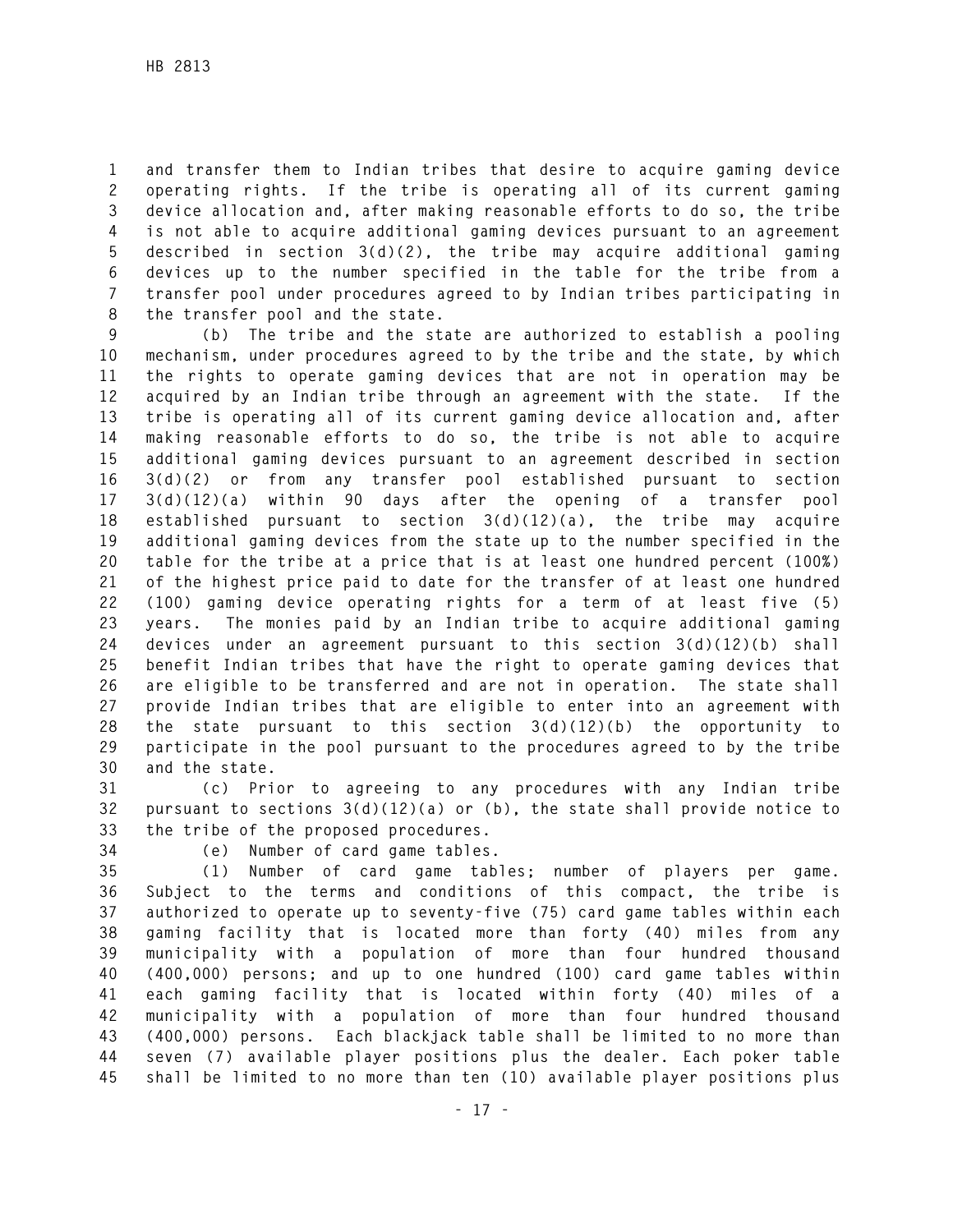**1 the dealer. The tribe agrees that it will not operate card games outside 2 of a gaming facility.** 

**3 (2) Periodic increases in the number of card game tables. The 4 number of card game tables that the tribe is authorized to operate in each 5 gaming facility shall be automatically increased (but not decreased), 6 without the need to amend this compact on each five-year anniversary of 7 the effective date, to the number that is equal to the number of card game 8 tables the tribe is authorized to operate in each gaming facility set 9 forth in section 3(e)(1) multiplied by the applicable population 10 adjustment rate (with any fraction rounded up to the next whole number).** 

**11 (f) Number of keno games. Subject to the terms and conditions of 12 this compact, the tribe is authorized to operate no more than two (2) keno 13 games per gaming facility.** 

**14 (g) Inter-tribal parity provisions.** 

**15 (1) Gaming devices. Except as provided in section 3(g)(5), if, 16 during the term of this compact:** 

**17 (a) An Indian tribe listed on the table is authorized or permitted 18 to operate in the state:** 

**19 1. More class III gaming devices than the total number of that 20 Indian tribe's current gaming device allocation in column (1) of the 21 table, plus the number of that Indian tribe's additional gaming devices in 22 column (2) of the table; or** 

**23 2. More class III gaming devices than that Indian tribe's current 24 gaming device allocation in column (1) of the table without acquiring 25 gaming device operating rights pursuant to and in accordance with section 26 3(d); or** 

**27 3. More class III gaming devices within a single gaming facility 28 than that Indian tribe's maximum devices per gaming facility (as adjusted 29 in accordance with section 3(c)(3)); or** 

**30 (b) Any Indian tribe not listed on the table is authorized or 31 permitted after the effective date to operate in the state more than four 32 hundred seventy-five (475) class III gaming devices, or more than five 33 hundred twenty-three (523) additional gaming devices under terms other 34 than section 3(d); then** 

**35 (c) The following remedies shall be available to the tribe to 36 elect, as the tribe may determine in its sole discretion, from time to 37 time:** 

**38 1. The tribe shall automatically be entitled to a greater number of 39 gaming device operating rights, without the need to amend this compact and 40 without the need to acquire any gaming device operating rights under 41 section 3(d). The greater number of gaming device operating rights is the 42 product of a ratio (which is the total number of class III gaming devices 43 the other Indian tribe is in fact authorized or permitted to operate 44 following the occurrence of any of the events specified in subsections (a) 45 or (b) of this section 3(g)(1) divided by the total number assigned to the**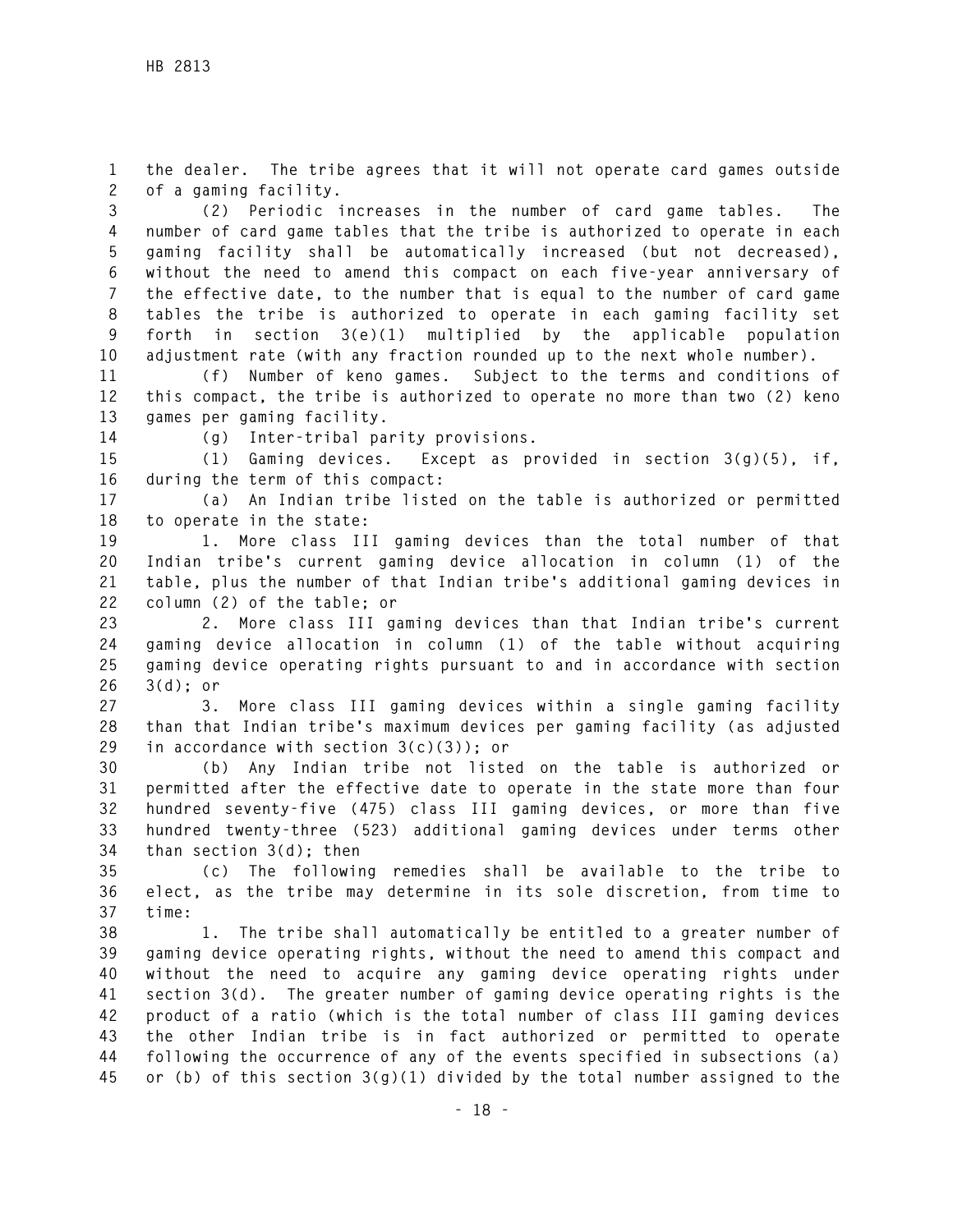**1 other Indian tribe under column (1) plus column (2) of the table) 2 multiplied by the total number assigned to the tribe in column (1) plus 3 column (2) of the table. If the tribe is not listed on the table, then 4 the ratio described in the previous sentence is multiplied by the tribe's 5 total number of gaming devices authorized in the compact; and** 

**6 2. The tribe shall automatically be entitled to immediately reduce 7 its obligations to make contributions to the state under section 12. 8 Instead of the amounts payable under section 12(b), the tribe shall make 9 quarterly contributions to the state equal to seventy-five hundredths of 10 one percent (.75%) of its class III net win for the prior quarter. This 11 remedy will not be available after any Indian tribe with a new compact as 12 defined in A.R.S. section 5-601.02(I)(6) enters its final renewal period 13 as described in section 23(b)(3).** 

**14 (2) Contribution terms. If, during the term of this compact any 15 other Indian tribe is authorized or permitted to operate gaming devices in 16 the state and the terms of the other Indian tribe's obligation to make 17 contributions to the state are more favorable to the other Indian tribe 18 than the obligation of the tribe to make contributions to the state under 19 the terms of section 12, then the tribe may elect to have section 12 20 automatically amended to conform to those more favorable terms.** 

**21 (3) Additional class III gaming. Except as provided in section 22 3(g)(5), if during the term of this compact, any Indian tribe is 23 authorized to operate:** 

**24 (a) A form of class III gaming in the state that is not listed in 25 section 3(a), then the tribe shall be entitled to operate the additional 26 form of gaming that the other Indian tribe is authorized to operate, 27 without the need to amend this compact.** 

**28 (b) Blackjack on more card game tables per gaming facility than 29 authorized under this compact, then the tribe shall be entitled to operate 30 blackjack on the additional number of card game tables that the other 31 Indian tribe is authorized to operate, without the need to amend this 32 compact.** 

**33 (4) Wager limits. Except as provided in section 3(g)(5), if, 34 during the term of this compact, any Indian tribe is authorized or 35 permitted to operate in the state any class III gaming devices or card 36 game tables with higher wager limits than the wager limits specified in 37 section 3, then the tribe is also authorized to operate its gaming devices 38 and/or card game tables with the same higher wager limits, without the 39 need to amend this compact.** 

**40 (5) Exceptions. The provisions of section 3(g) shall not be 41 triggered:** 

**42 (a) By the automatic periodic increases in:** 

**43 (i) The current gaming device allocation provided in section 44 3(c)(4), or the resulting increase in the maximum device per gaming 45 facility;**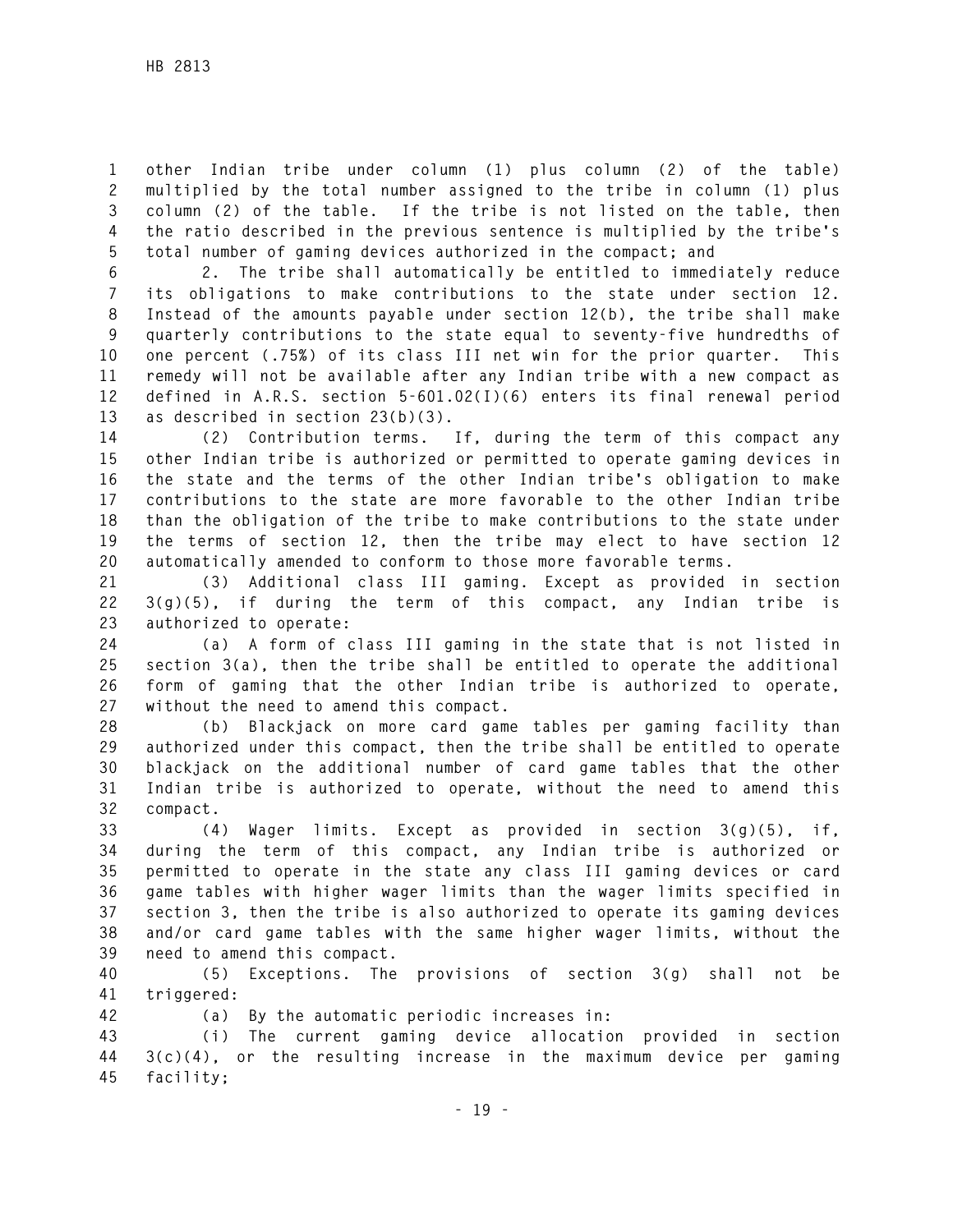**1 (ii) The number of authorized card game tables provided in section 2 3(e)(2); or** 

**3 (iii) The authorized wager limits for gaming devices or card game 4 tables provided in section 3(m)(4);** 

**5 (b) If the state enters into a compact with an Indian tribe listed 6 as a non-gaming tribe on the table that provides a number of additional 7 gaming devices that is no greater than the largest number of additional 8 gaming devices shown on the table for another Indian tribe with the same 9 current gaming device allocation as shown on the table for such non-gaming 10 tribe; and** 

**11 (c) By the provisions of a pre-existing compact as defined in 12 A.R.S. section 5-601.02(I)(5).** 

**13 (h) Additional gaming due to changes in state law with respect to 14 persons other than Indian tribes.** 

**15 (1) If, on or after May 1, 2002, state law changes or is 16 interpreted in a final judgment of a court of competent jurisdiction or in 17 a final order of a state administrative agency to permit either a person 18 or entity other than an Indian tribe to operate gaming devices; any form 19 of class III gaming (including video lottery terminals) that is not 20 authorized under this compact, other than gambling that is lawful on May 21 1, 2002 pursuant to A.R.S. section 13-3302; or poker, other than poker 22 that is lawful on May 1, 2002 pursuant to A.R.S. section 13-3302, then, 23 upon the effective date of such state law, final judgment, or final order: 24 (a) The tribe shall be authorized under this compact to operate** 

**25 class III gaming devices without limitations on the number of gaming 26 devices, the number of gaming facilities, or the maximum gaming devices 27 per gaming facility, and without the need to amend this compact;** 

**28 (b) The tribe shall be authorized under this compact to operate 29 table games, without limitations on the number of card game tables, on 30 wagers, or on the types of games, and without the need to amend this 31 compact, subject to the provisions of 3(b)(3); and** 

**32 (c) In addition to sections 3(h)(1)(a) and (b), the tribe's 33 obligation under section 12 to make contributions to the state shall be 34 immediately reduced. Instead of the amounts payable under section 12(b), 35 the tribe shall make quarterly contributions to the state equal to 36 seventy-five hundredths of one percent (.75%) of its class III net win for 37 the prior quarter.** 

**38 (2) The provisions of this section 3(h) shall not apply to casino 39 nights operated by non-profit or charitable organizations pursuant to and 40 qualified under A.R.S. section 13-3302(b); to social gambling as defined 41 in A.R.S. section 13-3301(7); to any paper product lottery games, 42 including ticket dispensing devices of the nature used prior to May 1, 43 2002, by the Arizona lottery; or to low-wager, non-banked recreational 44 pools or similar activities operated by and on the premises of retailers**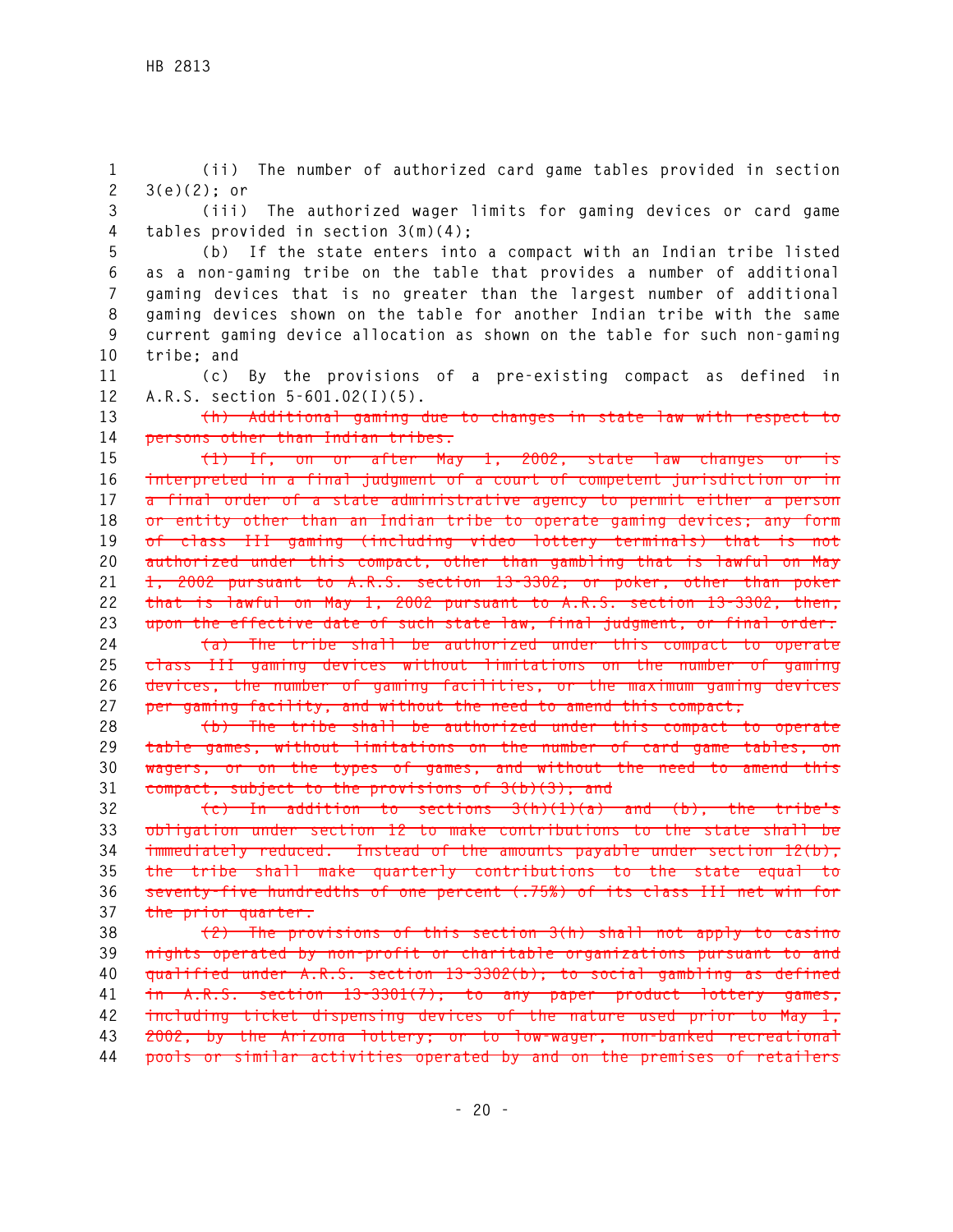#### **1 licensed under title 4, Arizona Revised Statutes, as may be authorized by 2 state law.**

**3 (i) Notice. Prior to the tribe obtaining rights under sections 4 SECTION 3(g) or (h), either the tribe or the state must first give written 5 notice to the other describing the facts which the tribe or the state 6 contend either do or may satisfy the elements of sections SECTION 3(g) or 7 (h). The receiving party shall serve a written response on the other 8 party within thirty (30) days of receipt of the notice. If the parties do 9 not agree on whether sections SECTION 3(g) or (h) have been triggered, the 10 dispute may be submitted to dispute resolution under section 15 by either 11 the tribe or the state.** 

**12 (j) Location of gaming facility.** 

**13 (1) All gaming facilities shall be located on the Indian lands of 14 the tribe. All gaming facilities of the tribe shall be located not less 15 than one and one-half (1 1/2) miles apart unless the configuration of the 16 Indian lands of an Indian tribe makes this requirement impracticable. The 17 tribe shall notify the state gaming agency of the physical location of any 18 gaming facility a minimum of thirty (30) days prior to commencing gaming 19 activities at such location. Gaming activity on lands acquired after the 20 enactment of the act on October 17, 1988 shall be authorized only in 21 accordance with 25 U.S.C. § 2719.** 

**22 (2) Notice to surrounding communities. The tribe shall notify 23 surrounding communities regarding new or substantial modifications to 24 gaming facilities and shall develop procedures for consultation with 25 surrounding communities regarding new or substantial modifications to 26 gaming facilities.** 

**27 (k) Financial services in gaming facilities. The tribe shall enact 28 a tribal ordinance establishing responsible restrictions on the provision 29 of financial services at gaming facilities. At a minimum, the ordinance 30 shall prohibit:** 

**31 (1) Locating an automatic teller machine ("ATM") adjacent to, or in 32 close proximity to, any gaming device;** 

**33 (2) Locating in a gaming facility an ATM that accepts electronic 34 benefit transfer cards issued pursuant to a state or federal program that 35 is intended to provide for needy families or individuals;** 

**36 (3) Accepting checks or other non-cash items issued pursuant to a 37 state or federal program that is intended to provide for needy families or 38 individuals; and** 

**39 (4) The gaming facility operator from extending credit to any 40 patron of a gaming facility for gaming activities.** 

**41 (l) Forms of payment for wagers. All payment for wagers made for 42 gaming activities conducted by the tribe on its Indian lands, including 43 the purchase of tokens for use in wagering, shall be made by cash, cash 44 equivalent, credit card or personal check. Automatic teller machines 45 (ATMs) may be installed at a gaming facility.**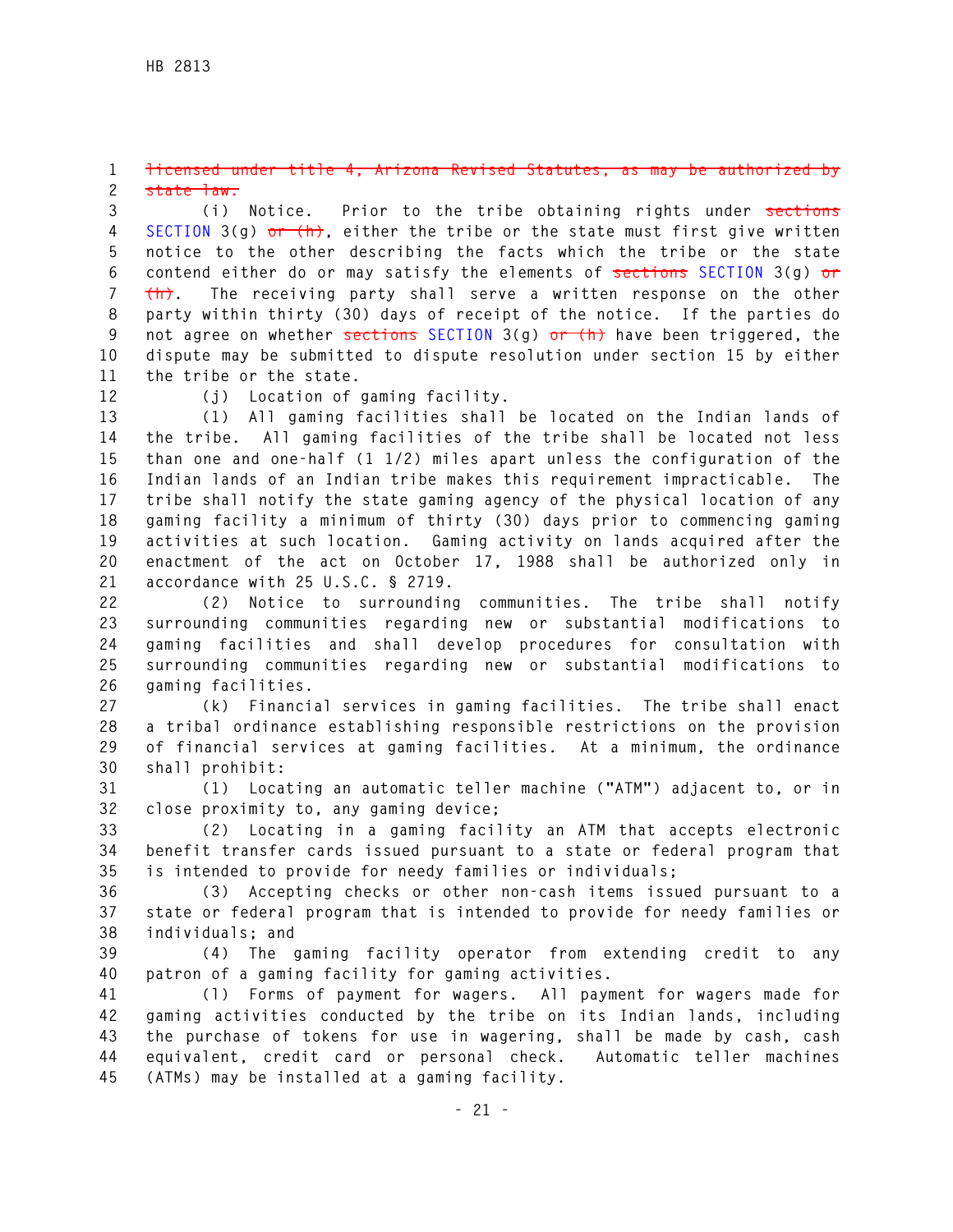**1 (m) Wager limitations.** 

**2 (1) For gaming devices. The maximum wager authorized for any 3 single play of a gaming device is twenty five dollars (\$25.00).** 

**4 (2) For blackjack. The maximum wager authorized for any single 5 initial wager on a hand of blackjack by each individual player shall be 6 (a) five hundred dollars (\$500.00) at up to ten (10) card game tables per 7 gaming facility, and (b) two hundred and fifty dollars (\$250.00) for all 8 other card game tables in a gaming facility. The foregoing maximum wager 9 limits shall apply to each subsequent wager that an individual player 10 shall be entitled to make on the same hand as the result of "splits" 11 and/or "doubling down" during the play of such hand.** 

**12 (3) For poker. The wager limits for a hand of poker shall be (a) 13 \$75.00/\$150.00 at up to ten (10) card game tables per gaming facility, and 14 (b) \$20.00/\$40.00 for all other card game tables in a gaming facility.** 

**15 (4) Periodic increases in wager limitations. During the term of 16 this compact, the wager limitations set forth in this section 3(m) shall 17 each be automatically increased (but not decreased) without the need to 18 amend this compact on each five-year anniversary of the effective date to 19 an amount equal to the wager limitations specified in sections 3(m)(1), 20 (2) and (3) multiplied by the CPI adjustment rate (with all amounts 21 rounded up to the next whole dollar). The tribe will notify the state 22 gaming agency of such wager limitation adjustments as soon as reasonably 23 possible after the CPI adjustment rate has been determined.** 

**24 (n) Hours of operation. The tribe may establish by ordinance or 25 regulation the permissible hours and days of operation of gaming 26 activities; provided, however, that with respect to the sale of liquor the 27 tribe shall comply with all applicable state liquor laws at all gaming 28 facilities.** 

**29 (o) Ownership of gaming facilities and gaming activities. The 30 tribe shall have the sole proprietary interest in the gaming facilities 31 and gaming activities. This provision shall not be construed to prevent 32 the tribe from granting security interests or other financial 33 accommodations to secured parties, lenders, or others, or to prevent the 34 tribe from entering into leases or financing arrangements.** 

**35 (p) Prohibited activities. Any class III gaming not specifically 36 authorized in this section 3 is prohibited. Except as provided herein, 37 nothing in this compact is intended to prohibit otherwise lawful and 38 authorized class II gaming upon the tribe's Indian lands or within the 39 gaming facilities.** 

**40 (q) Operation as part of a network. Gaming devices authorized 41 pursuant to this compact may be operated to offer an aggregate prize or 42 prizes as part of a network, including a network:** 

**43 (1) With the gaming devices of other Indian tribes located within 44 the state that have entered into tribal-state gaming compacts with the 45 state, or**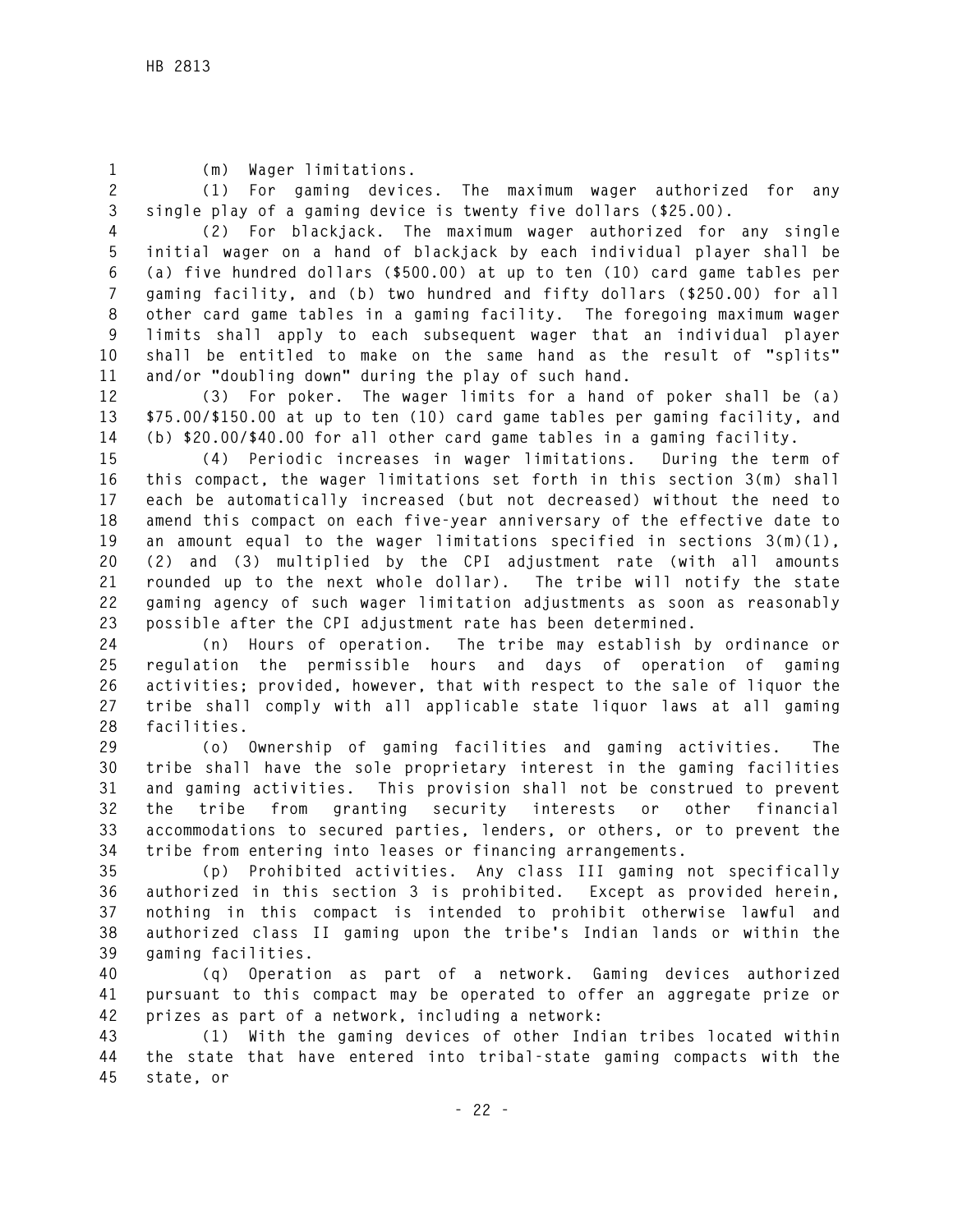**1 (2) Beyond the state pursuant to a mutually-agreed appendix 2 containing technical standards for wide area networks.** 

**3 (r) Prohibition on firearms. The possession of firearms by any 4 person within a gaming facility shall be strictly prohibited. This 5 prohibition shall not apply to certified law enforcement officers 6 authorized to be on the premises as well as any private security service 7 retained to provide security at a gaming facility, or armored car 8 services.** 

**9 (s) Financing. Any third-party financing extended or guaranteed 10 for the gaming operation and gaming facilities shall be disclosed to the 11 state gaming agency, and any person extending such financing shall be 12 required to be licensed by the tribe and annually certified by the state 13 gaming agency, unless said person is an agency of the United States or a 14 lending institution licensed and regulated by the state or the United 15 States.** 

**16 (t) Record-keeping. The gaming facility operator or the tribal 17 gaming office, whichever conducts surveillance, shall maintain the 18 following logs as written or computerized records which shall be available 19 for inspection by the state gaming agency in accordance with section 7(b): 20 a surveillance log recording all material surveillance activities in the 21 monitoring room of the gaming facilities; and a security log recording all 22 unusual occurrences investigated by the tribal gaming office. The gaming 23 facility operator or the tribal gaming office, whichever conducts 24 surveillance, shall retain video recordings made in accordance with 25 appendix C for at least seven (7) days from the date of original 26 recording.** 

**27 (u) Barred persons. The tribal gaming office shall establish a 28 list of persons barred from the gaming facilities because their criminal 29 history or association with career offenders or career offender 30 organizations poses a threat to the integrity of the gaming activities of 31 the tribe. The tribal gaming office shall employ its best efforts to 32 exclude persons on such list from entry into its gaming facilities. To 33 the extent not previously provided, the tribal gaming office shall send a 34 copy of its list on a monthly basis to the state gaming agency, along with 35 detailed information regarding why the person has been barred and, to the 36 extent available, the barred person's photograph, driver's license 37 information, and/or fingerprints, to the extent these items are in the 38 possession of the tribal gaming office. The state gaming agency will 39 establish a list which will contain the names, and to the extent 40 available, photographs of, and other relevant information regarding, 41 persons whose reputations, conduct, or criminal history is such that their 42 presence within a gaming facility may pose a threat to the public health, 43 safety, or welfare. Such persons will be barred from all tribal gaming 44 facilities within the state. The tribe agrees that the state gaming**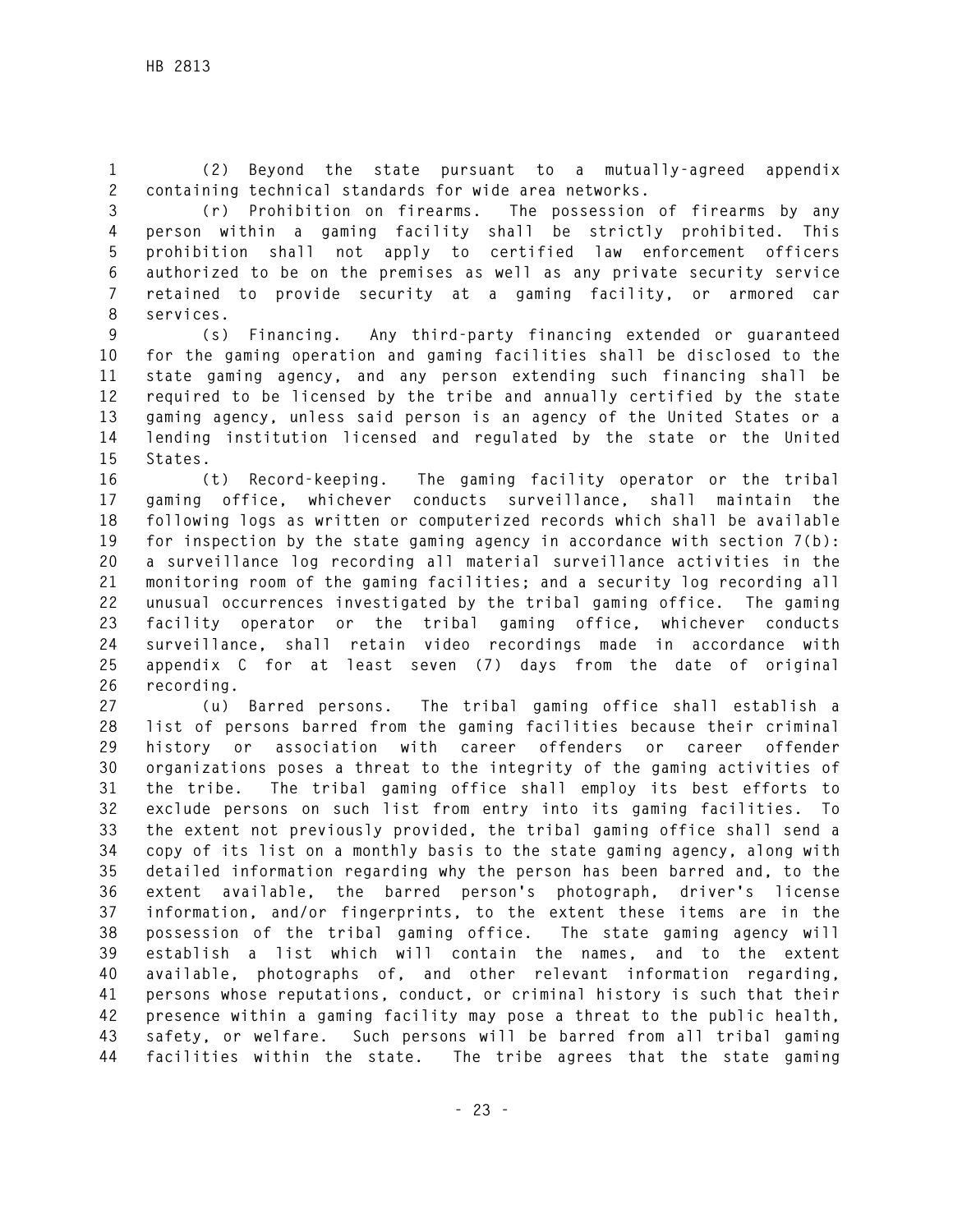**1 agency may disseminate this list, which shall contain detailed information 2 about why each person is barred, to all other tribal gaming offices.** 

**3 (v) Problem gambling.** 

**4 (1) Signage. At all public entrances and exits of each gaming 5 facility, the gaming facility operator shall post signs stating that help 6 is available if a person has a problem with gambling and, at a minimum, 7 provide the statewide toll free crisis hotline telephone number 8 established by the Arizona state lottery commission.** 

**9 (2) Self-exclusion. The state gaming agency and the tribe shall 10 comply with the following provisions:** 

**11 (a) The state gaming agency shall establish a list of persons who, 12 by acknowledging in a manner to be established by the state gaming agency 13 that they are problem gamblers, voluntarily seek to exclude themselves 14 from gaming facilities. The state gaming agency shall establish 15 procedures for the placement on and removal from the list of self-excluded 16 persons. No person other than the person seeking voluntary self-exclusion 17 shall be allowed to include any person's name on the self-exclusion list 18 of the state gaming agency.** 

**19 (b) The tribe shall establish procedures for advising persons who 20 inquire about self-exclusion about the state gaming agency's procedures.** 

**21 (c) The state gaming agency shall compile identifying information 22 concerning self-excluded persons. Such information shall contain, at a 23 minimum, the full name and any aliases of the person, a photograph of the 24 person, the social security or driver's license number of the person, and 25 the mailing address of the person.** 

**26 (d) The state gaming agency shall, on a monthly basis, provide the 27 compiled information to the tribal gaming office. The tribe shall treat 28 the information received from the state gaming agency under this section 29 as confidential and such information shall not be disclosed except to 30 other tribal gaming offices for inclusion on their lists, or to 31 appropriate law enforcement agencies if needed in the conduct of an 32 official investigation or unless ordered by a court of competent 33 jurisdiction.** 

**34 (e) The tribal gaming office shall add the self-excluded persons 35 from the list provided by the state gaming agency to their own list of 36 self-excluded persons.** 

**37 (f) The tribal gaming office shall require the gaming facility 38 operator to remove all self-excluded persons from all mailing lists and to 39 revoke any slot or player's cards. The tribal gaming office shall require 40 the gaming facility operator to take reasonable steps to ensure that cage 41 personnel check a person's identification against the state gaming 42 agency's list of self-excluded persons before allowing the person to cash 43 a check or complete a credit card cash advance transaction.** 

**44 (g) The tribal gaming office shall require the gaming facility 45 operator to take reasonable steps to identify self-excluded persons who**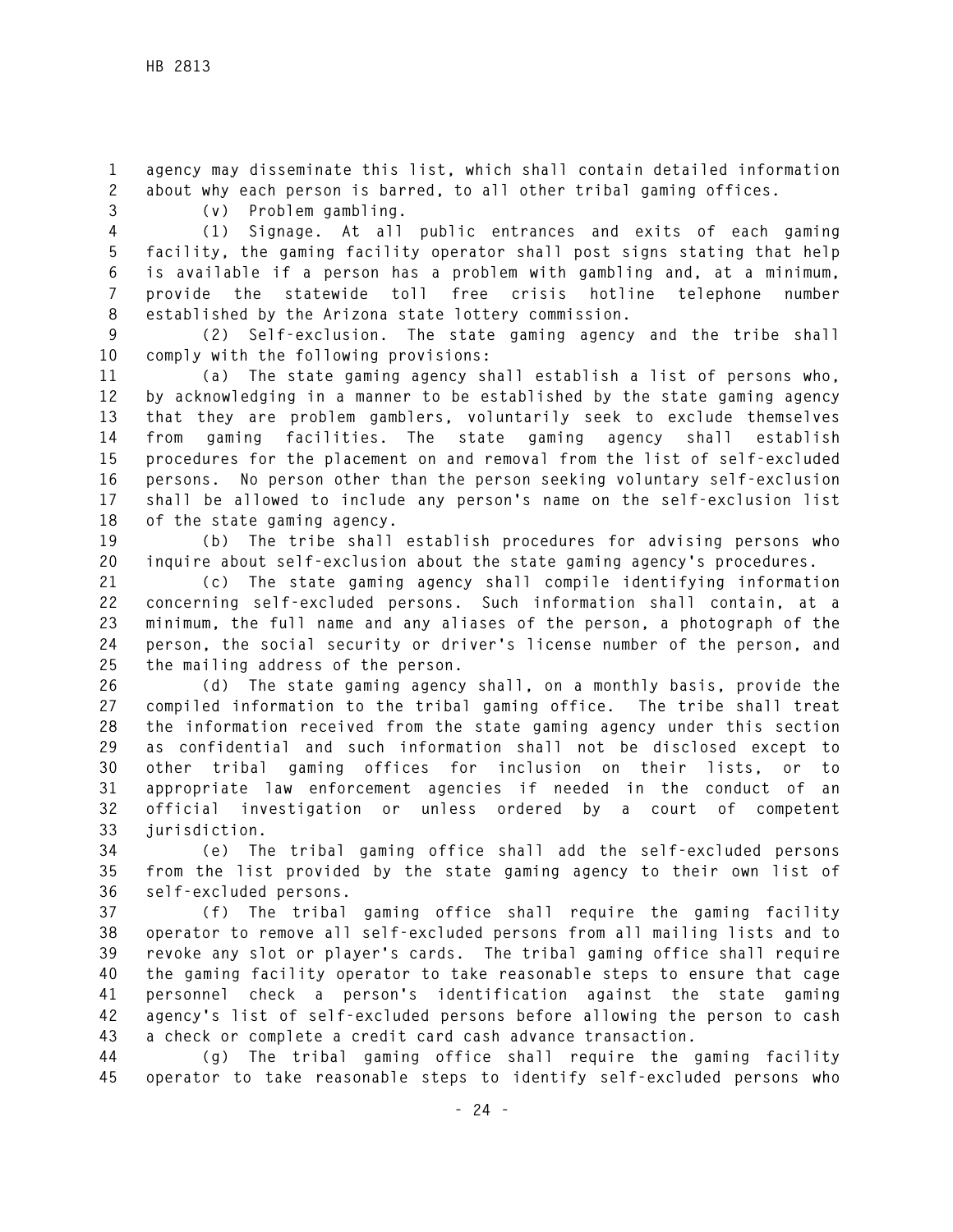**1 may be in a gaming facility and, once identified, promptly escort the 2 self-excluded person from the gaming facility.** 

**3 (h) The tribal gaming office shall prohibit the gaming facility 4 operator from paying any hand-paid jackpot to a person who is on the 5 tribal or state gaming agency self-exclusion list. Any jackpot won by a 6 person on the self-exclusion list shall be donated by the gaming facility 7 operator to an Arizona-based non-profit charitable organization.** 

**8 (i) Neither the tribe, the gaming facility operator, the tribal 9 gaming office, nor any employee thereof shall be liable to any 10 self-excluded person or to any other party in any proceeding and neither 11 the tribe, the gaming facility operator, nor the tribal gaming office 12 shall be deemed to have waived its sovereign immunity with respect to any 13 person for any harm, monetary or otherwise, which may arise as a result 14 of:** 

**15 1. The failure of the gaming facility operator or the tribal gaming 16 office to withhold or restore gaming privileges from or to a self-excluded 17 person; or** 

**18 2. Otherwise permitting a self-excluded person to engage in gaming 19 activity in a gaming facility while on the list of self-excluded persons.** 

**20 (j) Neither the tribe, the gaming facility operator, the tribal 21 gaming office, nor any employee thereof shall be liable to any 22 self-excluded person or to any other party in any proceeding, and neither 23 the tribe, the gaming facility operator, nor the tribal gaming office 24 shall be deemed to have waived its sovereign immunity with respect to any 25 person for any harm, monetary or otherwise, which may arise as a result of 26 disclosure or publication in any manner, other than a willfully unlawful 27 disclosure or publication, of the identity of any self-excluded person or 28 persons.** 

**29 (k) Notwithstanding any other provision of this compact, the state 30 gaming agency's list of self-excluded persons shall not be open to public 31 inspection.** 

**32 (w) Restriction on minors.** 

**33 (1) Until May 31, 2003, no person under 18 years of age shall be 34 permitted to place any wager, directly or indirectly, in any gaming 35 activity.** 

**36 (2) Prior to May 31, 2003, the tribe shall enact, as tribal law, a 37 requirement that beginning June 1, 2003, no person under 21 years of age 38 shall be permitted to place any wager, directly or indirectly, in any 39 gaming activity.** 

**40 (3) If, during the term of the compact, the state amends its law to 41 permit wagering by persons under 21 years of age in any gaming activity by 42 a person or entity other than an Indian tribe, the tribe may amend tribal 43 law to reduce the lawful gaming age under this compact to correspond to 44 the lawful gaming age under state law.**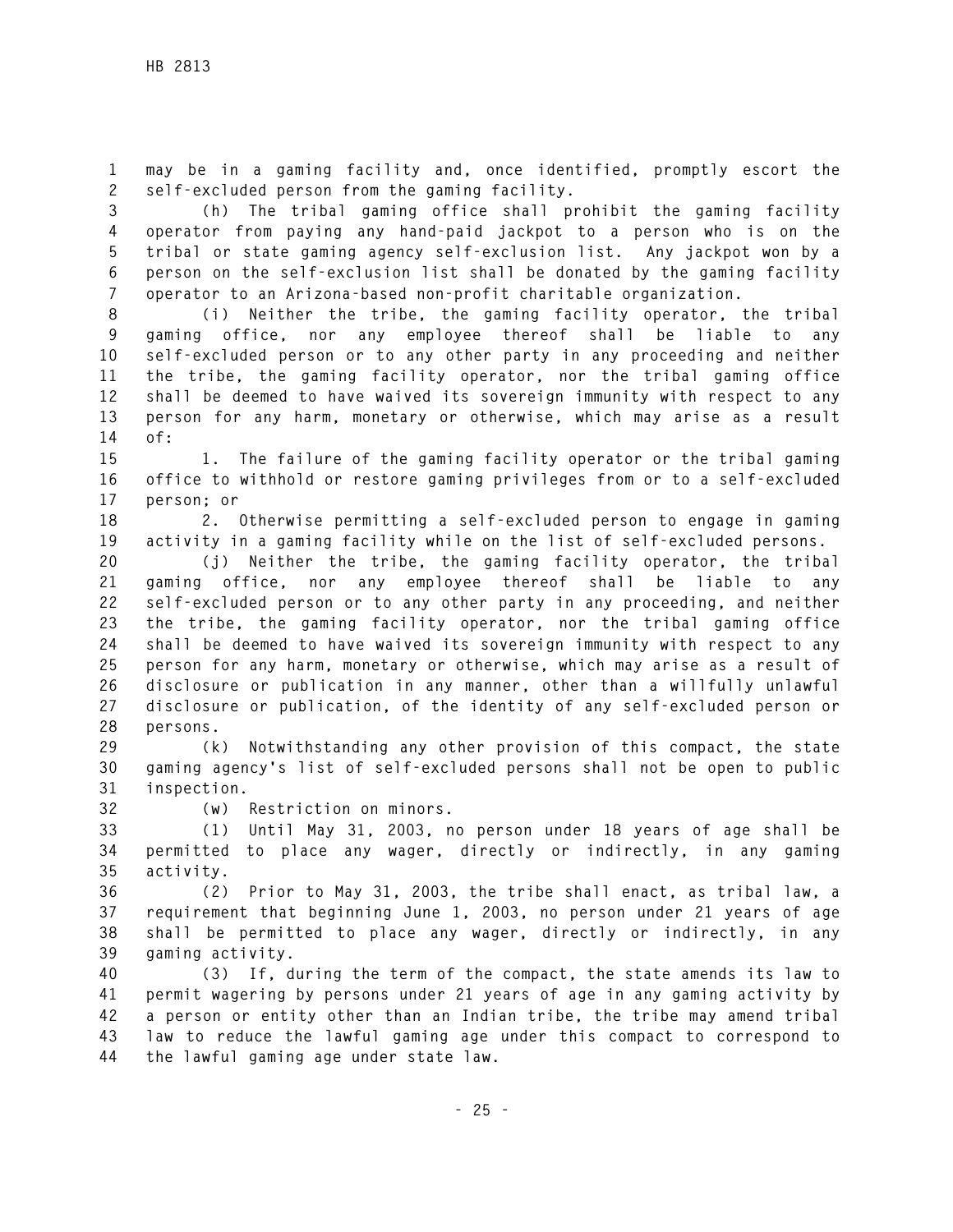**1 (4) No person under 18 years of age shall be employed as a gaming 2 employee. No person under 21 years of age shall be employed in the 3 service of alcoholic beverages at any gaming facility, unless such 4 employment would be otherwise permitted under state law.** 

**5 (x) Advertising.** 

**6 (1) Right to advertise. The state and the tribe recognize the 7 tribe's constitutional right to engage in advertising of lawful gaming 8 activities and nothing in this compact shall be deemed to abrogate or 9 diminish that right.** 

**10 (2) Prohibition on advertising directed to minors. The gaming 11 facility operator shall not advertise or market gaming activities in a 12 manner that specifically appeals to minors.** 

**13 (3) Advertising guidelines. Within thirty days after the effective 14 date, the gaming facility operator shall adopt guidelines for the 15 advertising and marketing of gaming activities that are no less stringent 16 than those contained in the American gaming association's general 17 advertising guidelines.** 

**18 (4) Content of advertising. In recognition of the tribe's 19 constitutional right to advertise gaming activities, the specific content 20 of advertising and marketing materials shall not be subject to the 21 provisions of section 15 of this compact.** 

**22 (y) Internet gaming. The tribe shall not be permitted to conduct 23 gaming on the internet unless persons other than Indian tribes within the 24 state or the state are authorized by state law to conduct gaming on the 25 internet.** 

**26 (z) Lottery products. The tribe will not offer paper lottery 27 products in competition with the Arizona lottery's pick or powerball 28 games.** 

**29 (aa) Annual statement. The tribe shall submit to the state gaming 30 agency either an annual statement of compliance with the act regarding the 31 use of net gaming revenues or a copy of its current gaming ordinance 32 requiring that net gaming revenues be used according to the act."** 

**33 (iv) The following provisions shall replace the corresponding 34 provisions in section 4 of the pre-existing compact:** 

**35 "(b) Gaming employees. Every gaming employee shall be licensed by 36 the tribal gaming office and every employee of the tribal gaming office 37 shall be licensed by the tribe. Any gaming employee or tribal gaming 38 office employee that is not an enrolled tribal member shall also be 39 certified by the state gaming agency prior to commencement of employment, 40 and annually thereafter, subject to the temporary certification provided 41 in section 5(n). Enrolled tribal members are not required to be certified 42 by the state as a condition of employment. Gaming employees that hold the 43 following positions are also not required to be certified by the state, so 44 long as they do not have unescorted access to secure areas such as gaming 45 device storage and repair areas, count rooms, vaults, cages, change**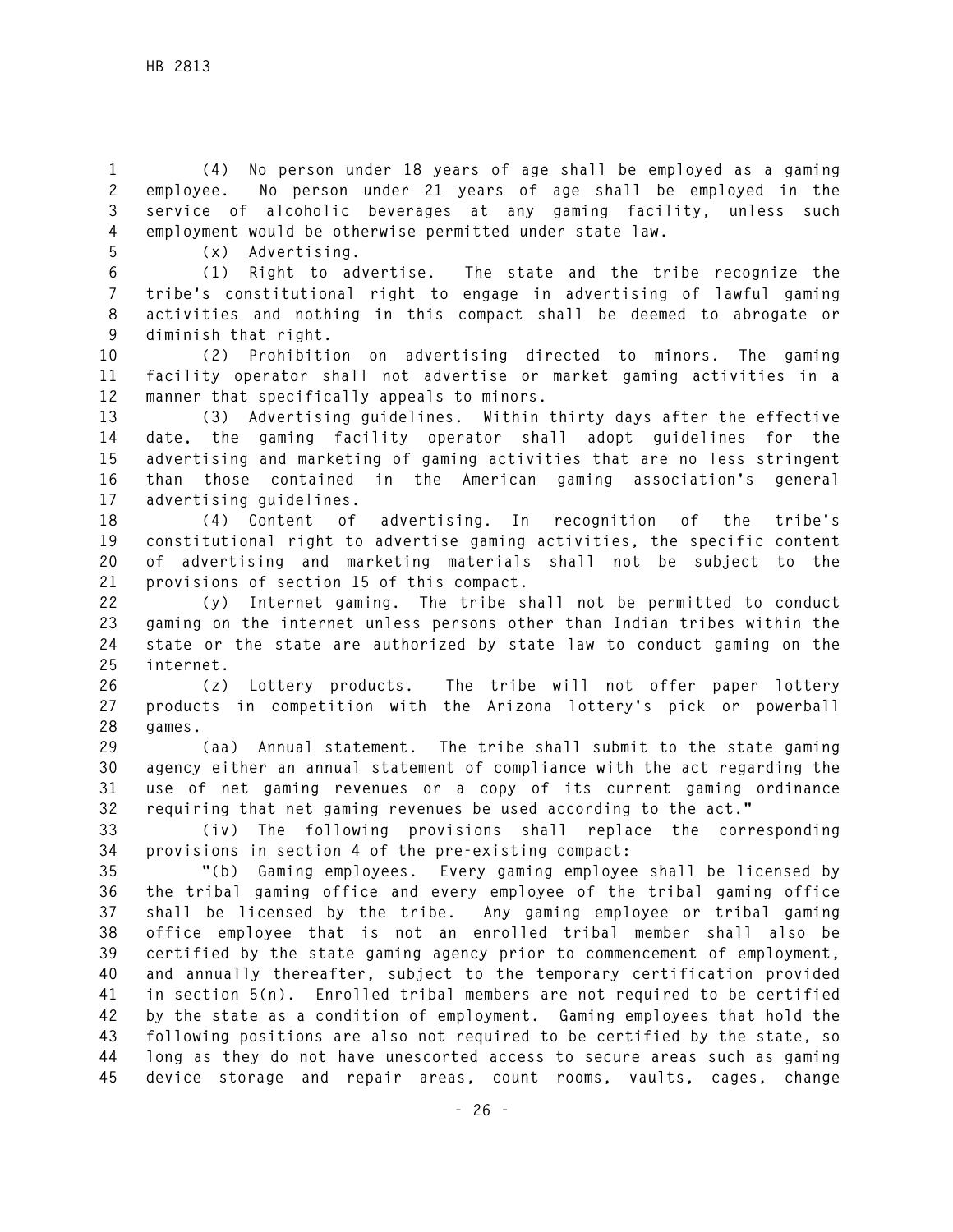**1 booths, change banks/cabinets, security offices and surveillance rooms, 2 revenue accounting offices, and rooms containing information systems that 3 monitor or control gaming activities (or, as may be agreed to by the state 4 gaming agency and the tribal gaming office in a separate agreement 5 delineating the secure areas in the tribe's gaming facilities):** 

**6 (1) Food and beverage service personnel such as chefs, cooks, 7 waiters, waitresses, bus persons, dishwashers, food and beverage cashiers, 8 and hosts;** 

**9 (2) Gift shop managers, assistant managers, cashiers, and clerks;** 

- **10 (3) Greeters;**
- **11 (4) Landscapers, gardeners, and groundskeepers;**
- **12 (5) Maintenance, cleaning, and janitorial personnel;**
- **13 (6) Stewards and valets;**
- **14 (7) Wardrobe personnel;**
- **15 (8) Warehouse personnel; and**
- **16 (9) Hotel personnel.**

**17 (d) Manufacturers and suppliers of gaming devices and gaming 18 services. Each manufacturer and distributor of gaming devices, and each 19 person providing gaming services, within or without the gaming facility, 20 shall be licensed by the tribal gaming office and shall be certified by 21 the state gaming agency prior to the sale or lease of any gaming devices 22 or gaming services. The tribe shall provide to the state gaming agency a 23 list of the names and addresses of all vendors providing gaming services 24 on a periodic basis at the time of the meetings required pursuant to 25 section 6(h) of this compact. Utilities which are the sole available 26 source of any particular service to a gaming facility are not required to 27 be certified. A vendor licensed and regulated by another governmental 28 agency may submit a supplement to the application on file with the other 29 agency. The state gaming agency may waive the requirement that a vendor 30 be certified if it determines that certifying the vendor is not necessary 31 to protect the public interest."** 

**32 (v) The following provision shall replace the corresponding 33 provisions in section 5 of the pre-existing compact:** 

**34 "(p) State administrative process; certifications. Any applicant 35 for state certification agrees by making such application to be subject to 36 state jurisdiction to the extent necessary to determine the applicant's 37 qualification to hold such certification, including all necessary 38 administrative procedures, hearings and appeals pursuant to the 39 administrative procedures act, title 41, chapter 6, Arizona Revised 40 Statutes and the administrative rules of the state gaming agency.** 

**41 (q) Administrative process; licenses.** 

**42 (1) Any person applying for licensure by the tribal gaming office 43 acknowledges that by making such application, the state gaming agency, as 44 set forth herein, may be heard concerning the applicant's qualifications 45 to hold such license. If the state recommends revocation, suspension, or**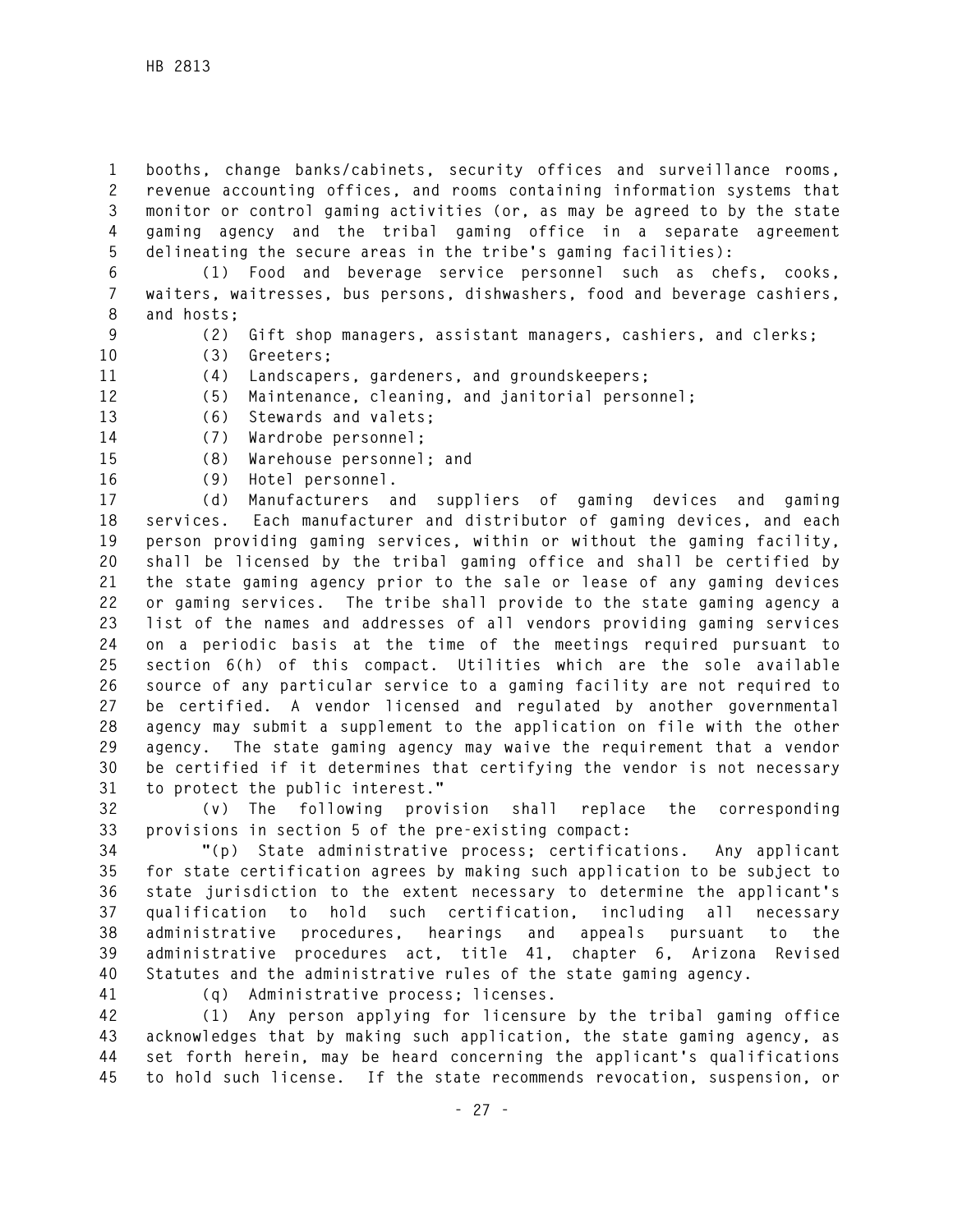**1 denial of a license, and the tribal gaming office revokes, suspends, or 2 denies the license based on the state gaming agency's recommendation, the 3 person may appeal that action to the tribe, to the extent any such right 4 exists.** 

**5 (2) If the tribal gaming office takes any action with respect to a 6 license despite a state recommendation to the contrary, the tribal gaming 7 office shall afford the state an opportunity for a hearing before an 8 appropriate tribal forum to contest the tribal gaming office licensing 9 decision. The decision of the tribal forum shall be final, except as 10 provided in section 5(q)(4).** 

**11 (3) The tribal gaming office shall afford the state gaming agency 12 the opportunity to be heard in an appropriate tribal forum on its 13 recommendation to suspend or revoke the license of any person in the same 14 manner as if the state gaming agency had recommended denial of the license 15 in the first instance.** 

**16 (4) Independent tribunal review of tribal forum.** 

**17 (a) Tribunal appointment and process. If the tribal forum upholds 18 a decision not to follow a gaming employee license recommendation, the 19 state gaming agency may appeal to an independent three member tribunal by 20 providing written notice to the tribal gaming office within ten (10) days 21 after receiving the tribal forum's decision. Within twenty (20) days 22 thereafter, the CPR or a similar dispute resolution service acceptable to 23 the parties (the "dispute resolution service"), shall select the tribunal 24 members, except that upon agreement by the parties, in lieu of selection 25 by the dispute resolution service, each party may select a tribunal 26 member, and the two members shall select a third member. If, within five 27 (5) days after their appointment, the tribunal members appointed by the 28 parties have not agreed upon a third tribunal member, the dispute 29 resolution service shall select the third member. All tribunal members, 30 whether appointed by the dispute resolution service or the parties, shall 31 be (a) impartial, (b) licensed by and in good standing with a state bar 32 association, and (c) independent from the state, the state gaming agency, 33 the tribe, and the tribal gaming office. The tribunal shall hold a hearing 34 and issue its decision within ninety (90) days after the state gaming 35 agency delivers its written notice of appeal to the tribal gaming office.** 

**36 (b) Tribunal authority. The tribunal's sole authority shall be to 37 review the decision of the tribal forum and determine whether the decision 38 is supported by substantial evidence based on the record as a whole. The 39 tribunal's hearing shall be conducted in a fair and impartial manner. The 40 hearing shall be held on the administrative record presented to the tribal 41 forum. The tribunal's decision shall be final and not subject to further 42 appeal or to section 15 dispute resolution procedures. If the tribunal 43 determines the employee should not be licensed, the tribal gaming office 44 shall promptly revoke the disputed license. The cost of the tribunal and 45 the hearing shall be borne equally between the state and the tribe."**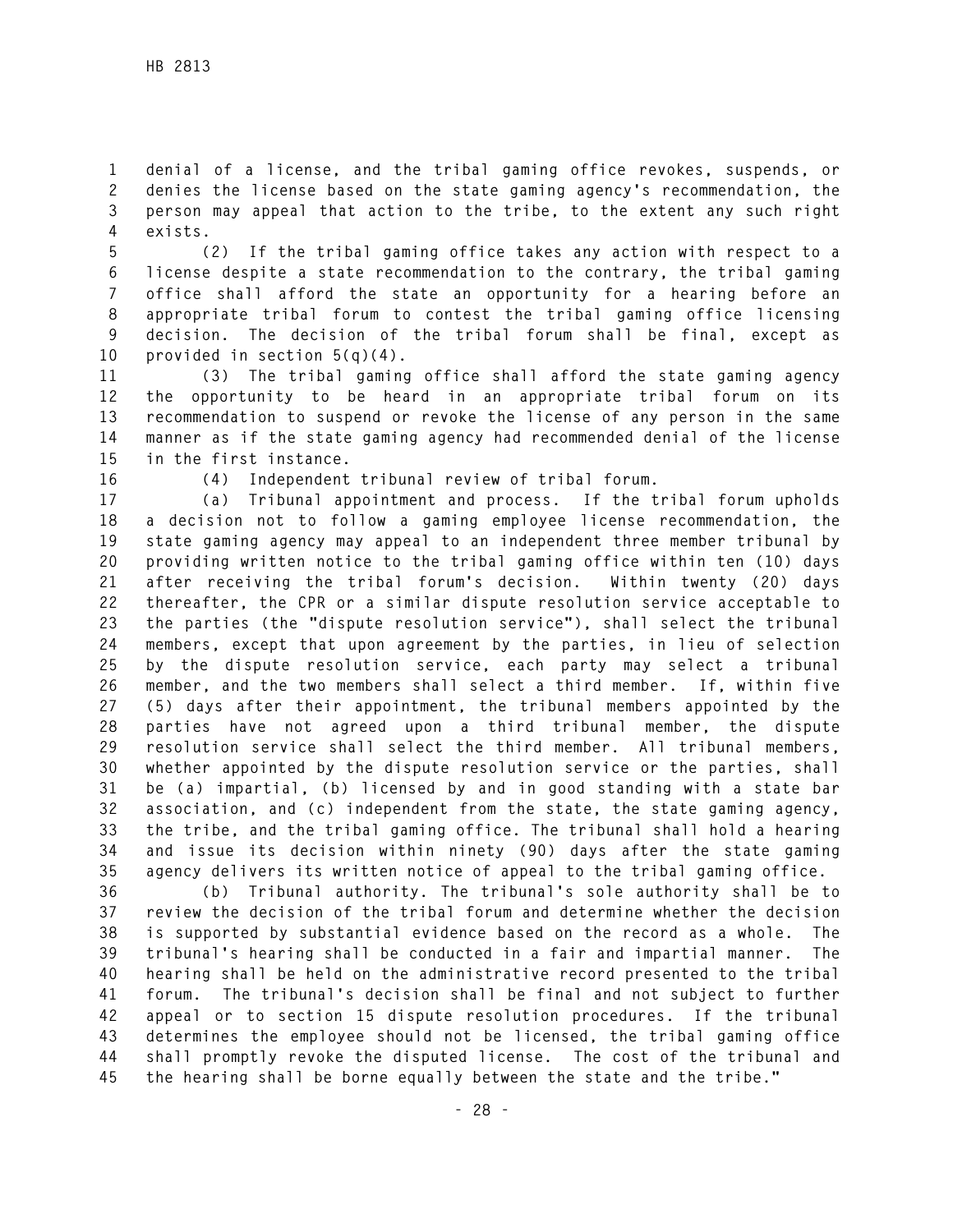**1 (vi) The following provision shall be added to section 7 of the 2 pre-existing compact:** 

**3 "(g) Compact compliance review. The state gaming agency is 4 authorized to conduct an annual, comprehensive compact compliance review 5 of the gaming operation, gaming facilities, and the gaming activities of 6 the gaming facility operator to monitor compliance with this compact, any 7 amendments or appendices to this compact, and other agreements relating to 8 this compact."** 

**9 (vii) Section 12 of the pre-existing compact shall be replaced with 10 the following:** 

**11 Section 12. Payment of regulatory costs; tribal contributions** 

**12 (a) Payment of regulatory costs. The tribe agrees to pay the state 13 the necessary costs incurred by the state as a result of the state's 14 performance of its rights or duties under the terms of this compact. The 15 tribe's contributions under this section 12 shall satisfy the agreement to 16 pay those costs.** 

**17 (b) Tribal contributions. In consideration for the substantial 18 exclusivity covenants by the state in section 3(h), The tribe shall 19 contribute for the benefit of the public a percentage of the tribe's class 20 III net win for each fiscal year of the gaming facility operator as 21 follows:** 

**22 (1) One percent (1%) of the first twenty-five million dollars 23 (\$25,000,000.00);** 

**24 (2) Three percent (3%) of the next fifty million dollars 25 (\$50,000,000.00);** 

**26 (3) Six percent (6%) of the next twenty-five million dollars 27 (\$25,000,000.00); and** 

**28 (4) Eight percent (8%) of class III net win in excess of one 29 hundred million dollars (\$100,000,000.00).** 

**30 (c) Arizona benefits fund. The tribe shall make eighty-eight 31 percent (88%) of its total annual contribution under section 12(b) to the 32 Arizona benefits fund established by A.R.S. 5-601.02(H). The state agrees 33 that the Arizona benefits fund shall be used for the purpose of 34 administering the contributions made by the tribe to the state in 35 accordance with the provisions of section 12(b). All contributions to the 36 state from the tribe pursuant to this section 12(c), and all contributions 37 to the state from other Indian tribes that have entered into tribal-state 38 gaming compacts with the state that contain similar provisions, shall be 39 deposited in the Arizona benefits fund administered by the state gaming 40 agency. The state agrees to invest all monies in the Arizona benefits 41 fund in accordance with A.R.S. section 35-313; monies earned from such 42 investment may only be credited to the Arizona benefits fund. The state 43 agrees that contributions paid to the state by the tribe under this 44 section 12(c) shall only be distributed as provided in A.R.S. section 45 5-601.02, as adopted by the people of the state at the November 5, 2002**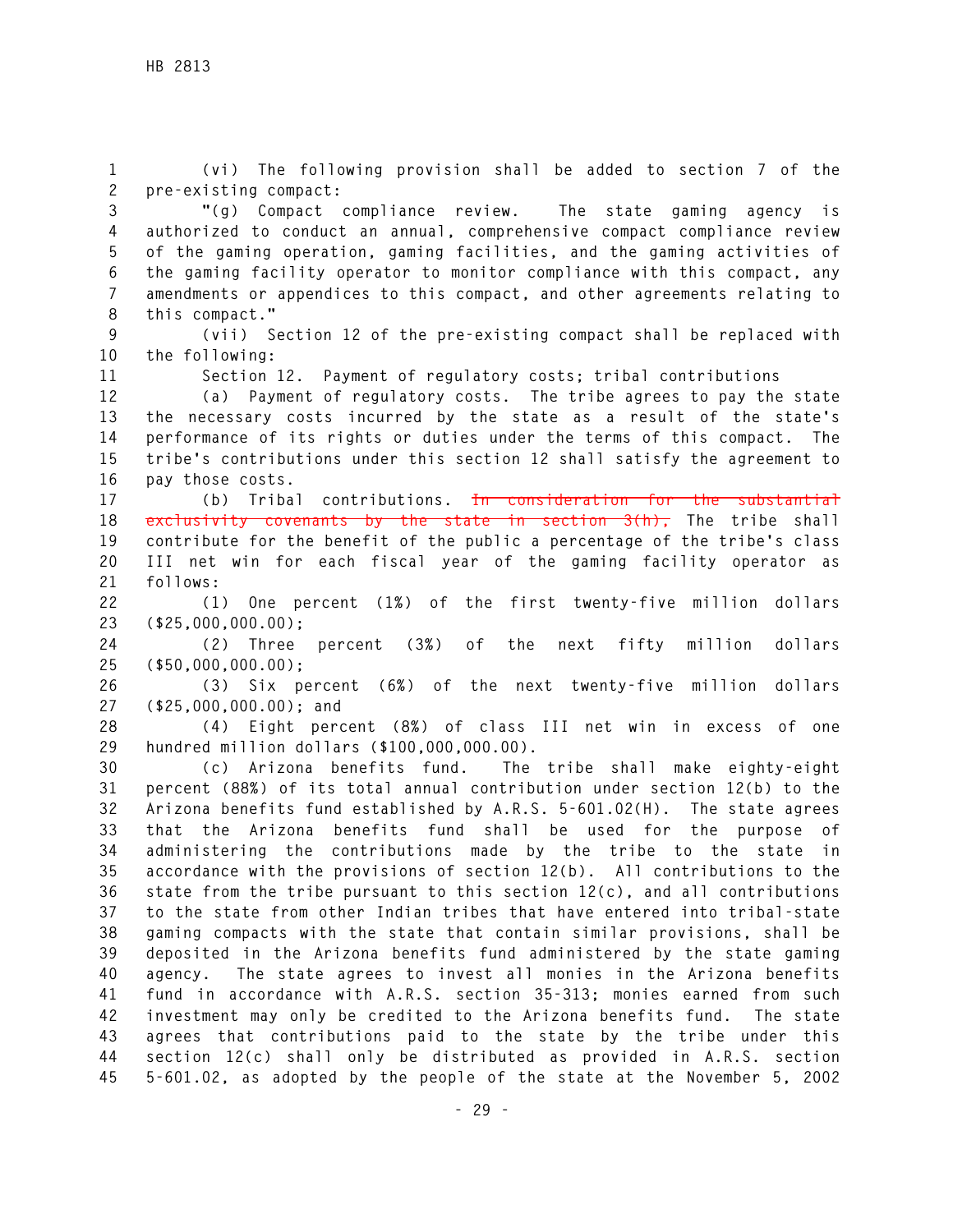**1 election, and the state shall not impose any tax, fee, charge, or other 2 assessment upon the tribe's gaming operations.** 

**3 (d) Distributions by tribe to cities, towns and counties. The 4 tribe shall make twelve percent (12%) of its total annual contribution 5 under section 12(b) in either or both of the following forms:** 

**6 (1) Distributions to cities, towns or counties for government 7 services that benefit the general public, including public safety, 8 mitigation of impacts of gaming, or promotion of commerce and economic 9 development;** 

**10 (2) Deposits to the Arizona commerce authority local communities 11 fund established by A.R.S. section 41-1505.12.** 

**12 (e) Contribution schedule.** 

**13 (1) Tribal contributions pursuant to section 12(b) shall be paid 14 quarterly to the state gaming agency, other than the amounts distributed 15 or deposited to benefit cities, towns and counties under section 12(d). 16 The contributions shall be calculated based on the tribe's class III net 17 win for each quarter of the gaming facility operator's fiscal year. 18 Contributions shall be made no later than twenty-five (25) days after the 19 last day of each fiscal quarter.** 

**20 (2) At the time each quarterly contribution is made, the tribe 21 shall submit to the state gaming agency a report indicating the class III 22 net win by gaming activity for the quarter, and the amounts paid under 23 sections 12(c) and (d).** 

**24 (3) The tribe's first quarterly contribution will be calculated 25 based on the tribe's class III net win for the first full fiscal quarter 26 after the effective date.** 

**27 (4) Following the state gaming agency's receipt of the annual audit 28 pursuant to section 11(c), any overpayment of monies by the tribe pursuant 29 to this section shall be credited to the tribe's next quarterly 30 contribution. Any underpayment of monies shall be paid by the tribe within 31 thirty (30) days of the state gaming agency's receipt of the annual audit.** 

**32 (f) Reduction of tribal contributions. In the event that tribal 33 contributions are reduced pursuant to sections SECTION 3(g) or (h), the 34 tribe shall make the reduced contributions under the terms of this section 35 12, and these monies shall be used in the manner set forth in A.R.S. 36 section 5-601.02(H)(3)(a) as adopted by the people of the state at the 37 November 5, 2002 election."** 

**38 (viii) The following provisions shall replace the corresponding 39 provisions, or be added to the provisions, as the case may be, in section 40 13 of the pre-existing compact:** 

**41 "(b) Emergency service accessibility. The tribe shall require the 42 gaming facility operator to make provisions for adequate emergency 43 accessibility and service. Mutual aid and emergency response service 44 agreements will be entered as needed with entities from the surrounding 45 communities.**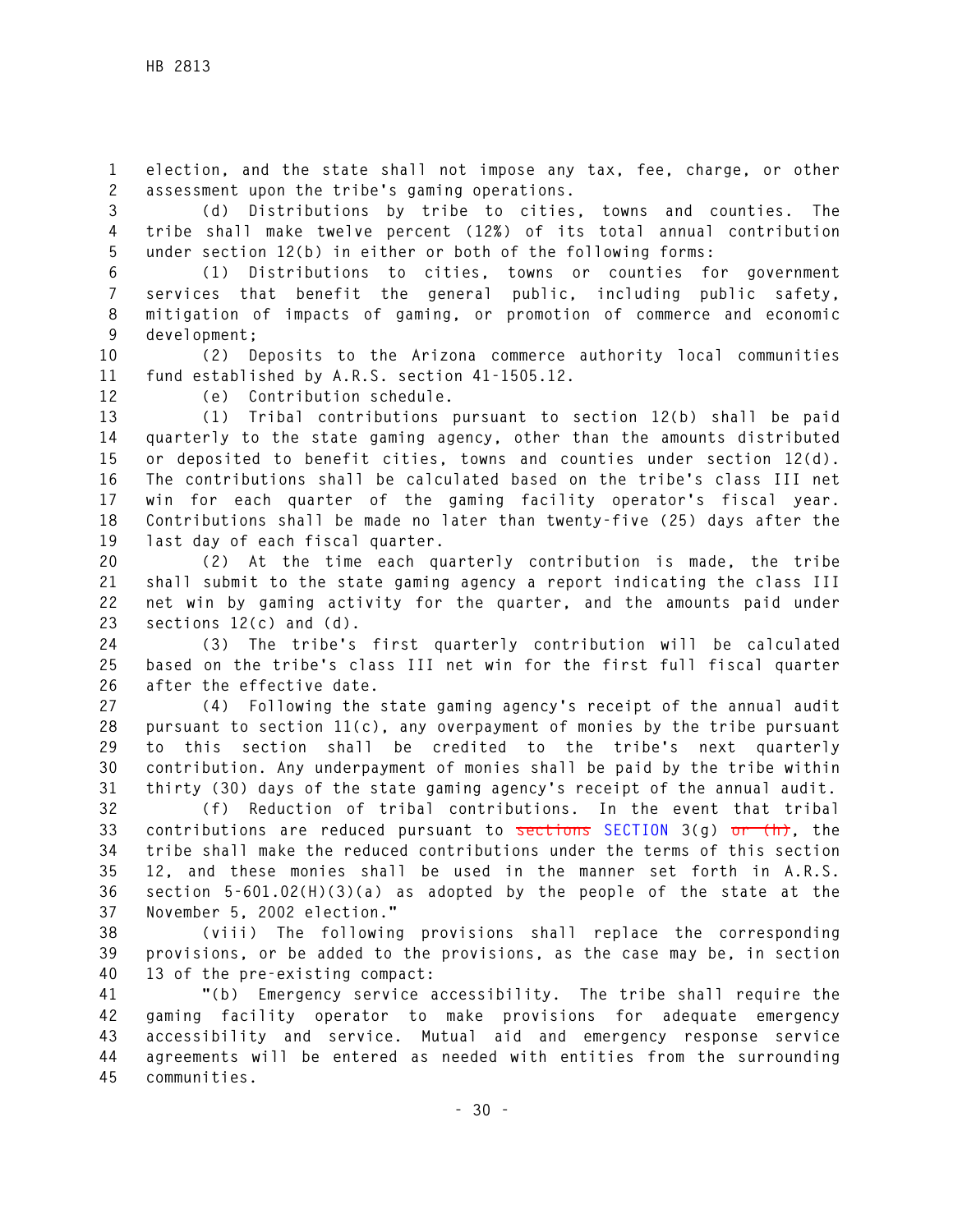**1 (e) Law enforcement. The tribe shall implement a written law 2 enforcement services plan that provides a comprehensive and effective 3 means to address criminal and undesirable activity at the gaming 4 facilities. This plan shall provide that sufficient law enforcement 5 resources are available twenty-four hours a day seven days per week to 6 protect the public health, safety, and welfare at the gaming facilities. 7 The tribe and the state shall investigate violations of state gambling 8 statutes and other criminal activities at the gaming facilities. To 9 accommodate investigations and intelligence sharing, the tribe will 10 provide that a police officer holding current Arizona police officer 11 standards and training (POST) certification is employed by the gaming 12 facility operator, tribal gaming office, or tribal police department, and 13 assigned to handle gaming-related matters when they arise. Intelligence 14 liaisons will be established at the tribal police department or tribal 15 gaming office and also at the state gaming agency. There will be federal, 16 tribal, and state cooperation in task force investigations. The state 17 gaming agency's intelligence unit will gather, coordinate, centralize, and 18 disseminate accurate and current intelligence information pertaining to 19 criminal and undesirable activity that may threaten patrons, employees, or 20 assets of the gaming industry. The state and the tribe will coordinate 21 the use of resources, authority, and personnel of the state and the tribe 22 for the shared goal of preventing and prosecuting criminal or undesirable 23 activity by players, employees, or businesses in connection with tribal 24 gaming facilities. Violations of state criminal gambling statutes on 25 tribal lands may be prosecuted as federal crimes in federal court."** 

**26 (ix) Section 15 of the pre-existing compact shall be replaced with 27 the following:** 

**28 "Section 15. Dispute resolution** 

**29 (a) Notice/negotiation. If either the tribe or the state believes 30 the other has failed to comply with the requirements set forth in this 31 compact, or if a dispute arises as to the proper interpretation of those 32 requirements, then either party may serve a written notice on the other 33 identifying the specific provision or provisions of the compact in dispute 34 and specifying in detail the factual bases for any alleged non-compliance 35 and/or the interpretation of the provision of the compact proposed by the 36 party providing notice. Within ten (10) days following delivery of the 37 written notice of dispute, the executive director of the tribal gaming 38 office and the director of the state gaming agency shall meet in an effort 39 to voluntarily resolve the compliance or interpretation dispute through 40 negotiation. If those negotiations fail to resolve the dispute, the 41 executive director of the tribal gaming office, the director of the state 42 gaming agency, and representatives designated by the governor of Arizona 43 and the chairman of the tribe shall meet in a further effort to 44 voluntarily resolve the dispute through further negotiation.**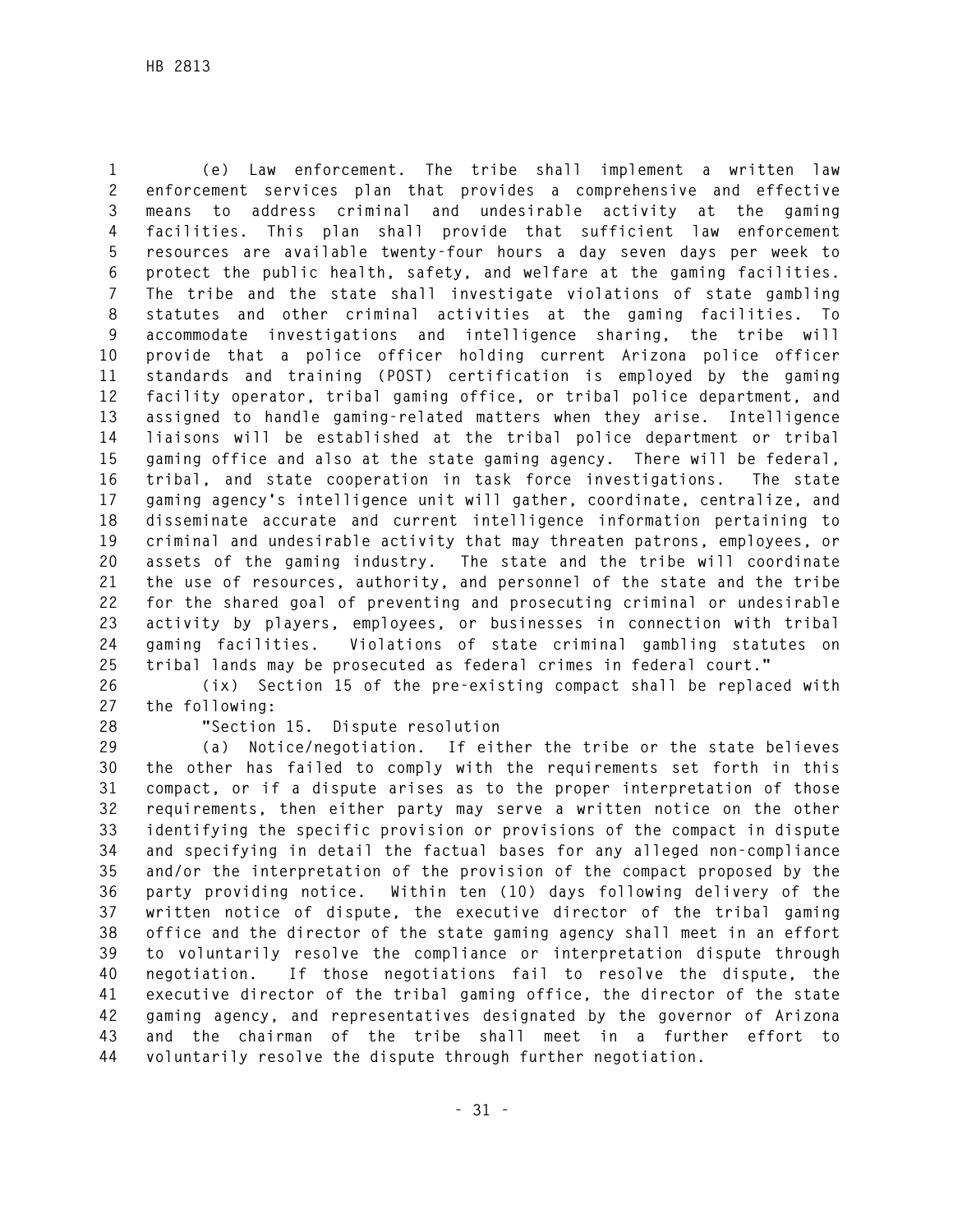**1 (b) Mediation. If the tribe and the state are unable to resolve by 2 negotiation any dispute regarding compliance with the requirements of the 3 compact, or the proper interpretation of those requirements, within thirty 4 (30) days after delivery of the written notice of dispute, the tribe and 5 the state shall, upon the request of either party, endeavor to settle the 6 dispute in an amicable manner by non-binding mediation administered by the 7 CPR under its mediation procedures dated April 1, 1998 (unless otherwise 8 agreed to by the parties), and the procedures set forth below. Although 9 the parties shall be required to participate in the mediation process if 10 requested, a request for mediation shall not preclude either party from 11 pursuing any other available remedy.** 

**12 (1) Selection of mediator. If the parties agree upon a mediator, 13 that person shall serve as the mediator. If the parties are unable to 14 agree on a mediator within ten (10) days of a request for mediation, then 15 the CPR (i) shall select an attorney from the CPR panel of distinguished 16 neutrals to be the mediator or (ii) if requested by the parties, shall 17 select the mediator from a list of potential mediators approved by the 18 parties.** 

**19 (2) Conduct of mediation. The mediator shall control the 20 procedural aspects of the mediation and shall be guided by the mediation 21 procedures promulgated by the CPR.** 

**22 (3) Costs of mediation. The costs of mediation shall be borne 23 equally by the parties, with one-half (1/2) of the expenses charged to the 24 tribe and one-half (1/2) of the expenses charged to the state.** 

**25 (c) Arbitration. If the tribe and the state fail to resolve such a 26 dispute regarding compliance with the requirements of the compact or the 27 proper interpretation of those requirements through negotiation or 28 mediation under sections 15(a) or (b) within thirty (30) days after 29 delivery of the written notice of dispute, upon a demand by either party, 30 the dispute shall be settled through binding arbitration at a neutral 31 location and, unless otherwise agreed to by the parties, the arbitration 32 shall be conducted in accordance with the rules, as modified by the 33 following:** 

**34 (1) Demand for arbitration. No earlier than thirty (30) days after 35 the delivery of the notice required under section 15(a), either party may 36 serve on the other a written demand for arbitration of the dispute, in 37 accordance with CPR rule 3. The demand shall contain a statement setting 38 forth the nature of the dispute and the remedy sought. The other party 39 shall file a notice of defense and any counterclaim within twenty (20) 40 days, in accordance with CPR rule 3. Failure to provide a notice of 41 defense shall not delay the arbitration. In the absence of a notice of 42 defense, all claims set forth in the demand shall be deemed denied.** 

**43 (2) Arbitrators. Unless the parties agree in writing to the 44 appointment of a single arbitrator, the arbitration shall be conducted 45 before a panel of three (3) arbitrators. In the absence of an agreement**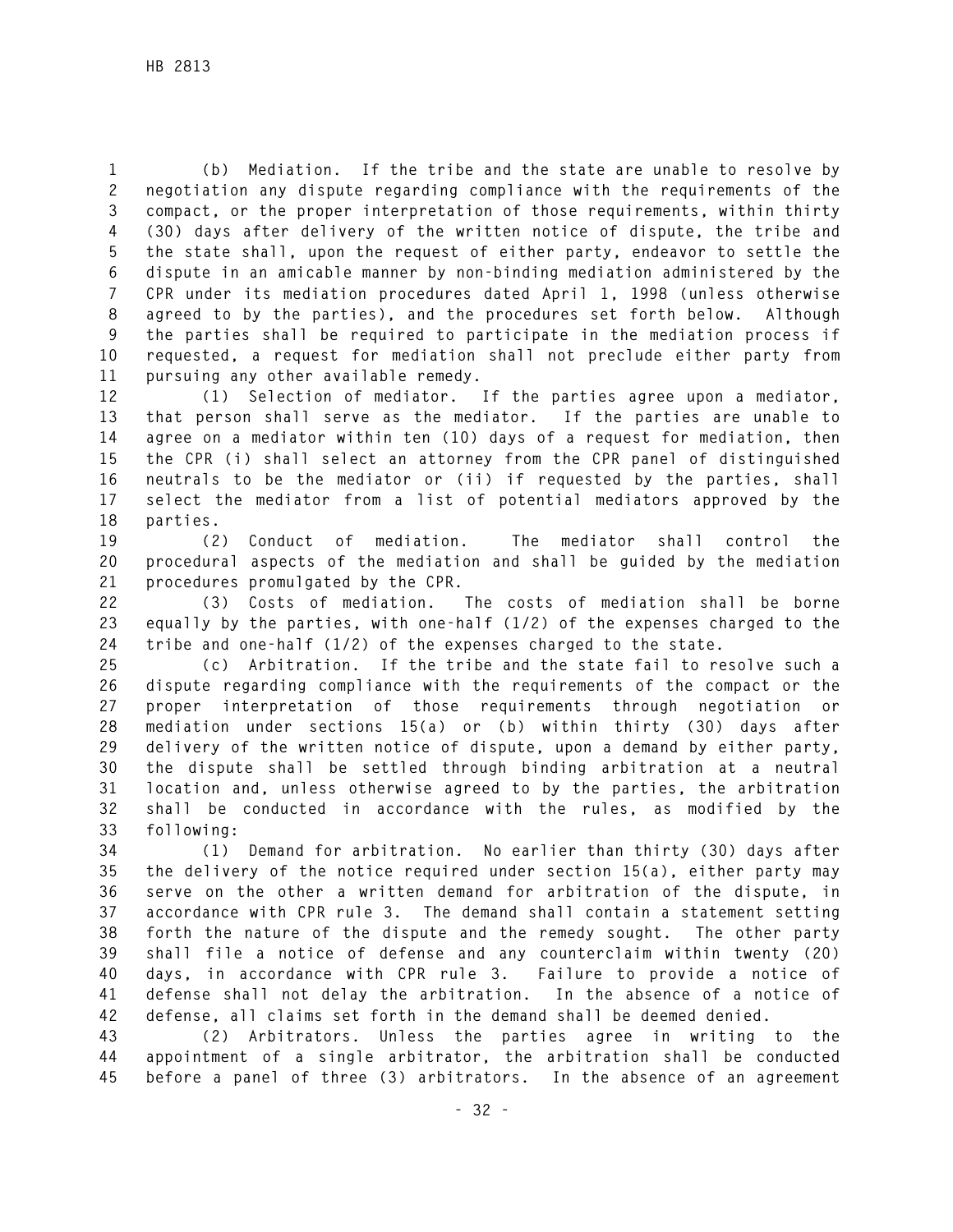**1 to a single arbitrator, within twenty (20) days of the defending party's 2 receipt of the demand, each party shall select an arbitrator. As soon as 3 possible thereafter, but in no event more than forty (40) days following 4 delivery of the demand, the party-appointed arbitrators shall discuss and 5 select a third (3rd) arbitrator from the panel of distinguished neutrals, 6 who shall chair the tribunal. Alternatively, if the parties have agreed 7 upon a list of arbitrators acceptable to both parties, the CPR shall 8 select the third (3rd) arbitrator from that list. Unless the parties 9 agree otherwise, at least one (1) of the arbitrators on the tribunal shall 10 be an attorney or retired judge knowledgeable about the act, federal 11 Indian law, and jurisdiction within Indian country. If the parties do not 12 appoint an arbitrator with those qualifications, the party-appointed 13 arbitrators or the CPR shall do so. Once the tribunal is impaneled, there 14 shall be no ex parte contact with the arbitrators, except for contacts 15 with the office of the tribunal chair regarding scheduling or other purely 16 administrative matters that do not deal with substantive matters or the 17 merits of the issues.** 

**18 (3) Selection of arbitrator(s) by the CPR. If a party fails to 19 appoint an arbitrator, or if the party-appointed arbitrators have failed 20 to appoint a third (3rd) arbitrator within the time period provided in 21 section 15(c)(2), either party may request appointment of the arbitrator 22 by the CPR. The request shall be made in writing and served on the other 23 party. CPR shall fill any vacancies on the tribunal within ten (10) days 24 of a request in accordance with CPR rule 6.** 

**25 (4) Neutrality of the arbitrators. All arbitrators shall be 26 independent and impartial. Upon selection, each arbitrator shall promptly 27 disclose in writing to the tribunal and the parties any circumstances that 28 might cause doubt regarding the arbitrator's independence or impartiality. 29 Such circumstances may include, but shall not be limited to, bias, 30 interest in the result of the arbitration, and past or present relations 31 with a party or its counsel. Following such disclosure, any arbitrator 32 may be challenged in accordance with CPR rule 7.** 

**33 (5) Cost of arbitration. The costs of arbitration shall be borne 34 equally by the parties, with one-half (1/2) of the expenses charged to the 35 tribe and one-half (1/2) of the expenses charged to the state.** 

**36 (6) Preliminary conference/hearing. The tribunal shall hold an 37 initial pre-hearing conference no later than thirty (30) days following 38 the selection of the members of the tribunal and shall permit discovery 39 and make other applicable decisions in accordance with CPR rules 9 40 through 12. Unless the parties agree otherwise, or unless the tribunal 41 determines that compelling circumstances exist which demand otherwise, the 42 arbitration shall be completed within one hundred and eighty (180) days of 43 the initial pre-hearing conference.** 

**44 (7) Discovery.**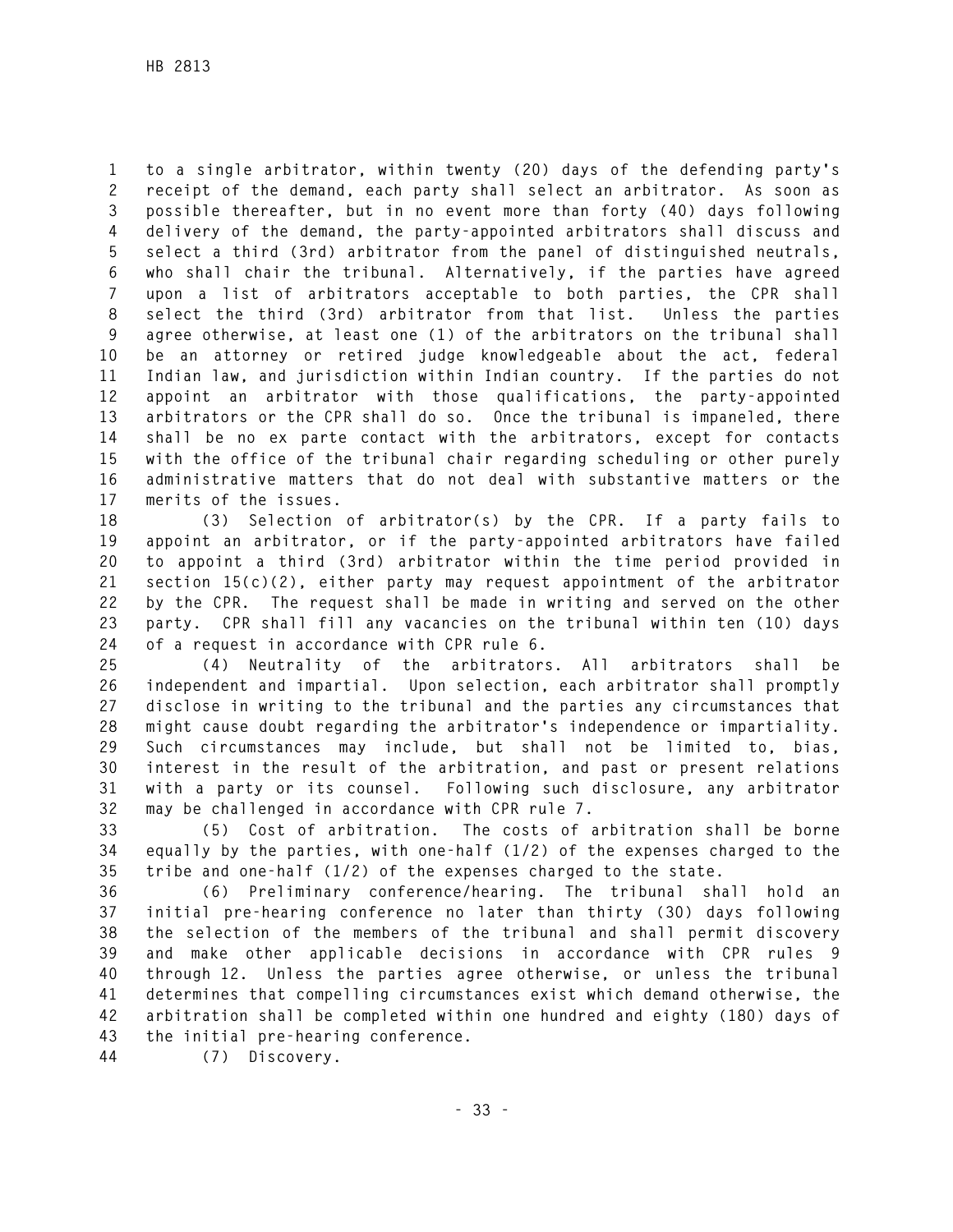**1 (a) Documents. Consistent with the expedited nature of 2 arbitration, each party will, upon the written request of the other party, 3 promptly provide the other with copies of documents relevant to the issues 4 raised by any claim or counterclaim or on which the producing party may 5 rely in support of or in opposition to any claim or defense. Except as 6 permitted by the tribunal, all written discovery shall be completed within 7 ninety (90) days following the initial pre-hearing conference. Any 8 dispute regarding discovery, or the relevance or scope thereof, shall be 9 determined by the tribunal, whose determination shall be conclusive.** 

**10 (b) Depositions. Consistent with the expedited nature of 11 arbitration and unless the parties agree otherwise, a party, upon 12 providing written notice to the other party, shall have the right to take 13 the depositions of up to five (5) witnesses, each of which shall last no 14 longer than one (1) day. Unless the parties agree otherwise, additional 15 depositions shall be scheduled only with the permission of the tribunal 16 and for good cause shown. A party's need to take the deposition of a 17 witness who is not expected to be available for an arbitration hearing 18 shall be deemed to be good cause. Except as permitted by the tribunal, 19 all depositions shall be concluded within one hundred and twenty (120) 20 days following the initial pre-hearing conference. All objections that 21 might be raised to deposition testimony shall be reserved for the 22 arbitration hearing, except for objections based on privilege, proprietary 23 or confidential information, and objections to form or foundation that 24 could be cured if raised at the deposition.** 

**25 (8) Injunctive relief in aid of arbitration. The tribe or the 26 state may seek in a court of competent jurisdiction (a) provisional or 27 ancillary remedies, including preliminary injunctive relief, pending the 28 outcome of an arbitration proceeding, or (b) permanent injunctive relief 29 to enforce an arbitration award.** 

**30 (9) Arbitration hearing.** 

**31 (a) Notice/transcript. Unless the parties agree otherwise, the 32 tribunal shall provide the parties with at least sixty (60) days notice of 33 the date of the arbitration hearing. Unless the parties agree otherwise, 34 there shall be a stenographic record made of the hearing, with the cost to 35 be shared by the tribe and the state. The transcript shall be the 36 official record of the proceeding.** 

**37 (b) Last, best offer format. The arbitrators shall conduct each 38 arbitration proceeding using the "last, best offer" format, unless any 39 party to an arbitration proceeding opts out of the "last, best offer" 40 arbitration format in the manner set forth in section 15(c)(9)(c).** 

**41 1. No later than forty (40) days before the arbitration hearing (or 42 forty (40) days before the date the dispute is to be submitted to the 43 tribunal for decision if oral hearings have been waived), each party shall 44 submit to the other party or parties to the arbitration a preliminary**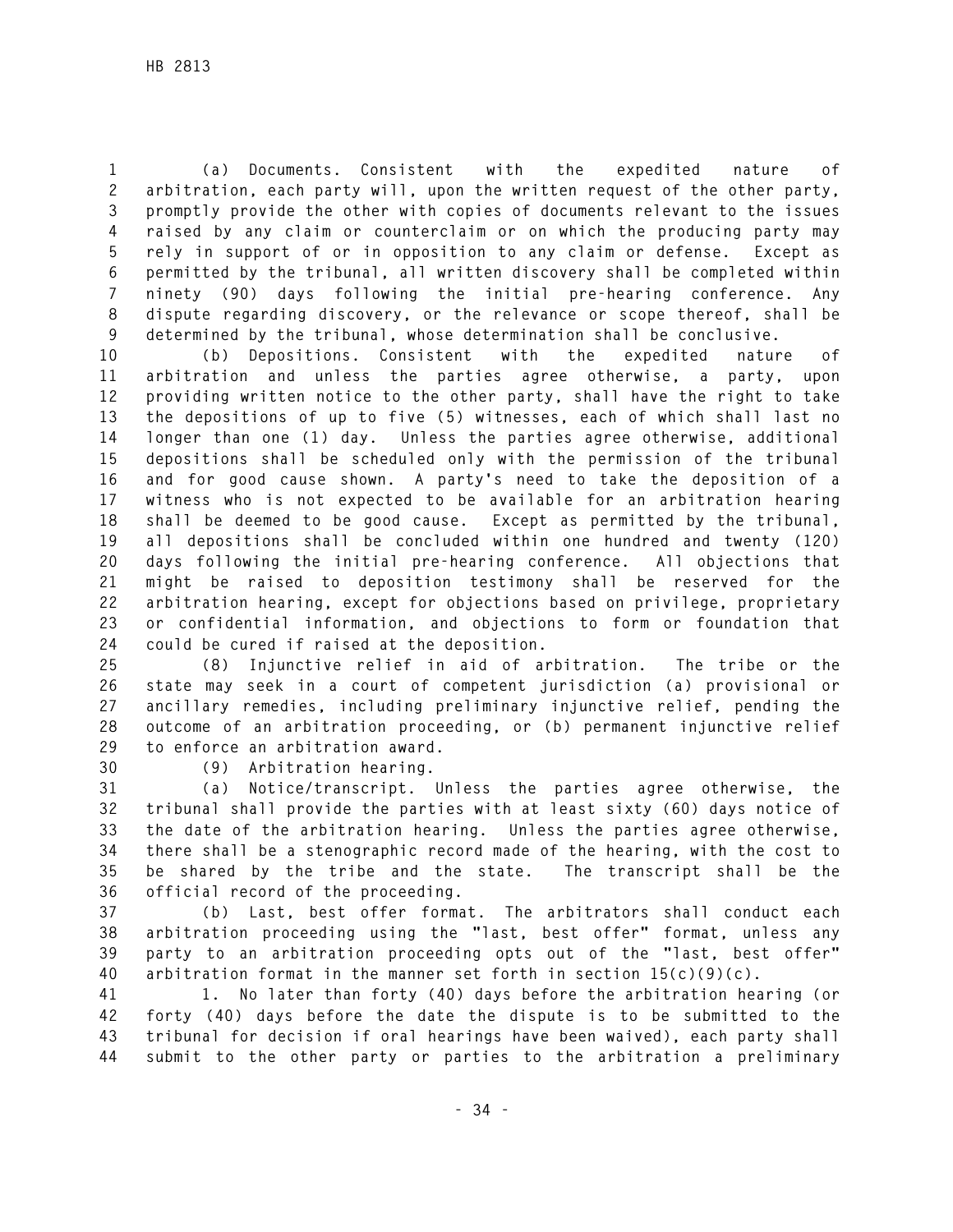**1 last, best offer for those issues that will be decided using the last, 2 best offer format.** 

**3 2. No later than twenty (20) days before the arbitration hearing 4 (or twenty (20) days before the date the dispute is to be submitted to the 5 tribunal for decision if oral hearings have been waived), each party shall 6 submit to the tribunal and the other party or parties to the arbitration 7 its pre-hearing last, best offer for those issues that will be decided 8 using the last, best offer format.** 

**9 3. No later than ten (10) days after the conclusion of the 10 arbitration hearing (or ten (10) days before the date the dispute is to be 11 submitted to the tribunal for decision if oral hearings have been waived), 12 each party shall submit to the tribunal and the other party or parties to 13 the arbitration its final last, best offer for those issues that will be 14 decided using the last, best offer format.** 

**15 4. Except as otherwise provided in this section 15(c)(9)(b)(4), for 16 each issue to be decided using the last, best offer format, the tribunal 17 shall, for its decision on the issue, adopt one of the last, best offers 18 submitted under section 15(c)(9)(b)(3) and no other remedy (excepting only 19 remedies in aid of the tribunal's decision). If the tribunal expressly 20 determines that a last, best offer submitted by a party with respect to an 21 issue or issues is not consistent with or does not comply with the act 22 and/or the compact, as they may be amended and as they are interpreted by 23 courts of competent jurisdiction, then the tribunal shall reject that 24 last, best offer and shall not consider it in rendering its decision. If 25 the tribunal expressly determines that all the last, best offers submitted 26 by the parties with respect to an issue or issues are not consistent with 27 or do not comply with the act and/or the compact, as they may be amended 28 and as they are interpreted by courts of competent jurisdiction, then the 29 tribunal shall reject all the last, best offers and shall decide the 30 related issue or issues as if the parties had elected to have the issue or 31 those issues decided without using the "last, best offer" format. In 32 addition, the tribunal shall have no authority to award money damages 33 against either party, regardless of whether a last, best offer proposes an 34 award of damages.** 

**35 (c) Opting out of last, best offer format. Unless the parties 36 agree otherwise, a party desiring to opt out of the "last, best offer" 37 arbitration format shall serve a written notice of its election no later 38 than fifty (50) days before the arbitration hearing (or fifty (50) days 39 before the date the dispute is to be submitted to the tribunal for 40 decision if oral hearings have been waived). The notice shall:** 

**41 1. Identify with specificity the issue or issues that the 42 arbitrators will decide without using the "last, best offer" arbitration 43 format, or** 

**44 2. State that the arbitrators will not use the "last, best offer" 45 arbitration format.**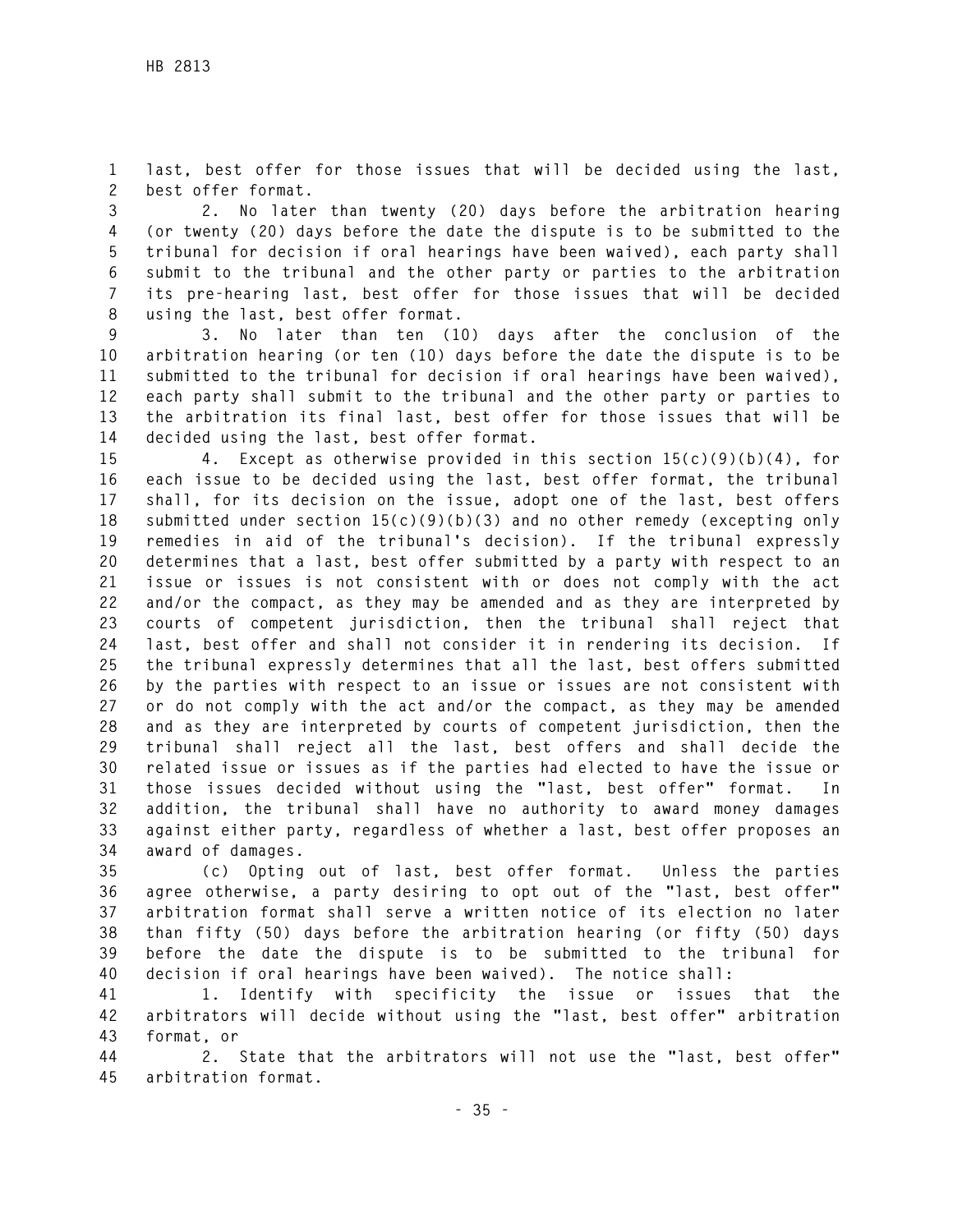**1 (10) Decision of the tribunal. The decision of the tribunal shall 2 be in writing, setting forth detailed findings of fact and conclusions of 3 law and a statement regarding the reasons for the disposition of each 4 claim. If the tribunal determines that a last, best offer is not 5 consistent with or does not comply with the act and/or the compact, the 6 decision of the tribunal shall set forth detailed findings of fact and 7 conclusions of law and a statement regarding the reasons for the 8 tribunal's determination. The written decision of the tribunal shall be 9 made promptly and, unless otherwise agreed to by the parties, no later 10 than forty (40) days from the date of the closing of the hearing or, if 11 oral hearings have been waived, no later than forty (40) days from the 12 date the dispute is submitted to the tribunal for decision. The tribunal 13 may take additional time to render its decision if the tribunal determines 14 that compelling circumstances require additional time. The tribunal may 15 issue awards in accordance with CPR rule 13, to the extent that rule is 16 consistent with section 15(c). The decision of the majority of the 17 arbitrators shall be final, binding, and non-appealable, except for a 18 challenge to a decision on the grounds set forth in 9 U.S.C. § 10. The 19 failure to comply with a judgment upon the award of the arbitrators shall 20 be a breach of this compact.** 

**21 (11) Governing law/jurisdiction. Title 9 of the United States Code 22 (the United States arbitration act) and the rules shall govern the 23 interpretation and enforcement of section 15(c), but nothing in section 24 15(c) shall be interpreted as a waiver of the state's tenth amendment or 25 eleventh amendment immunity or as a waiver of the tribe's sovereign 26 immunity. The tribunal shall resolve the disputes submitted for 27 arbitration in accordance with, and every decision of the tribunal must 28 comply and be consistent with, the act and the compact, as they may be 29 amended and as they are interpreted by courts of competent jurisdiction. 30 The tribunal shall have no authority to award money damages against either 31 party.** 

**32 (12) Judicial confirmation. Judgment upon any award rendered by the 33 tribunal may be entered in any court having competent jurisdiction.** 

**34 (d) Injunctive relief. The parties acknowledge that, although 35 negotiation followed by mediation and arbitration are the preferred 36 methods of dispute resolution, compact section 15 shall not impair any 37 rights to seek in any court of competent jurisdiction injunctive relief 38 pursuant to 25 U.S.C. § 2710(d)(7)(a)(ii), or a judgment upon an award 39 rendered by an arbitration tribunal in accordance with sections 15(c)(10) 40 and 15(c)(11). In an action brought by the tribe against the state, one 41 court of competent jurisdiction is the Arizona superior court. In an 42 action brought by the state against the tribe, one court of competent 43 jurisdiction is the United States district court for the district of 44 Arizona. Nothing in this compact is intended to prevent either party from 45 seeking relief in some other court of competent jurisdiction, or to**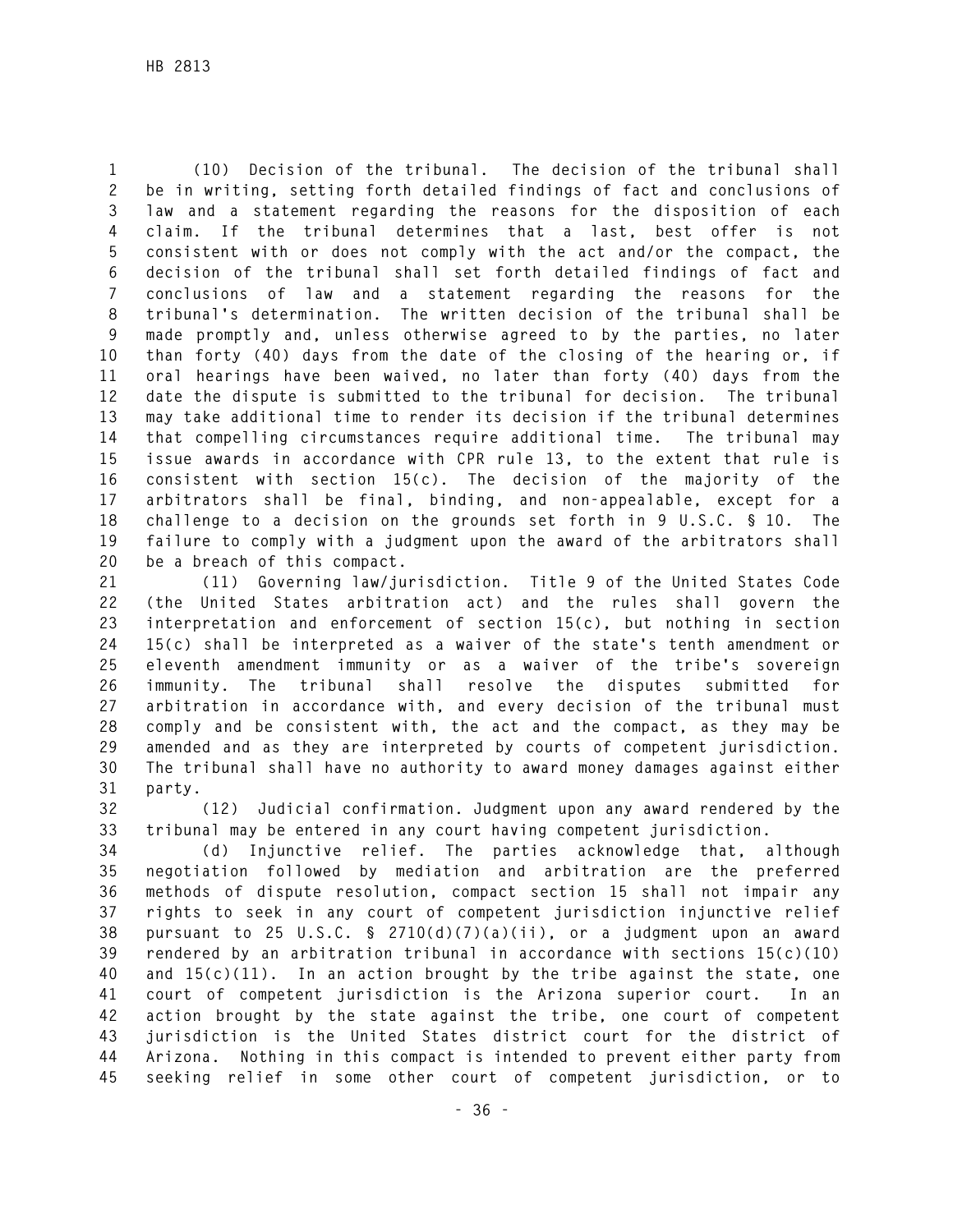**1 constitute an acknowledgement that the state courts have jurisdiction over 2 the tribe or the tribal courts have jurisdiction over the state."** 

**3 (x) Section 17 of the pre-existing compact shall be replaced with 4 the following:** 

## **5 "Section 17. Amendments**

**6 (a) Proposed compact amendments. To continue to ensure the fair 7 and honest operation of Indian gaming, no later than one hundred eighty 8 (180) days after the effective date, the state or the tribe may propose 9 amendments to enhance the following regulatory provisions of this compact:** 

**10 (1) The process for tribal judicial review of disputes regarding 11 the nonpayment of alleged winnings to patrons;** 

**12 (2) Compliance with United States public health service 13 requirements regarding food and beverage handling;** 

**14 (3) Compliance with building codes and fire safety standards in the 15 construction of new gaming facilities and significant modifications to 16 existing gaming facilities;** 

**17 (4) The availability of adequate police, fire and emergency medical 18 services to serve each gaming facility;** 

**19 (5) Remedies for violations of this compact, the gaming ordinance, 20 federal law, or state rules for certification holders;** 

**21 (6) Liability insurance for gaming facilities and procedures for 22 the disposition of tort claims that arise from personal injuries or 23 property damage suffered at gaming facilities by patrons of the gaming 24 facilities;** 

**25 (7) Standards for background investigations, licensing and 26 certification of gaming employees by the tribe or the state gaming agency, 27 or both;** 

**28 (8) Standards for background investigations, licensing, and 29 certification by the tribe or the state gaming agency, or both, of persons 30 or entities that provide gaming goods or services on a significant basis;** 

**31 (9) Reports and audits of revenue from gaming activities to allow 32 tracking and confirmation of such revenue;** 

**33 (10) Minimum internal control standards, technical standards, 34 testing procedures, and inspection procedures for class III gaming devices 35 and the online electronic game management systems to which they are 36 linked;** 

**37 (11) Minimum internal control standards, operational standards, 38 specifications, and regulations for other gaming activities permitted 39 under this compact, including rules for game play and dealing procedures 40 for blackjack and poker; and** 

**41 (12) Surveillance requirements.** 

**42 (b) Negotiations/mediation. Within ninety (90) days of receipt by 43 the tribe or the state of proposed amendments described in section 17(a), 44 the tribe and the state shall enter into good faith negotiations regarding 45 the proposed amendments. If good faith negotiations fail to result in a**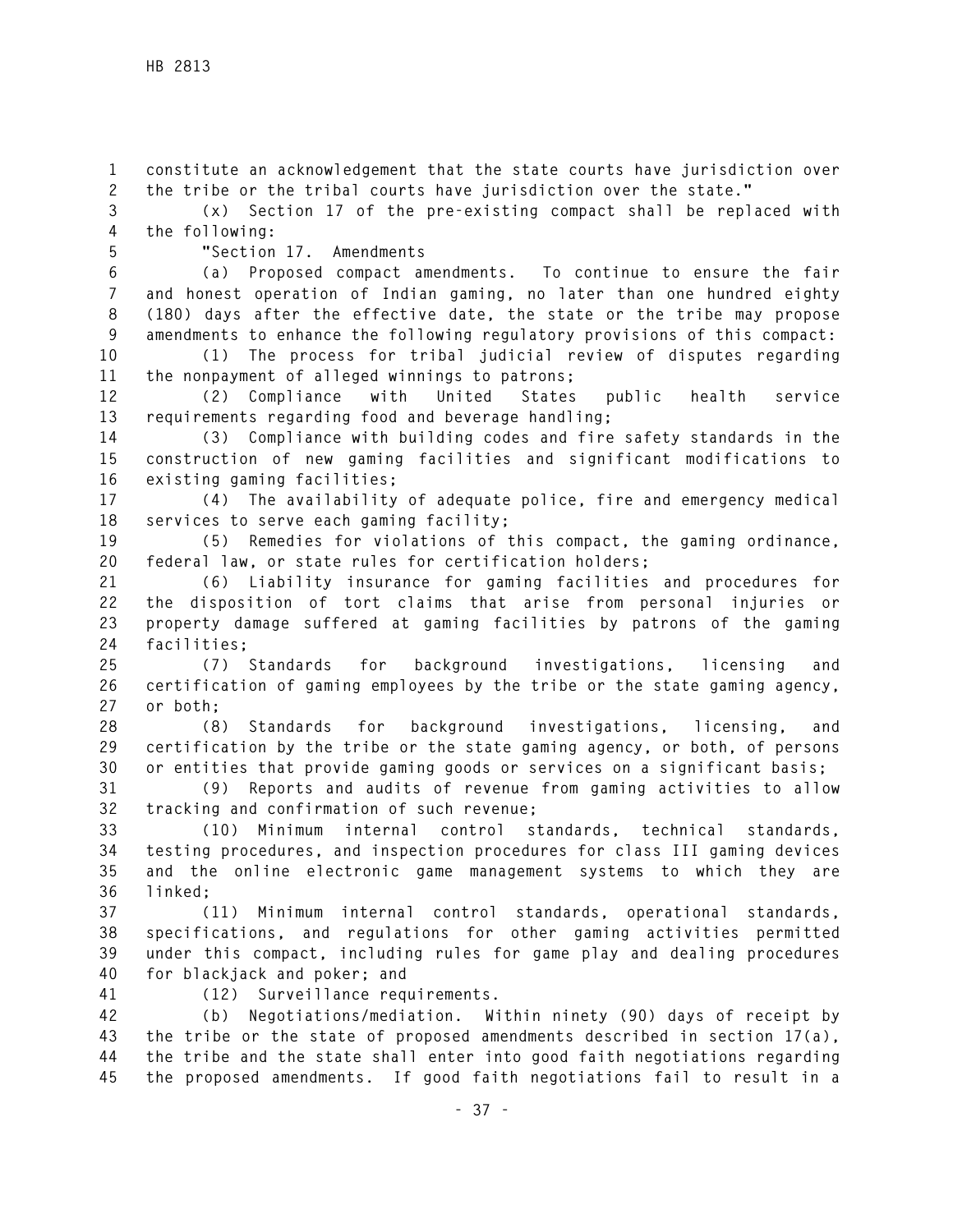**1 mutually-agreed upon amendment to this compact regarding any of the issues 2 listed in section 17(a), the parties shall participate in good faith in a 3 mediation conducted in accordance with the provisions of section 15(b) in 4 an effort to resolve their differences. The remaining provisions of 5 section 15 shall not apply to sections 17(a) or (b). Within thirty (30) 6 days after the conclusion of a mediation, the parties shall conclude 7 negotiations and document any amendments consistent with section 17(c).** 

**8 (c) Effect. Any amendment to this compact shall be in writing and 9 signed by both parties. The terms and conditions of this compact shall 10 remain in effect until amended, modified, or terminated."** 

**11 (xi) Section 23 of the pre-existing compact shall be replaced with 12 the following:** 

**13 "Section 23. Effective date and duration** 

**14 (a) Replacement of other gaming compacts. On the effective date, 15 this compact shall replace and supersede any other tribal-state gaming 16 compact between the state and the tribe. The tribe and the state shall 17 execute an acknowledgement of the effective date.** 

**18 (b) Duration.** 

**19 (1) The initial term of this compact shall commence on the 20 effective date. The initial term of this compact shall be the remainder 21 of the term under section 23(b)(1) of the tribe's pre-existing compact as 22 defined in A.R.S. section 5-601.02(I)(5), if any, provided that such 23 pre-existing compact was in effect on May 1, 2002, plus ten (10) years.** 

**24 (2) This compact shall thereafter be extended for a renewal term of 25 ten (10) years, unless the state or the tribe notifies the other in 26 writing, not less than one hundred eighty (180) days prior to the 27 expiration of the initial term, that it does not intend to renew the 28 compact because of substantial non-compliance.** 

**29 (3) This compact shall thereafter be extended for an additional 30 renewal term of three (3) years in order to provide the parties with an 31 opportunity to negotiate new or amended compact terms, unless the state or 32 the tribe notifies the other in writing, not less than one hundred eighty 33 (180) days prior to the expiration of the renewal term, that it does not 34 intend to renew the compact because of substantial non-compliance.** 

**35 (4) For purposes of this section 23, substantial non-compliance 36 means the willful failure or refusal to reasonably comply with the 37 material terms of a final, non-appealable court order, or a final, 38 non-appealable award of an arbitrator or arbitrators under section 15. 39 Substantial non-compliance does not include technical inadvertence or 40 non-material variations or omissions in compliance with any such award or 41 judgment. If either party contends that the other is in substantial 42 non-compliance, the party so contending shall provide immediate written 43 notice to the other, including the specific reason(s) for the contention 44 and copies of all documentation relied upon to the extent allowed by law.**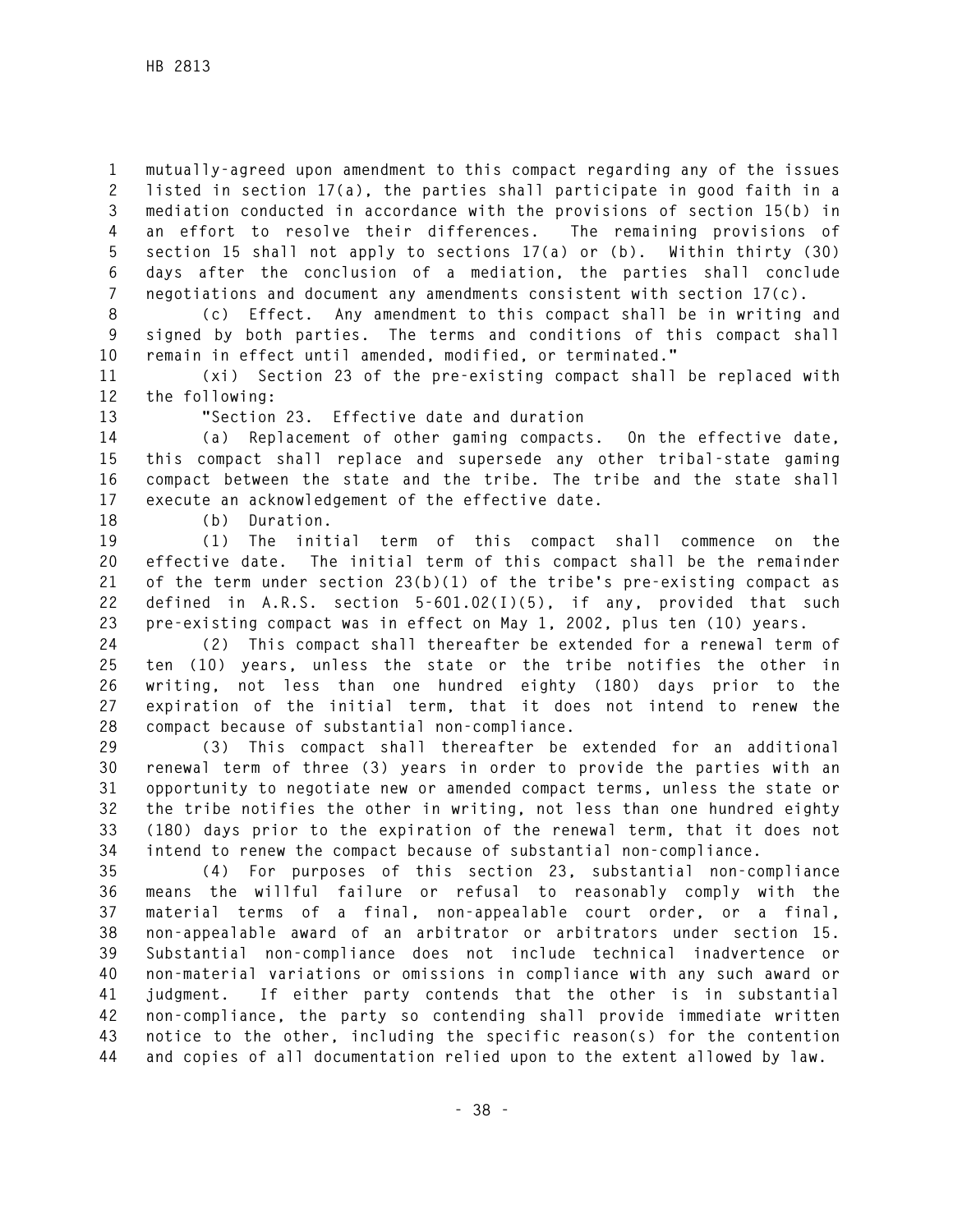**1 (5) A dispute over whether the state or the tribe has engaged in 2 substantial non-compliance shall be resolved under section 15. The 3 compact shall remain in effect until the dispute has been resolved by a 4 final, non-appealable decision under section 15. In any section 15 5 proceeding to determine substantial non-compliance, the burden of proof 6 shall be on the party alleging substantial non-compliance. 7 (6) The tribe may operate class III gaming only while this compact, 8 or any extension thereof, is in effect. Prior to the end of the final 9 renewal term of this compact, the state and the tribe shall negotiate 10 under 25 U.S.C. section 2710(d)(3)(a), or other applicable federal law, 11 for a successor compact or other similar agreement." 12 Sec. 3. Title 5, Arizona Revised Statutes, is amended by adding 13 chapter 10, to read: 14 CHAPTER 10 15 SPORTS BETTING 16 ARTICLE 1. GENERAL PROVISIONS 17 5-1201. Definitions 18 IN THIS CHAPTER, UNLESS THE CONTEXT OTHERWISE REQUIRES: 19 1. "ADDITIONAL WAGERING FACILITY" HAS THE SAME MEANING PRESCRIBED 20 IN SECTION 5-101. 21 2. "DEPARTMENT" MEANS THE DEPARTMENT OF GAMING. 22 3. "DIRECTOR" MEANS THE DIRECTOR OF THE DEPARTMENT. 23 4. "SPORTS BETTING" MEANS THE PLACEMENT OF A WAGER ON THE OUTCOME 24 OF A SPORTING EVENT WHERE A WINNING OUTCOME IS BASED ON THE SCORE, POINT 25 TOTAL, POINT SPREAD OR PERFORMANCE OF A TEAM IN A TEAM SPORT OR ON THE 26 SCORE, POINT TOTAL, POINT SPREAD OR PERFORMANCE OF AN INDIVIDUAL ATHLETE 27 IN A NON-TEAM SPORT AND THE OCCURRENCE OR NONOCCURRENCE OF ANY PARTICULAR 28 EVENT WITHIN SUCH A SPORTING EVENT. 29 5-1202. Sports betting; locations; rules 30 A. THE DEPARTMENT SHALL ADOPT RULES TO ALLOW SPORTS BETTING TO BE 31 CONDUCTED AS REGULATED GAMBLING AT PARI-MUTUEL RACETRACK ENCLOSURES, 32 ADDITIONAL WAGERING FACILITIES AND CASINOS. 33 B. THE SYSTEMS FOR BETTING MAY BE BOTH MANUAL AND ELECTRONIC FORMS 34 OF BETTING. BOTH MANUAL AND ELECTRONIC FORMS OF BETTING MUST BE ON A 35 CLOSED-LOOP SYSTEM LOCATED WITHIN EITHER A PARI-MUTUEL RACETRACK 36 ENCLOSURE, ADDITIONAL WAGERING FACILITY OR CASINO. 37 C. THE RULES ADOPTED PURSUANT TO THIS SECTION SHALL INCLUDE LICENSE 38 APPLICATION PROCEDURES AND LICENSE APPROVAL, ISSUANCE, RENEWAL AND 39 REVOCATION CRITERIA. THE DIRECTOR SHALL ESTABLISH FEES FOR THE 40 APPLICATION, ISSUANCE AND RENEWAL OF SPORTS BETTING LICENSES. 41 5-1203. Department of gaming; sports betting licensing; rules 42 A. TO ENSURE HONESTY AND INTEGRITY IN THE GAMBLING ACTIVITY, THE 43 DEPARTMENT SHALL REGULATE SPORTS BETTING UNDER THIS CHAPTER IN A MANNER 44 THAT IS CONSISTENT WITH THE REGULATION OF TRIBAL GAMING PURSUANT TO 45 SECTION 5-602. AN INDIAN TRIBE MAY OPERATE SPORTS BETTING THROUGH A**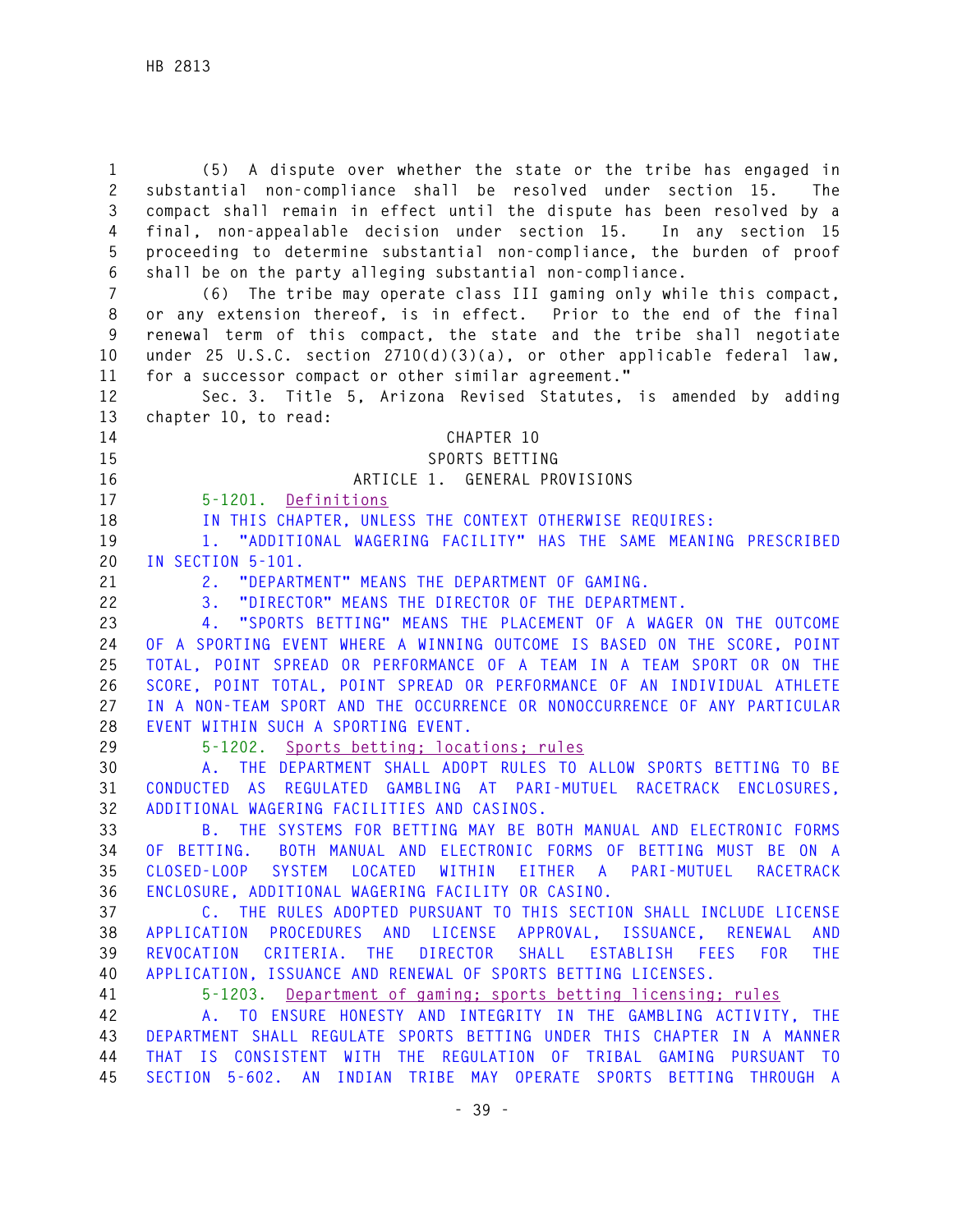**1 TRIBAL GAMING OPERATOR THAT IS WHOLLY OWNED BY THE INDIAN TRIBE. THE 2 TRIBAL GAMING OPERATOR IS SUBJECT TO LICENSURE. 3 B. THE DEPARTMENT MAY ADOPT RULES TO CARRY OUT THE PURPOSES OF THIS 4 SECTION. 5 C. FOR THE PURPOSES OF LICENSURE, THE OWNER, PARTNER, SHAREHOLDERS 6 OR BENEFICIARIES OF THE TRIBAL GAMING OPERATOR DO NOT INCLUDE THE MEMBERS 7 OR GOVERNMENT OFFICIALS OF AN INDIAN TRIBE. 8 5-1204. Sports betting revenue; racing purse enhancement 9 fund; definition 10 A. FOR THE PRIVILEGE OF HOLDING A LICENSE TO OPERATE SPORTS BETTING**  11 UNDER THIS ARTICLE, THE DEPARTMENT SHALL IMPOSE AND COLLECT **PERCENT 12 OF THE LICENSEE'S ADJUSTED GROSS SPORTS BETTING RECEIPTS FROM THE SPORTS 13 BETTING OPERATION. THE ACCRUAL METHOD OF ACCOUNTING SHALL BE USED FOR 14 PURPOSES OF CALCULATING THE AMOUNT OWED BY THE LICENSEE. 15 B. THE RACING PURSE ENHANCEMENT FUND IS ESTABLISHED CONSISTING OF 16 THIS STATE'S SHARE OF REVENUES COLLECTED PURSUANT TO SUBSECTION A OF THIS 17 SECTION FROM SPORTS BETTING CONDUCTED PURSUANT TO THIS CHAPTER. THE 18 DEPARTMENT SHALL ADMINISTER THE FUND. MONIES IN THE FUND ARE CONTINUOUSLY 19 APPROPRIATED. MONIES IN THE FUND SHALL BE ALLOCATED AS FOLLOWS: 20 1. THE DEPARTMENT SHALL DEPOSIT \_\_\_ PERCENT, PURSUANT TO SECTIONS 21 35-146 AND 35-147, IN THE STATE GENERAL FUND. 22 2. THE DEPARTMENT SHALL TRANSFER \_\_\_ PERCENT OF FUND MONIES ON A 23 MONTHLY BASIS TO A RECOGNIZED ORGANIZATION REPRESENTING HORSEMEN IN THIS 24 STATE TO BE HELD IN TRUST FOR RACING PURSES. 25 C. FOR THE PURPOSES OF THIS SECTION, "ADJUSTED GROSS SPORTS BETTING 26 RECEIPTS" MEANS RECEIPTS FROM SPORTS BETTING, LESS WINNINGS PAID TO 27 BETTORS IN THE SPORTS BETTING. 28 Sec. 4. Section 13-3301, Arizona Revised Statutes, is amended to 29 read: 30 13-3301. Definitions 31 In this chapter, unless the context otherwise requires: 32 1. "Amusement gambling" means gambling involving a device, game or 33 contest which THAT is played for entertainment if all of the following 34 apply: 35 (a) The player or players actively participate in the game or 36 contest or with the device. 37 (b) The outcome is not in the control to any material degree of any 38 person other than the player or players. 39 (c) The prizes are not offered as a lure to separate the player or 40 players from their money. 41 (d) Any of the following: 42 (i) No benefit is given to the player or players other than an 43 immediate and unrecorded right to replay, which is not exchangeable for 44 value.**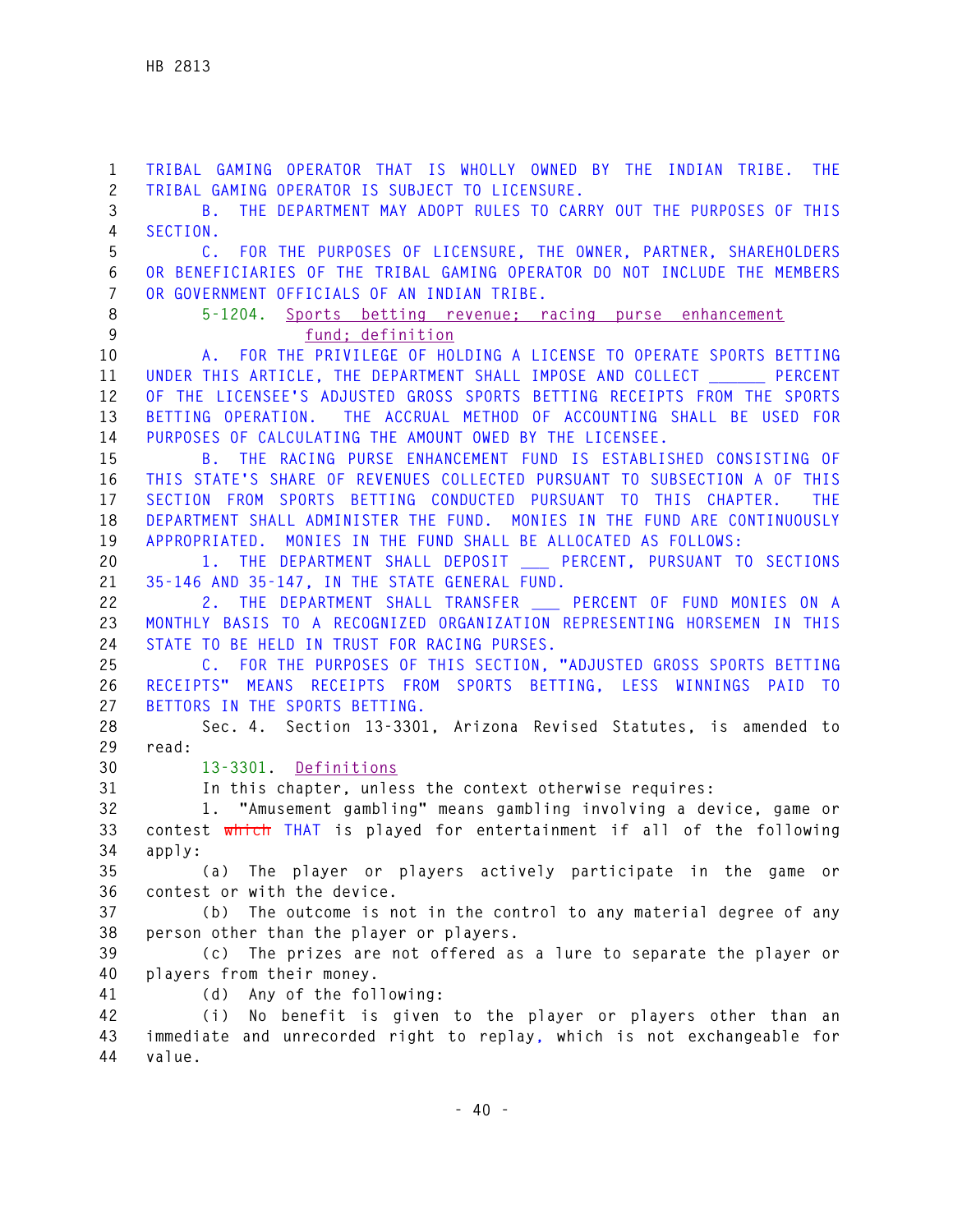**1 (ii) The gambling is an athletic event and no person other than the 2 player or players derives a profit or chance of a profit from the money 3 paid to gamble by the player or players.** 

**4 (iii) The gambling is an intellectual contest or event, the money 5 paid to gamble is part of an established purchase price for a product, no 6 increment has been added to the price in connection with the gambling 7 event and no drawing or lottery is held to determine the winner or 8 winners.** 

**9 (iv) Skill and not chance is clearly the predominant factor in the 10 game and the odds of winning the game based upon ON chance cannot be 11 altered, provided the game complies with any licensing or regulatory 12 requirements by the jurisdiction in which it is operated, no benefit for a 13 single win is given to the player or players other than a merchandise 14 prize which THAT has a wholesale fair market value of less than ten 15 dollars \$10 or coupons which THAT are redeemable only at the place of play 16 and only for a merchandise prize which THAT has a fair market value of 17 less than ten dollars \$10 and, regardless of the number of wins, no 18 aggregate of coupons may be redeemed for a merchandise prize with a 19 wholesale fair market value of greater than five hundred fifty dollars 20 \$550.** 

**21 2. "Conducted as a business" means gambling that is engaged in with 22 the object of gain, benefit or advantage, either direct or indirect, 23 realized or unrealized, but not when IF incidental to a bona fide social 24 relationship.** 

**25 3. "Crane game" means an amusement machine which THAT is operated 26 by player controlled buttons, control sticks or other means, or a 27 combination of the buttons or controls, which is activated by coin 28 insertion into the machine and where the player attempts to successfully 29 retrieve prizes with a mechanical or electromechanical claw or device by 30 positioning the claw or device over a prize.** 

**31 4. "Gambling" or "gamble" means one act of risking or giving 32 something of value for the opportunity to obtain a benefit from a game or 33 contest of chance or skill or a future contingent event but does not 34 include bona fide business transactions which THAT are valid under the law 35 of contracts including contracts for the purchase or sale at a future date 36 of securities or commodities, contracts of indemnity or guarantee and 37 life, health or accident insurance.** 

**38 5. "HISTORIC RACING" MEANS A FORM OF RACING THAT ESTABLISHES 39 PARI-MUTUEL POOLS FROM WAGERS PLACED ON PREVIOUSLY CONDUCTED RACES AND 40 THAT IS CONDUCTED BY A COMMERCIAL LIVE-RACING PERMITTEE OR ADDITIONAL 41 WAGERING FACILITY.**

**42 5. 6. "Player" means a natural person who participates in 43 gambling.**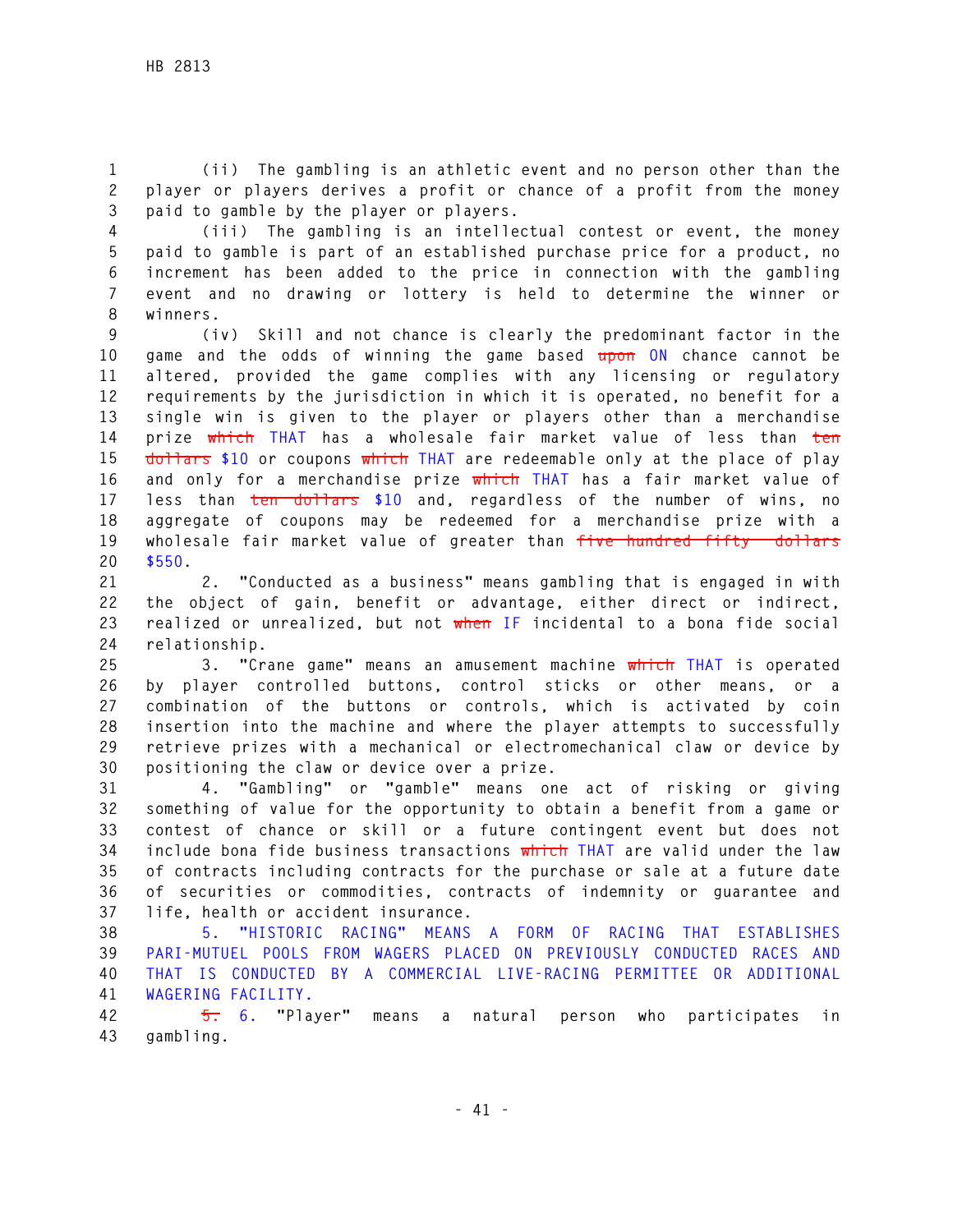| $\mathbf{1}$     | $6: 7.$ "Regulated gambling" means either:                                   |
|------------------|------------------------------------------------------------------------------|
| $\mathbf{2}$     | (a) Gambling conducted in accordance with a tribal-state gaming              |
| $\mathfrak{Z}$   | compact or otherwise in accordance with the requirements of the Indian       |
| $\overline{4}$   | gaming regulatory act of 1988 (P.L. 100-497; 102 Stat. 2467; 25 United       |
| 5                | States Code sections 2701 through 2721 and 18 United States Code sections    |
| 6                | 1166 through 1168); or                                                       |
| $\overline{7}$   | (b) Gambling to which all of the following apply:                            |
| $\, 8$           | (i) It is operated and controlled in accordance with a statute,              |
| $\boldsymbol{9}$ | rule or order of this state or of the United States.                         |
| 10               | (ii) All federal, state or local taxes, fees and charges in lieu of          |
| 11               | taxes have been paid by the authorized person or entity on any activity      |
| 12               | arising out of or in connection with the gambling.                           |
| 13               | (iii) If conducted by an organization which is exempt from taxation          |
| 14               | under section 501 of the<br>internal<br>revenue code, the<br>of _<br>income  |
| 15               | organization's records are open to public inspection.                        |
| 16               | (iv) Beginning on June 1, 2003, None of the players is under                 |
| 17               | twenty-one years of age.                                                     |
| 18               | $\overline{7}$ . "Social gambling" means gambling that is not conducted as a |
| 19               | business and that involves players who compete on equal terms with each      |
| 20               | other in a gamble if all of the following apply:                             |
| 21               | (a) No player receives, or becomes entitled to receive, any                  |
| 22               | benefit, directly or indirectly, other than the player's winnings from the   |
| 23               | gamble.                                                                      |
| 24               | No other person receives or becomes entitled to receive any<br>(b)           |
| 25               | benefit, directly or indirectly, from the gambling activity, including       |
| 26               | benefits of proprietorship, management or unequal advantage or odds in a     |
| 27               | series of gambles.                                                           |
| 28               | (c) Until June 1, 2003, none of the players is below the age of              |
| 29               | majority. Beginning on June 1, 2003, None of the players is under            |
| 30               | twenty-one years of age.                                                     |
| 31               | (d) Players "compete on equal terms with each other in a gamble"             |
| 32               | when no player enjoys an advantage over any other player in the gamble       |
| 33               | under the conditions or rules of the game or contest.                        |
| 34               | "SPORTS BETTING" MEANS THE PLACEMENT OF A WAGER ON THE OUTCOME               |
| 35               | OF A SPORTING EVENT WHERE A WINNING OUTCOME IS BASED ON THE SCORE, POINT     |
| 36               | TOTAL, POINT SPREAD OR PERFORMANCE OF A TEAM IN A TEAM SPORT OR ON THE       |
| 37               | SCORE, POINT TOTAL, POINT SPREAD OR PERFORMANCE OF AN INDIVIDUAL ATHLETE     |
| 38               | IN A NON-TEAM SPORT AND THE OCCURRENCE OR NONOCCURRENCE OF ANY PARTICULAR    |
| 39               | EVENT WITH SUCH A SPORTING EVENT.                                            |
| 40               | Sec. 5. Section 13-3302, Arizona Revised Statutes, is amended to             |
| 41               | read:                                                                        |
| 42               | $13 - 3302$ .<br>Exclusions                                                  |
| 43               | The following conduct is not unlawful under this chapter:<br>А.              |
| 44               | Amusement gambling.<br>1.                                                    |
| 45               | 2.<br>Social gambling.                                                       |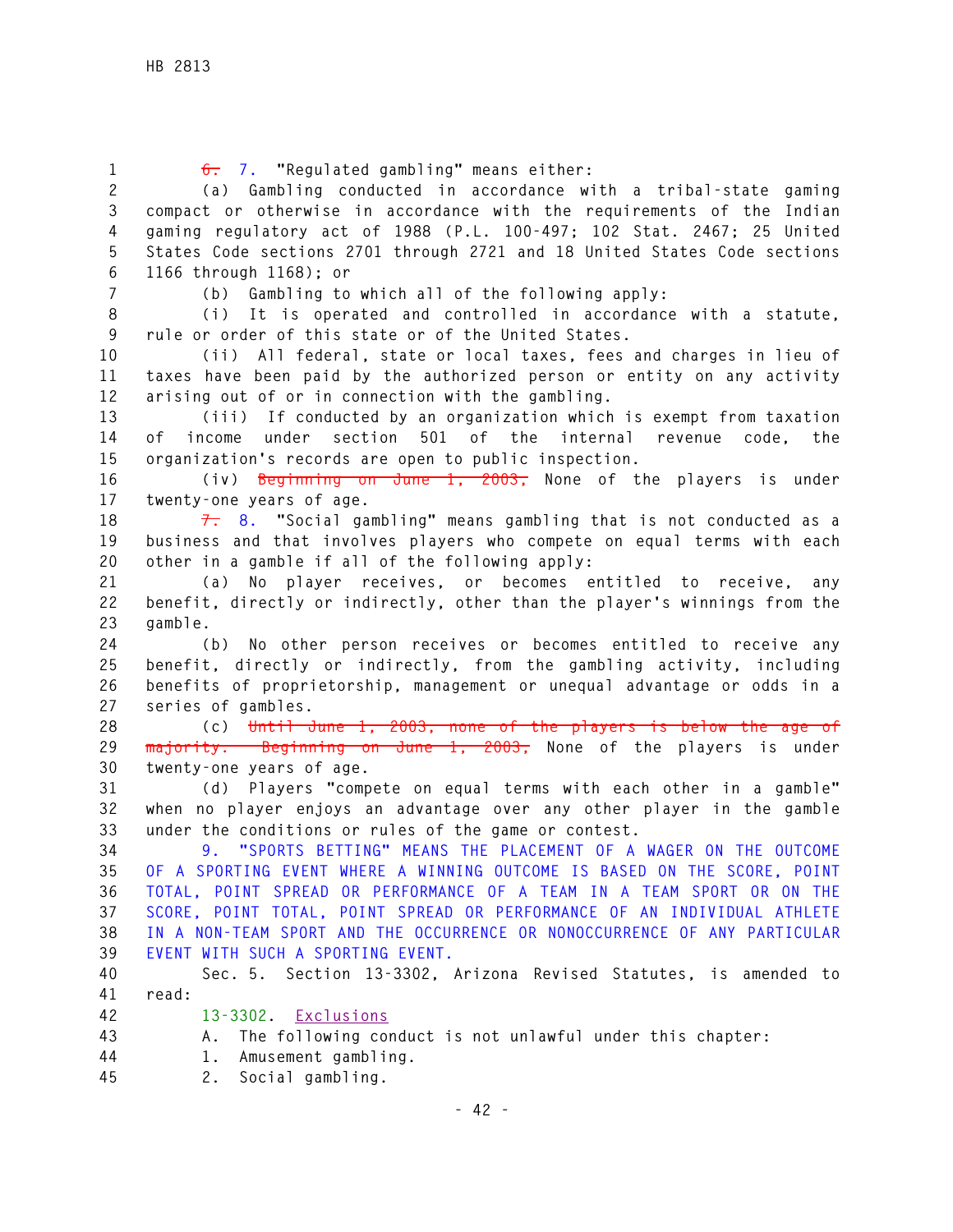**1 3. Regulated gambling, INCLUDING SPORTS BETTING THAT IS CONDUCTED 2 PURSUANT TO TITLE 5, CHAPTER 10 AND HISTORIC RACING THAT IS CONDUCTED 3 PURSUANT TO SECTION 5-119, if the gambling is conducted in accordance with 4 the statutes, rules or orders governing the gambling.** 

**5 4. Gambling that is conducted at state, county or district fairs 6 and that complies with section 13-3301, paragraph 1, subdivision (d).** 

**7 B. An organization that has qualified for an exemption from 8 taxation of income under section 501 of the internal revenue code may 9 conduct a raffle that is subject to the following restrictions:** 

**10 1. The nonprofit organization shall maintain this status and no 11 member, director, officer, employee or agent of the nonprofit organization 12 may NOT receive any direct or indirect pecuniary benefit other than being 13 able to participate in the raffle on a basis equal to all other 14 participants.** 

**15 2. The nonprofit organization has been in existence continuously in 16 this state for a five-year period immediately before conducting the 17 raffle.** 

**18 3. No A person except FOR a bona fide local member of the 19 sponsoring organization may NOT participate directly or indirectly in the 20 management, sales or operation of the raffle.** 

**21 4. Paragraph 1 or 3 of this subsection does not prohibit:** 

**22 (a) A licensed general hospital, a licensed special hospital or a 23 foundation established to support cardiovascular medical research that is 24 exempt from taxation of income under section 501(c)(3) of the internal 25 revenue code from contracting with an outside agent who participates in 26 the management, sales or operation of the raffle if the proceeds of the 27 raffle are used to fund medical research, graduate medical education or 28 indigent care and the raffles are conducted no NOT more than three times 29 per calendar year. The maximum fee for an outside agent shall not exceed 30 fifteen percent of the net proceeds of the raffle.** 

**31 (b) An entity that is exempt from taxation of income under section 32 501(c)(3) of the internal revenue code and that has at least a twenty-year 33 history of providing comprehensive services to prevent child abuse and to 34 provide services and advocacy for victims of child abuse from contracting 35 with an outside agent who participates in the management, sales or 36 operation of the raffle if the proceeds of the raffle are used to provide 37 comprehensive services to prevent child abuse and to provide services and 38 advocacy for victims of child abuse and the raffles are conducted no NOT 39 more than three times per calendar year. The maximum fee for an outside 40 agent shall not exceed fifteen percent of the net proceeds of the raffle.** 

**41 C. A state, county or local historical society designated by this 42 state or a county, city or town to conduct a raffle may conduct the raffle 43 subject to the following conditions:** 

**44 1. A member, director, officer, employee or agent of the historical 45 society may not receive any direct or indirect pecuniary benefit other**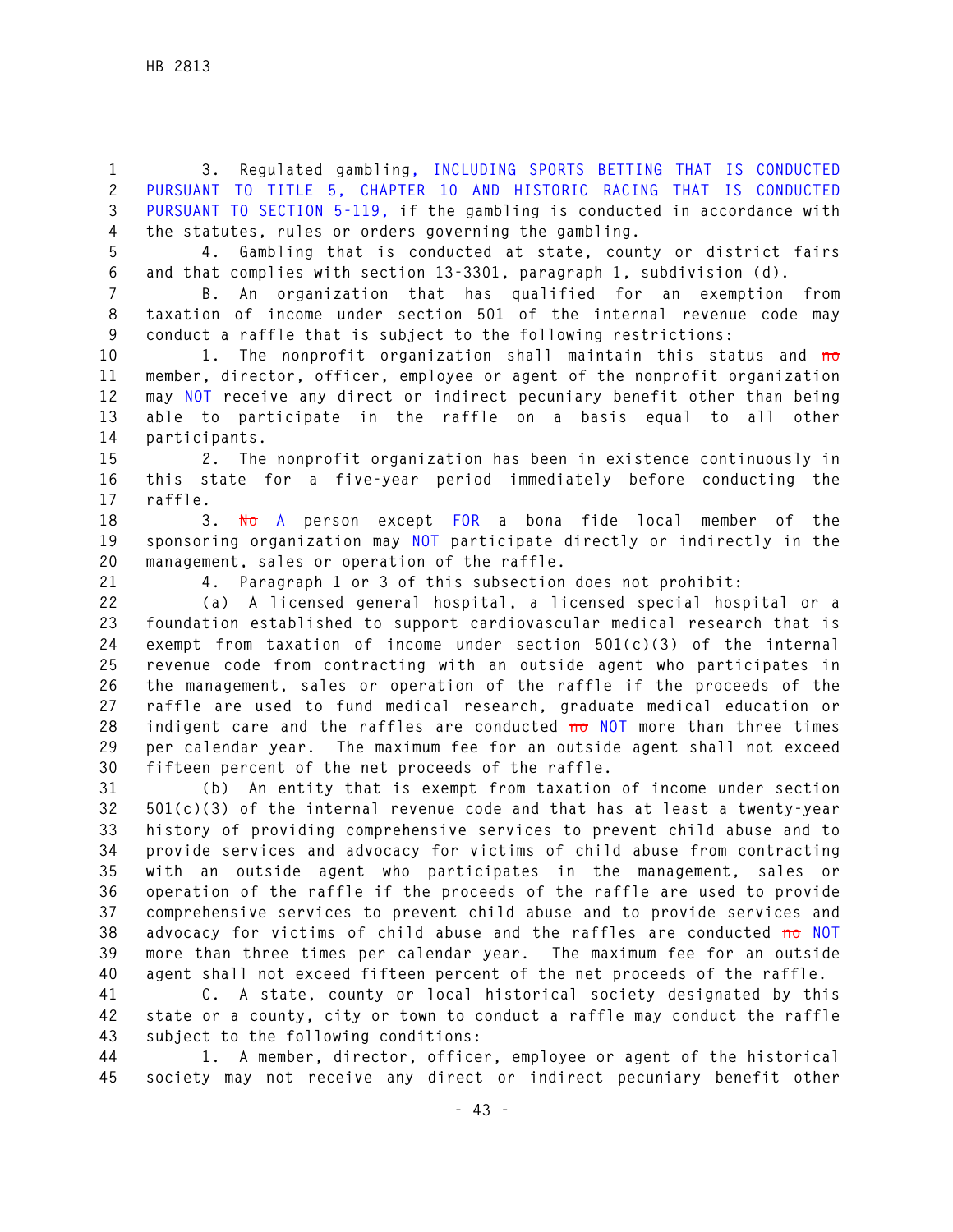**1 than being able to participate in the raffle on a basis equal to all other 2 participants.** 

**3 2. The historical society must have been in existence continuously 4 in this state for a five-year period immediately before conducting the 5 raffle.** 

**6 3. A person, except for a bona fide local member of the sponsoring 7 historical society, may not participate directly or indirectly in the 8 management, sales or operation of the raffle.** 

**9 D. A nonprofit organization that is a booster club, a civic club or 10 a political club or political organization that is formally affiliated 11 with and recognized by a political party in this state may conduct a 12 raffle that is subject to the following restrictions:** 

**13 1. A member, director, officer, employee or agent of the club or 14 organization may not receive any direct or indirect pecuniary benefit 15 other than being able to participate in the raffle on a basis equal to all 16 other participants.** 

**17 2. A person, except for a bona fide local member of the sponsoring 18 club or organization, may not participate directly or indirectly in the 19 management, sales or operation of the raffle.** 

**20 3. The maximum annual benefit that the club or organization 21 receives for all raffles is ten thousand dollars \$10,000.** 

**22 4. The club or organization is organized and operated exclusively 23 for pleasure, recreation or other nonprofit purposes and no part of the 24 club's or organization's net earnings inures to the personal benefit of 25 any member, director, officer, employee or agent of the club or 26 organization.** 

**27 Sec. 6. Section 13-3305, Arizona Revised Statutes, is amended to 28 read:** 

**29 13-3305. Betting and wagering; classification**

**30 A. Subject to the exceptions contained PRESCRIBED in section 31 SECTIONS 5-112 AND 5-119 AND TITLE 5, CHAPTER 10, no person may engage for 32 a fee, property, salary or reward in the business of accepting, recording 33 or registering any bet, purported bet, wager or purported wager or engage 34 for a fee, property, salary or reward in the business of selling wagering 35 pools or purported wagering pools with respect to the result or purported 36 result of any race, sporting event, contest or other game of skill or 37 chance or any other unknown or contingent future event or occurrence 38 whatsoever.** 

**39 B. SUBJECT TO THE EXCEPTIONS PRESCRIBED IN SECTIONS 5-112 AND 5-119 40 AND TITLE 5, CHAPTER 10, a person shall not directly or indirectly 41 knowingly accept for a fee, property, salary or reward anything of value 42 from another to be transmitted or delivered for wagering or betting on the 43 results of a race, sporting event, contest or other game of skill or 44 chance or any other unknown or contingent future event or occurrence 45 whatsoever conducted within or without this state or anything of value as**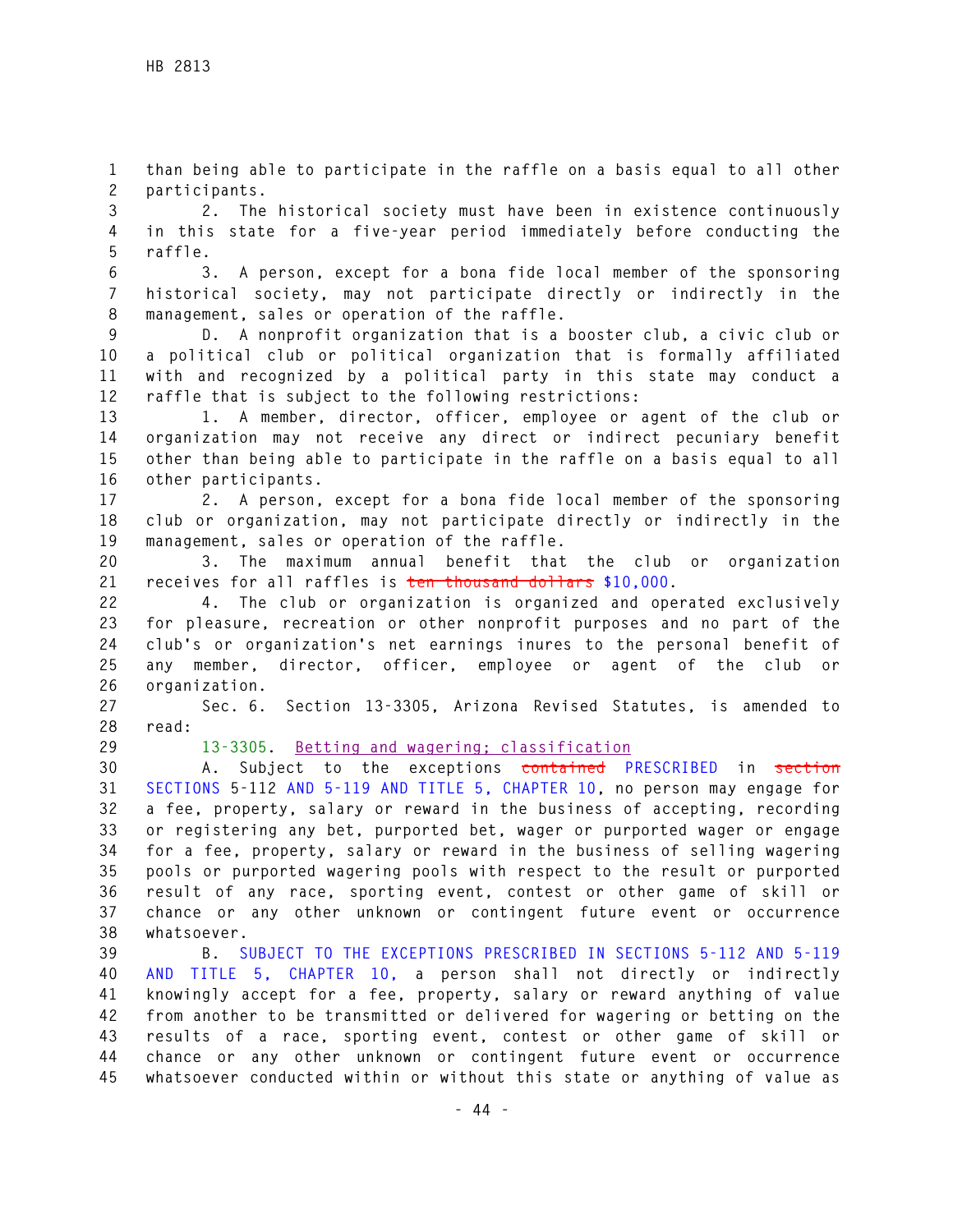**1 reimbursement for the prior making of such a wager or bet on behalf of 2 another person.** 

**3 C. A person who violates this section is guilty of a class 1 4 misdemeanor.** 

**5 Sec. 7. Section 42-5073, Arizona Revised Statutes, is amended to 6 read:** 

**7 42-5073. Amusement classification**

**8 A. The amusement classification is comprised of the business of 9 operating or conducting theaters, movies, operas, shows of any type or 10 nature, exhibitions, concerts, carnivals, circuses, amusement parks, 11 menageries, fairs, races, contests, games, SPORTS BETTING THAT IS 12 CONDUCTED OUTSIDE A RACETRACK ENCLOSURE, ADDITIONAL WAGERING FACILITY OR 13 TRIBAL CASINO, billiard or pool parlors, bowling alleys, public dances, 14 dance halls, boxing and wrestling matches, skating rinks, tennis courts, 15 except as provided in subsection B of this section, video games, pinball 16 machines or sports events or any other business charging admission or user 17 fees for exhibition, amusement or entertainment, including the operation 18 or sponsorship of events by a tourism and sports authority under title 5, 19 chapter 8. For the purposes of this section, admission or user fees 20 include, but are not limited to, any revenues derived from any form of 21 contractual agreement for rights to or use of premium or special seating 22 facilities or arrangements. The amusement classification does not 23 include:** 

**24 1. Activities or projects of bona fide religious or educational 25 institutions.** 

**26 2. Private or group instructional activities. For the purposes of**  27 this paragraph, "private or group instructional activities" includes<del>, but</del> **28 is not limited to, performing arts, martial arts, gymnastics and aerobic 29 instruction.** 

**30 3. The operation or sponsorship of events by the Arizona exposition 31 and state fair board or county fair commissions.** 

**32 4. A musical, dramatic or dance group or a botanical garden, museum 33 or zoo that is qualified as a nonprofit charitable organization under 34 section 501(c)(3) of the United States internal revenue code if no part of 35 its net income inures to the benefit of any private shareholder or 36 individual.** 

**37 5. Exhibition events in this state sponsored, conducted or operated 38 by a nonprofit organization that is exempt from taxation under section 39 501(c)(3), 501(c)(4) or 501(c)(6) of the internal revenue code if the 40 organization is associated with major league baseball teams or a national 41 touring professional golfing association and no part of the organization's 42 net earnings inures to the benefit of any private shareholder or 43 individual. This paragraph does not apply to an organization that is 44 owned, managed or controlled, in whole or in part, by a major league 45 baseball team, or its owners, officers, employees or agents, or by a major**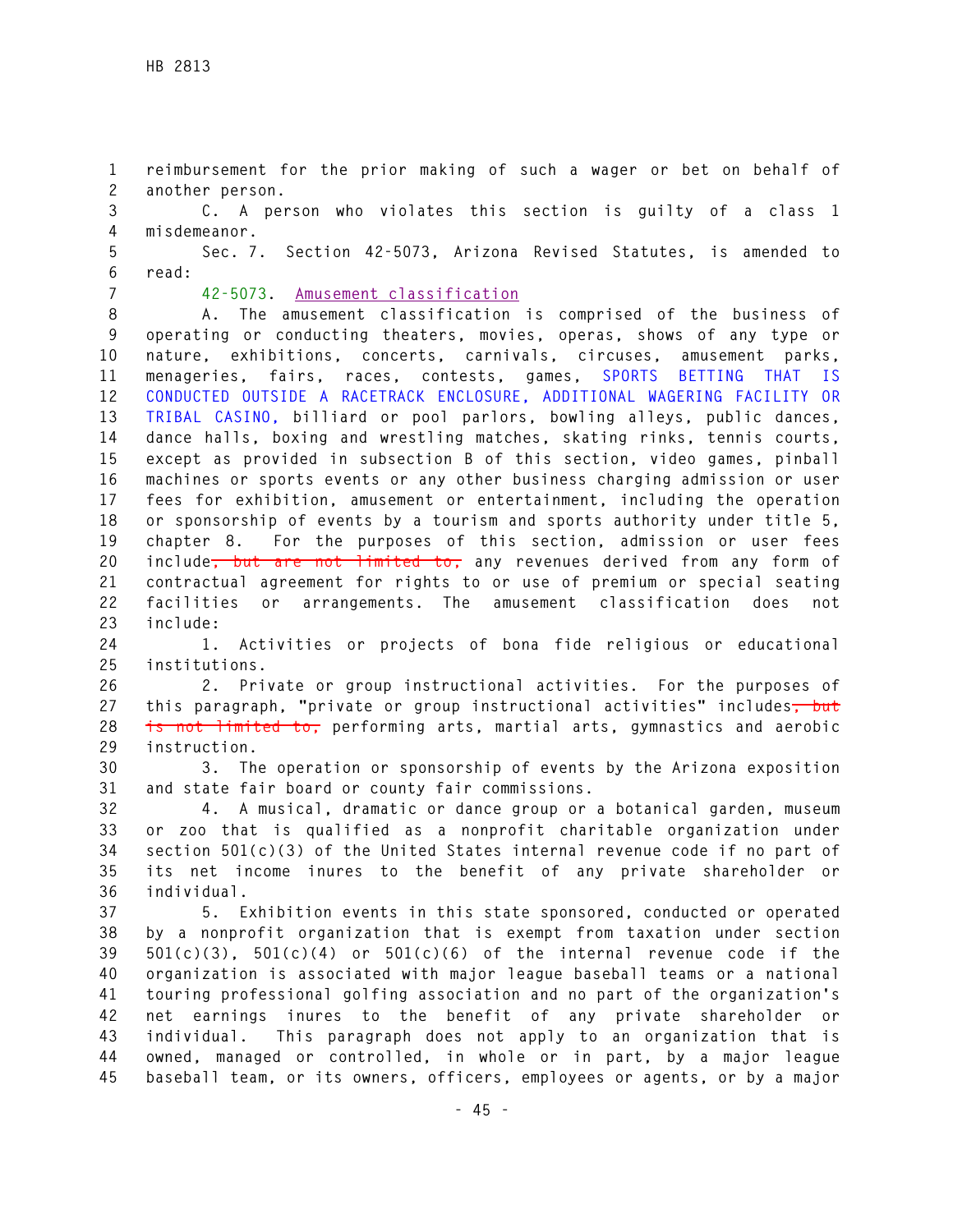**1 league baseball association or professional golfing association, or its 2 owners, officers, employees or agents, unless the organization conducted 3 or operated exhibition events in this state before January 1, 2018 that 4 were exempt from taxation under this section.** 

**5 6. Operating or sponsoring rodeos that feature primarily farm and 6 ranch animals in this state and that are sponsored, conducted or operated 7 by a nonprofit organization that is exempt from taxation under section 8 501(c)(3), 501(c)(4), 501(c)(6), 501(c)(7) or 501(c)(8) of the internal 9 revenue code if no part of the organization's net earnings inures to the 10 benefit of any private shareholder or individual.** 

**11 7. Sales of admissions to intercollegiate football contests if the 12 contests are both:** 

**13 (a) Operated by a nonprofit organization that is exempt from 14 taxation under section 501(c)(3) of the internal revenue code and no part 15 of the organization's net earnings inures to the benefit of any private 16 shareholder or individual.** 

**17 (b) Not held in a multipurpose facility that is owned or operated 18 by the tourism and sports authority pursuant to title 5, chapter 8.** 

**19 8. Activities and events of, or fees and assessments received by, a 20 homeowners organization from persons who are members of the organization 21 or accompanied guests of members. For the purposes of this paragraph, 22 "homeowners organization" means a mandatory membership organization 23 comprised of owners of residential property within a specified residential 24 real estate subdivision development or similar area and established to own 25 property for the benefit of its members where both of the following apply:** 

**26 (a) No part of the organization's net earnings inures to the 27 benefit of any private shareholder or individual.** 

**28 (b) The primary purpose of the organization is to provide for the 29 acquisition, construction, management, maintenance or care of organization 30 property.** 

**31 9. Activities and events of, or fees received by, a nonprofit 32 organization that is exempt from taxation under section 501(c)(6) of the 33 internal revenue code if the organization produces, organizes or promotes 34 cultural or civic related festivals or events and no part of the 35 organization's net earnings inures to the benefit of any private 36 shareholder or individual.** 

**37 10. Arranging an amusement activity as a service to a person's 38 customers if that person is not otherwise engaged in the business of 39 operating or conducting an amusement personally or through others. This 40 exception does not apply to businesses that operate or conduct amusements 41 pursuant to customer orders and send the billings and receive the payments 42 associated with that activity, including when the amusement is performed 43 by third-party independent contractors. For the purposes of this 44 paragraph, "arranging" includes billing for or collecting amusement**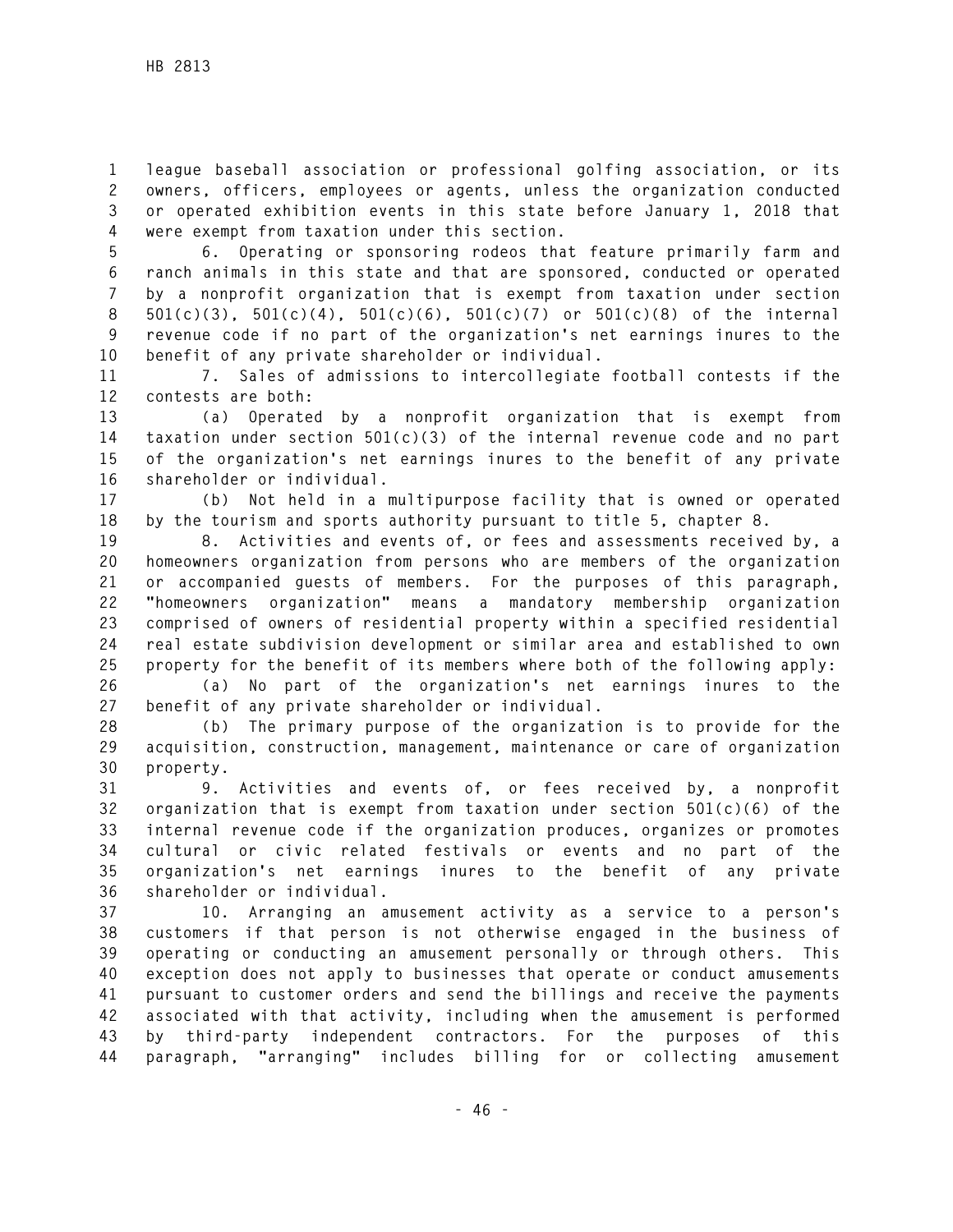**1 charges from a person's customers on behalf of the persons providing the 2 amusement.** 

**3 B. The tax base for the amusement classification is the gross 4 proceeds of sales or gross income derived from the business, except that 5 the following shall be deducted from the tax base:** 

**6 1. The gross proceeds of sales or gross income derived from 7 memberships, including initiation fees, that provide for the right to use 8 a health or fitness establishment or a private recreational establishment, 9 or any portion of an establishment, including tennis and other racquet 10 courts at that establishment, for participatory purposes for twenty-eight 11 days or more and fees charged for use of the health or fitness 12 establishment or private recreational establishment by bona fide 13 accompanied guests of members, except that this paragraph does not include 14 additional fees, other than initiation fees, charged by a health or 15 fitness establishment or a private recreational establishment for purposes 16 other than memberships that provide for the right to use a health or 17 fitness establishment or private recreational establishment, or any 18 portion of an establishment, for participatory purposes for twenty-eight 19 days or more and accompanied guest use fees.** 

**20 2. Amounts that are exempt under section 5-111, subsection G.** 

**21 3. The gross proceeds of sales or gross income derived from 22 membership fees, including initiation fees, that provide for the right to 23 use a transient lodging recreational establishment, including golf courses 24 and tennis and other racquet courts at that establishment, for 25 participatory purposes for twenty-eight days or more, except that this 26 paragraph does not include additional fees, other than initiation fees, 27 that are charged by a transient lodging recreational establishment for 28 purposes other than memberships and that provide for the right to use a 29 transient lodging recreational establishment or any portion of the 30 establishment for participatory purposes for twenty-eight days or more.** 

**31 4. The gross proceeds of sales or gross income derived from sales 32 to persons engaged in the business of transient lodging classified under 33 section 42-5070, if all of the following apply:** 

**34 (a) The persons who are engaged in the transient lodging business 35 sell the amusement to another person for consideration.** 

**36 (b) The consideration received by the transient lodging business is 37 equal to or greater than the amount to be deducted under this subsection.** 

**38 (c) The transient lodging business has provided an exemption 39 certificate to the person engaging in business under this section.** 

**40 5. The gross proceeds of sales or gross income derived from:** 

**41 (a) Business activity that is properly included in any other 42 business classification under this article and that is taxable to the 43 person engaged in that classification, but the gross proceeds of sales or 44 gross income to be deducted shall not exceed the consideration paid to the 45 person conducting the activity.**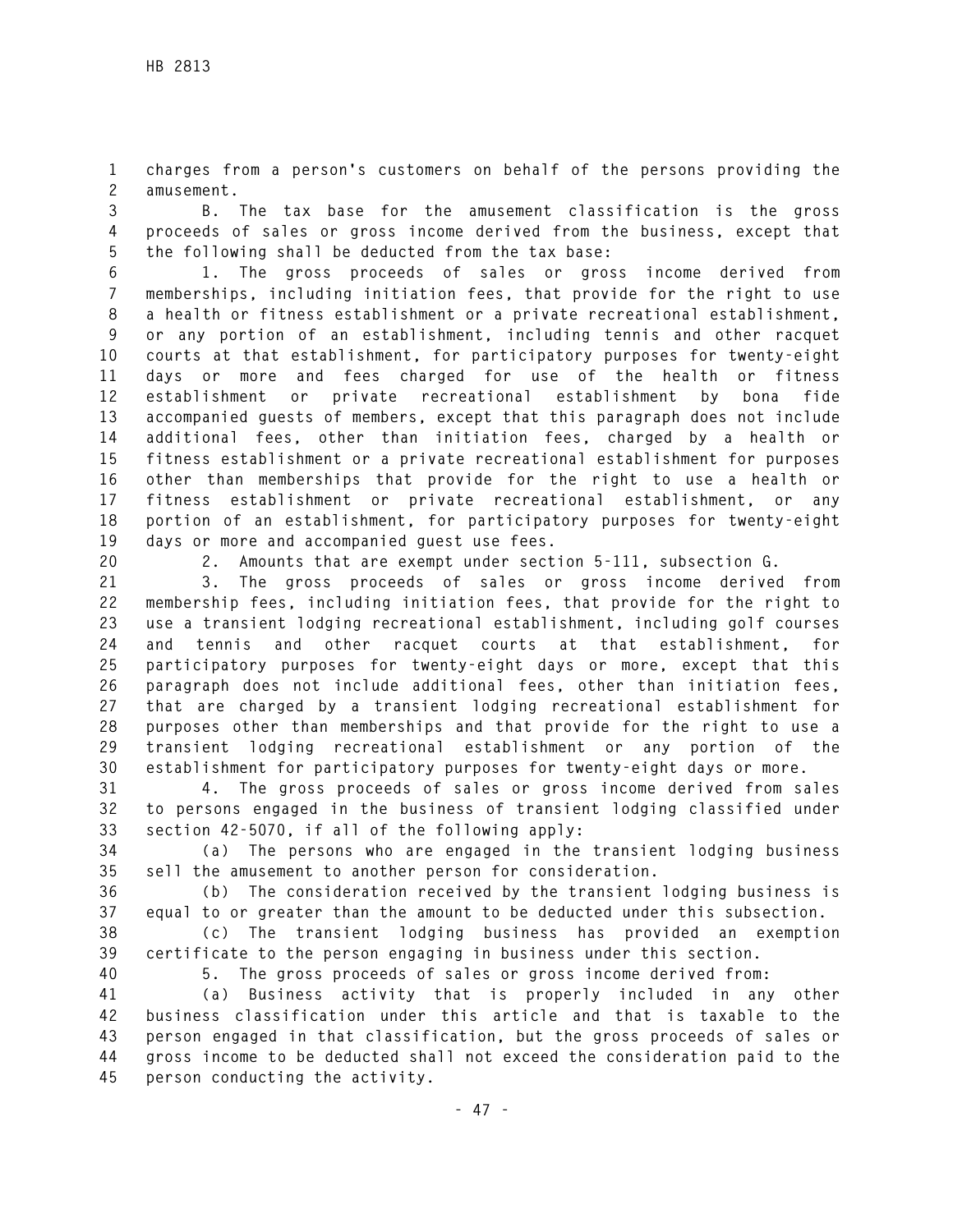**1 (b) Business activity that is arranged by the person who is subject 2 to tax under this section and that is not taxable to the person conducting 3 the activity due to an exclusion, exemption or deduction under this 4 section or section 42-5062, but the gross proceeds of sales or gross 5 income to be deducted shall not exceed the consideration paid to the 6 person conducting the activity.** 

**7 (c) Business activity that is arranged by a person who is subject 8 to tax under this section and that is taxable to another person under this 9 section who conducts the activity, but the gross proceeds of sales or 10 gross income to be deducted shall not exceed the consideration paid to the 11 person conducting the activity.** 

**12 6. The gross proceeds of sales or gross income derived from entry 13 fees paid by participants for events that either:** 

**14 (a) Until March 1, 2017, consist of a run, walk, swim or bicycle 15 ride or a similar event, or any combination of these events.** 

**16 (b) Are operated or conducted by nonprofit organizations that are 17 exempt from taxation under section 501(c)(3) of the internal revenue code 18 and of which no part of the organization's net earnings inures to the 19 benefit of any private shareholder or individual, if the event consists of 20 a run, walk, swim or bicycle ride or a similar event, or any combination 21 of these events.** 

**22 7. ALL OF THE AMOUNTS RECEIVED BY AN INDIAN TRIBE FROM THE GROSS 23 AMOUNT OF MONIES RECEIVED FOR THE CONDUCT OF SPORTS BETTING, AND ALL 24 AMOUNTS HELD BY AN INDIAN TRIBE FOR PAYMENT OF WINNINGS TO SPORTS BETTING 25 PATRONS, WHICH ARE EXEMPT FROM THIS CHAPTER. AMOUNTS SUBJECT TO THIS 26 CHAPTER OR AMOUNTS THAT ARE SUBJECT TO ANY MUNICIPAL TAX CODE, OR BOTH, 27 SHALL NOT RESULT IN A COMBINED STATE, COUNTY AND CITY TAX LIABILITY THAT 28 EXCEEDS SIX AND SEVENTY-FIVE ONE HUNDREDTHS PERCENT OF ADJUSTED GROSS 29 RECEIPTS. THE TRIBAL GAMING OPERATOR SHALL PAY AND BE RESPONSIBLE FOR 30 PAYMENTS OF THE TRIBAL GAMING OPERATOR'S TAX LIABILITY UNDER THIS 31 PARAGRAPH. FOR THE PURPOSES OF THIS PARAGRAPH, THE OWNER, PARTNER, 32 SHAREHOLDERS OR BENEFICIARIES OF THE TRIBAL GAMING OPERATOR DO NOT INCLUDE 33 THE MEMBERS OR GOVERNMENT OFFICIALS OF AN INDIAN TRIBE. FOR THE PURPOSES 34 OF THIS PARAGRAPH, FOR A BUSINESS THAT IS OPERATING SPORTS BETTING 35 PURSUANT TO TITLE 5, CHAPTER 10, "GROSS INCOME" AND "GROSS PROCEEDS OF 36 SALES" MEANS THE RECEIPTS REMAINING AFTER DEDUCTING THE MONIES PAID FOR 37 WINNINGS FROM GROSS RECEIPTS.**

**38 C. For the purposes of subsection B of this section:** 

**39 1. "Health or fitness establishment" means a facility whose primary 40 purpose is to provide facilities, equipment, instruction or education to 41 promote the health and fitness of its members and at least eighty percent 42 of the monthly gross revenue of the facility is received through accounts 43 of memberships and accompanied guest use fees that provide for the right 44 to use the facility, or any portion of the facility, under the terms of**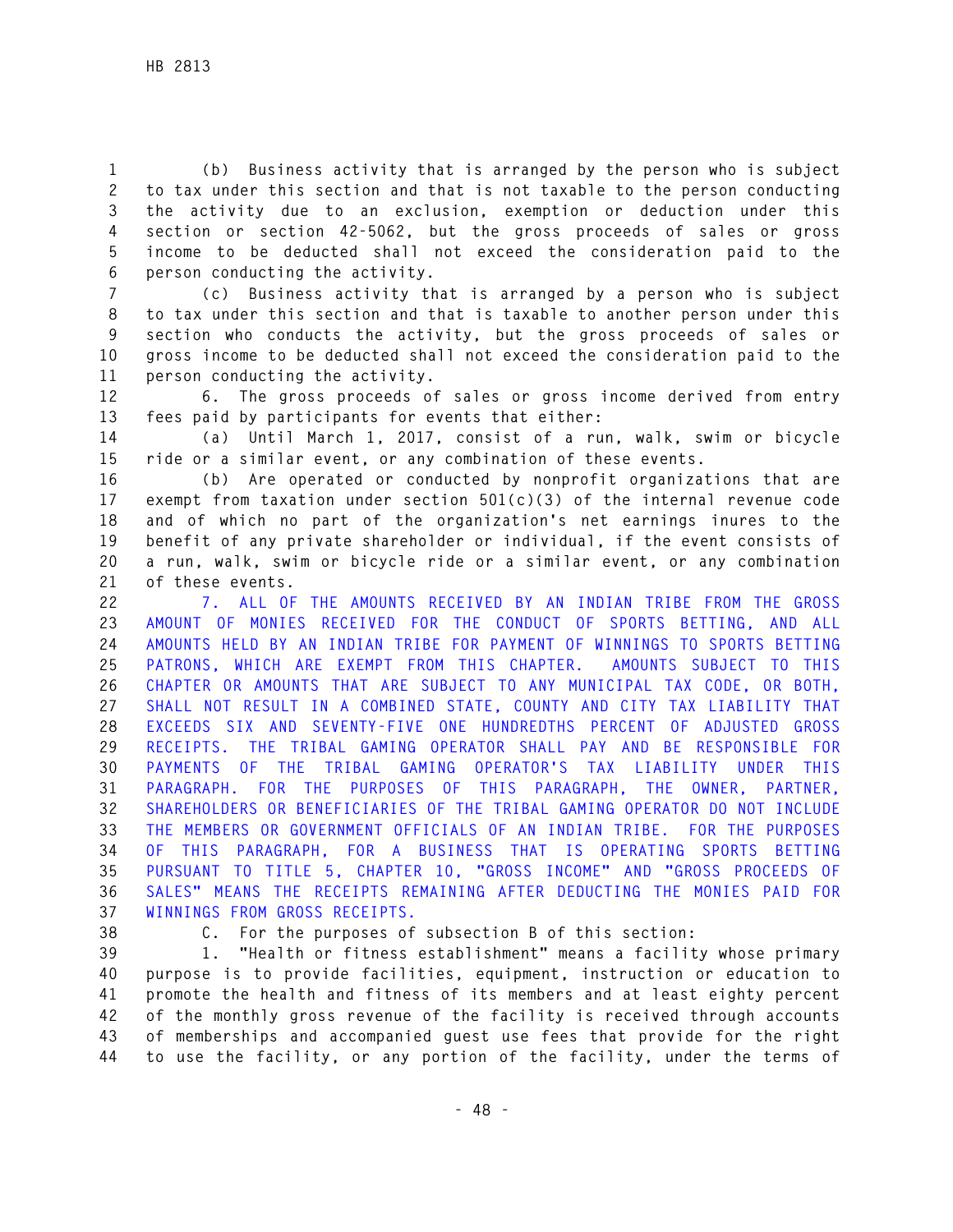**1 the membership agreement for participatory purposes for twenty-eight days 2 or more.** 

**3 2. "Private recreational establishment" means a facility whose 4 primary purpose is to provide recreational facilities, such as tennis, 5 golf and swimming, for its members and where at least eighty percent of 6 the monthly gross revenue of the facility is received through accounts of 7 memberships and accompanied guest use fees that provide for the right to 8 use the facility, or any portion of the facility, for participatory 9 purposes for twenty-eight days or more.** 

**10 3. "Transient lodging recreational establishment" means a facility 11 whose primary purpose is to provide facilities for transient lodging, that 12 is subject to taxation under this chapter and that also provides 13 recreational facilities, such as tennis, golf and swimming, for members 14 for a period of twenty-eight days or more.** 

**15 D. Until December 31, 1988, the revenues from hayrides and other 16 animal-drawn amusement rides, from horseback riding and riding instruction 17 and from recreational tours using motor vehicles designed to operate on 18 and off public highways are exempt from the tax imposed by this section. 19 Beginning January 1, 1989, the gross proceeds or gross income from 20 hayrides and other animal-drawn amusement rides, from horseback riding and 21 from recreational tours using motor vehicles designed to operate on and 22 off public highways are subject to taxation under this section. Tax 23 liabilities, penalties and interest paid for taxable periods before 24 January 1, 1989 shall not be refunded unless the taxpayer requesting the 25 refund provides proof satisfactory to the department that the taxes will 26 be returned to the customer.** 

**27 E. If a person is engaged in the business of offering both 28 exhibition, amusement or entertainment and private or group instructional 29 activities, the person's books shall be kept to show separately the gross 30 income from exhibition, amusement or entertainment and the gross income 31 from instructional activities. If the books do not provide this separate 32 accounting, the tax is imposed on the person's total gross income from the 33 business.** 

**34 F. The department shall separately account for revenues collected 35 under the amusement classification for the purposes of section 42-5029, 36 subsection D, paragraph 4, subdivision (b).** 

**37 G. For the purposes of section 42-5032.01, the department shall 38 separately account for revenues collected under the amusement 39 classification from sales of admissions to:** 

**40 1. Events that are held in a multipurpose facility that is owned or 41 operated by the tourism and sports authority pursuant to title 5, chapter 42 8, including intercollegiate football contests that are operated by a 43 nonprofit organization that is exempt from taxation under section 44 501(c)(3) of the internal revenue code.**